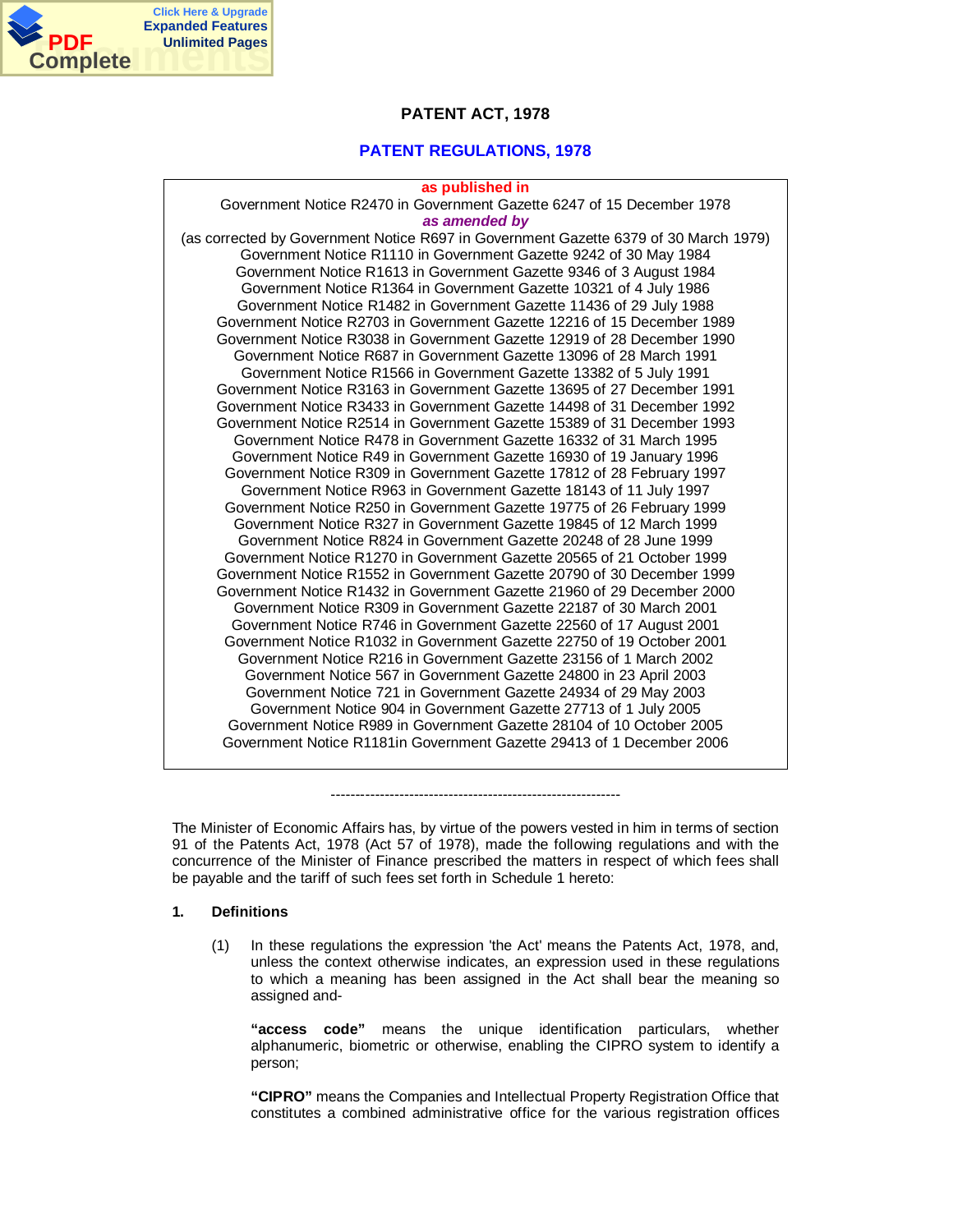

established or deemed to be established under the Act, the Trade Marks Act, 1993 (Act 194 of 1993), the Designs Act, 1993 (Act 195 of 1993), the Registration of Copyright in Cinematograph Films Act, 1977 (Act 62 of 1977), the Close Corporations Act, 1984 (Act 69 of 1984), and the Companies Act, 1973 (Act 61 of 1973);

**"CIPRO customer"** means any person using electronic services and includes any person who has been allowed by the Registrar to use electronic services, who is legally entitled to act on behalf of a natural or juristic person, and who has thus been allowed to use or provide electronic services or to act as an intermediary in respect of electronic services;

**"CIPRO portal"** means the Internet website or other electronic portal forming part of the CIPRO system;

**"CIPRO record retention system"** means the system used by CIPRO to store records for subsequent access, whether in paper, microfilm, electronic or any other form;

**"CIPRO system"** means the computer system, including the CIPRO portal, through which CIPRO provides electronic services, irrespective of the medium or form of technology underlying or forming part of such services;

**"electronic services"** means the services provided or made available by CIPRO through the CIPRO system in terms of regulation 1A;

**"inspect"** includes obtaining access to a record via the CIPRO system;

**"lodge"** includes the creation of a record on the CIPRO system;

**"office"** means the patent office established under section 5 (1) of the Act;

**"operational requirements"** means the requirements provided for in regulation 1A(2); and

**"priority document"** means a copy of the application and all relevant documents lodged with such application in a convention country certified by the authority with whom the application in the convention country was filed.

(2) These regulations shall apply to all patents and patent applications subject to the modifications set out in Chapter 1 A in respect of international applications designating the Republic.

#### **1A. ELECTRONIC SERVICES**

- (1) The Registrar may direct by notice in the Gazette that any requirement under the Act or these regulations, including requirements in respect of information, records and payment, may or must be satisfied in electronic form, subject to the provisions of the operational requirements.
- (2) The Registrar must publish operational requirements on the CIPRO portal setting out the requirements, processes and procedures in respect of all or certain electronic services, including -
	- (a) registration procedures;
	- (b) identification, authentication and verification;
	- (c) form and format of records;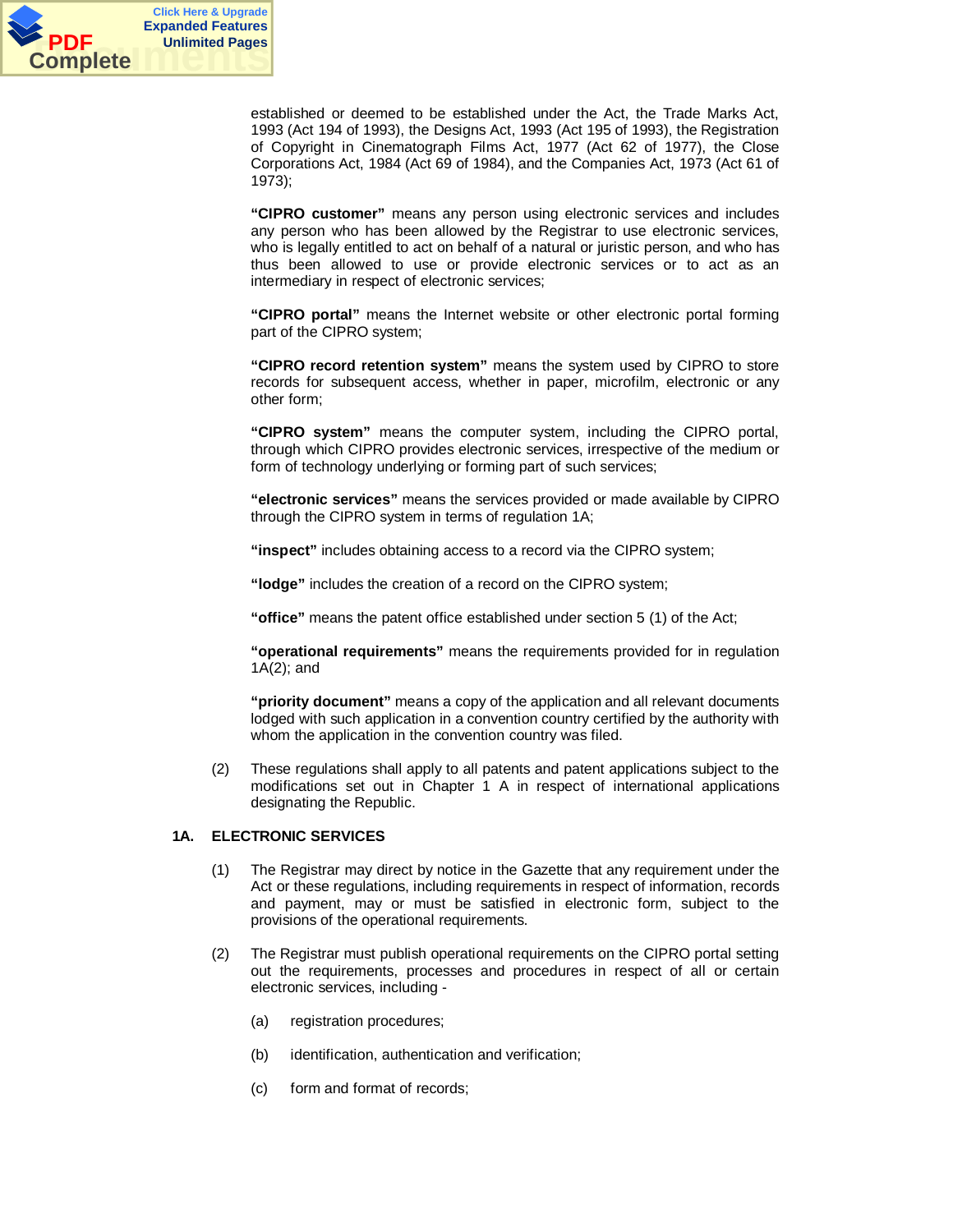

- (d) manner and form of payment;
- (e) information security requirements; and
- (f) record retention requirements.
- (3) The operational requirements may be published in different forms over different parts of the CIPRO portal.
- (4) Unless another form of electronic signature is specified in the operating requirements, any signature requirement under the Act or these regulations in respect of a record to be accessed from or lodged with CIPRO is satisfied by the CIPRO customer entering his access code on the CIPRO system and any record lodged after the CIPRO customer having entered the access code shall be deemed to have been duly signed by the person whose signature is required under the Act or these regulations for purposes of such record.
- (5) Where any form under the Act or regulations makes provision for a signature and such form is deemed to be signed as provided for in sub-regulation (4), it shall not be necessary to have recorded on such form that it had been signed.
- (6) Unless CIPRO receives prior written notification from the holder of an access code to disable such access code, CIPRO shall be entitled to accept that the person using electronic services is the person to whom the access code was issued or such person's duly authorized representative acting within the scope of such person's authority.
- (7) CIPRO may suspend or terminate electronic services at any time without incurring any liability for doing so: Provided that proper notice of such suspension or termination shall be given and that such suspension or termination will not effect existing rights of any person who has been using such electronic services.".

## **CHAPTER I**

## **PROCEDURE IN THE PATENT OFFICE (regs 2-67)**

## **2. Fees**

The fees to be paid in terms of the Act shall be the fees specified in Schedule 1 to these regulations and shall be payable in such manner as the registrar may direct.

## **3. Forms**

The forms referred to in these regulations are the forms contained in Schedule 2 hereto and such forms, whether in paper form or in any electronic form authorized by the registrar for electronic services, shall be used substantially in the manner prescribed for those cases to which they apply, but may be modified or amended with the approval of the registrar provided that such modifications or amendments shall not substantially affect their identity.

## **4. The register and indices**

The registrar shall cause to be entered in the register the particulars called for in Form P2.

5. The registrar shall maintain an alphabetical index of the names of all applicants for patents, inventors and patentees on the register and may also maintain an alphabetical index of the names of all assignees of patents or patent applications, registered licensees and hypothec holders on the register.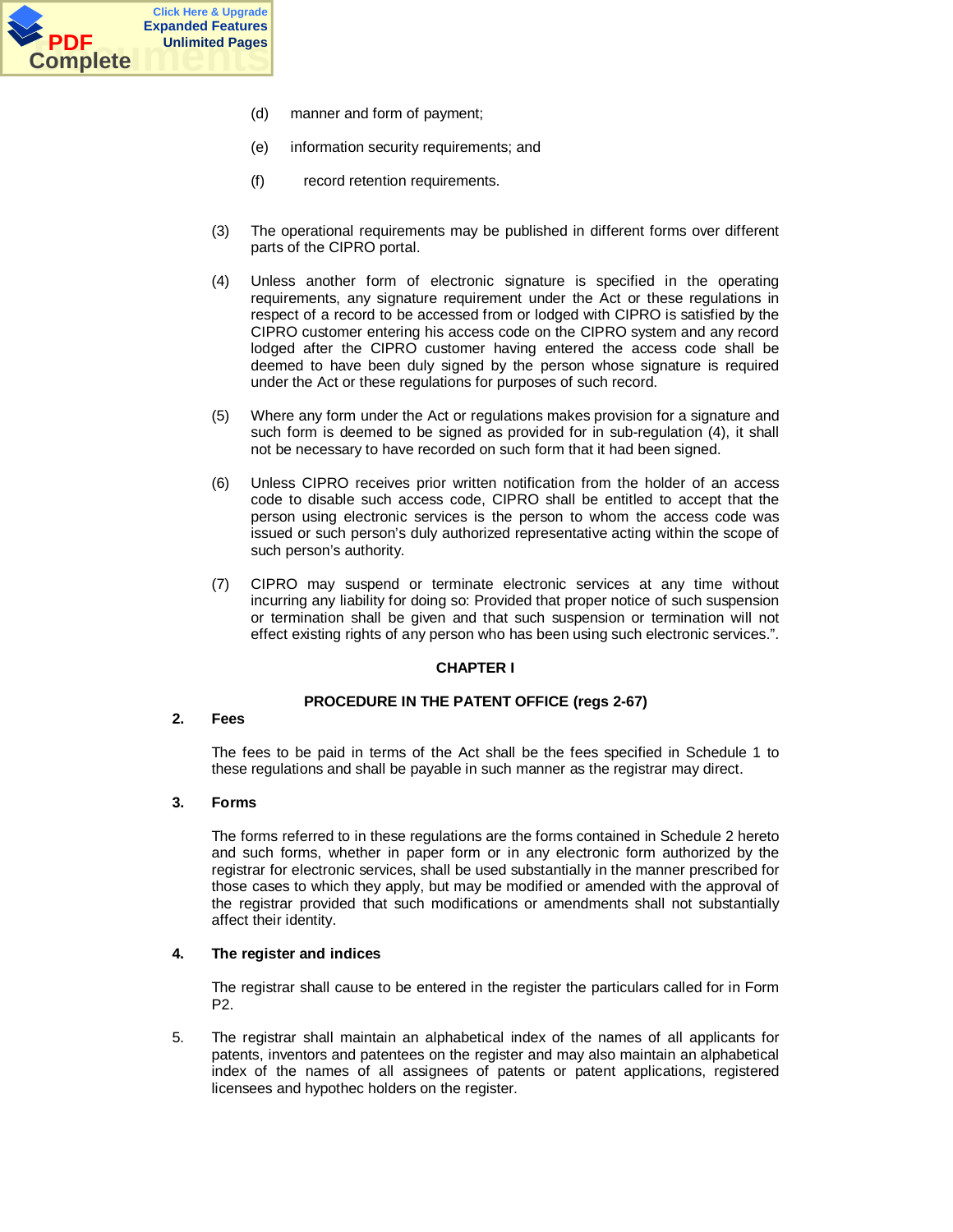

6. The registrar shall maintain an index of all granted patents according to their classification.

## **7. Office hours**

- (1) The office will be open to the public from Mondays to Fridays from 08h00 to 15h00 except on the following days:
	- (a) All days proclaimed public holidays in terms of any law; and
	- (b) days which may from time to time be notified by placard posted in a conspicuous place at the office.
- (2) Whenever the last day fixed by the Act or by these regulations for doing any such thing falls on a day when the office is not open to the public it shall be lawful to do any such thing on the day next following such excluded day, or days, if two or more of them occur consecutively.

## **8. Power of attorney**

- (1) Any agent appointed to act on behalf of any person shall file a power of attorney on Form P3.
- (2) On termination of the authority of an agent referred to in subregulation (1) the person concerned may act on his own behalf or appoint any other agent to act for him. Such other agent shall file a power of attorney.
- (3) The registration of an assignment shall not revoke a power of attorney previously given, unless the assignee files a power of attorney in terms of subregulation (2).
- (4) An agent who withdraws from proceedings under the Act may do so on notice to the registrar.
- (5) Upon withdrawal of an agent the provisions of subregulation (2) shall apply.
- (6) Where any change is made in the authorisation of an agent referred to in subregulation (1) the principal shall, within one month of the date of such change or such further period as the registrar may allow, change his address for service in terms of section 87 of the Act by lodging Form P4.

## **9. Address for service**

On all documents lodged in terms of the Act there shall be stated the address for service of the person by or on behalf of whom the document has been lodged.

10. Any change of address for service shall be made by lodging Form P4.

## **11. Corrections or alterations**

Except where specific provision is made for the use of special forms, any application or request to the registrar for the correction of an error in any document or for the alteration of any entry on a document or on the register shall be made on Form P4.

## **12. Documents**

Subject to the provisions of section 30 (6) (c) of the Act, all documents other than drawings, priority documents or a specification lodged in terms of section 30 (6) (a) (iii) shall be in one of the official languages of the Republic.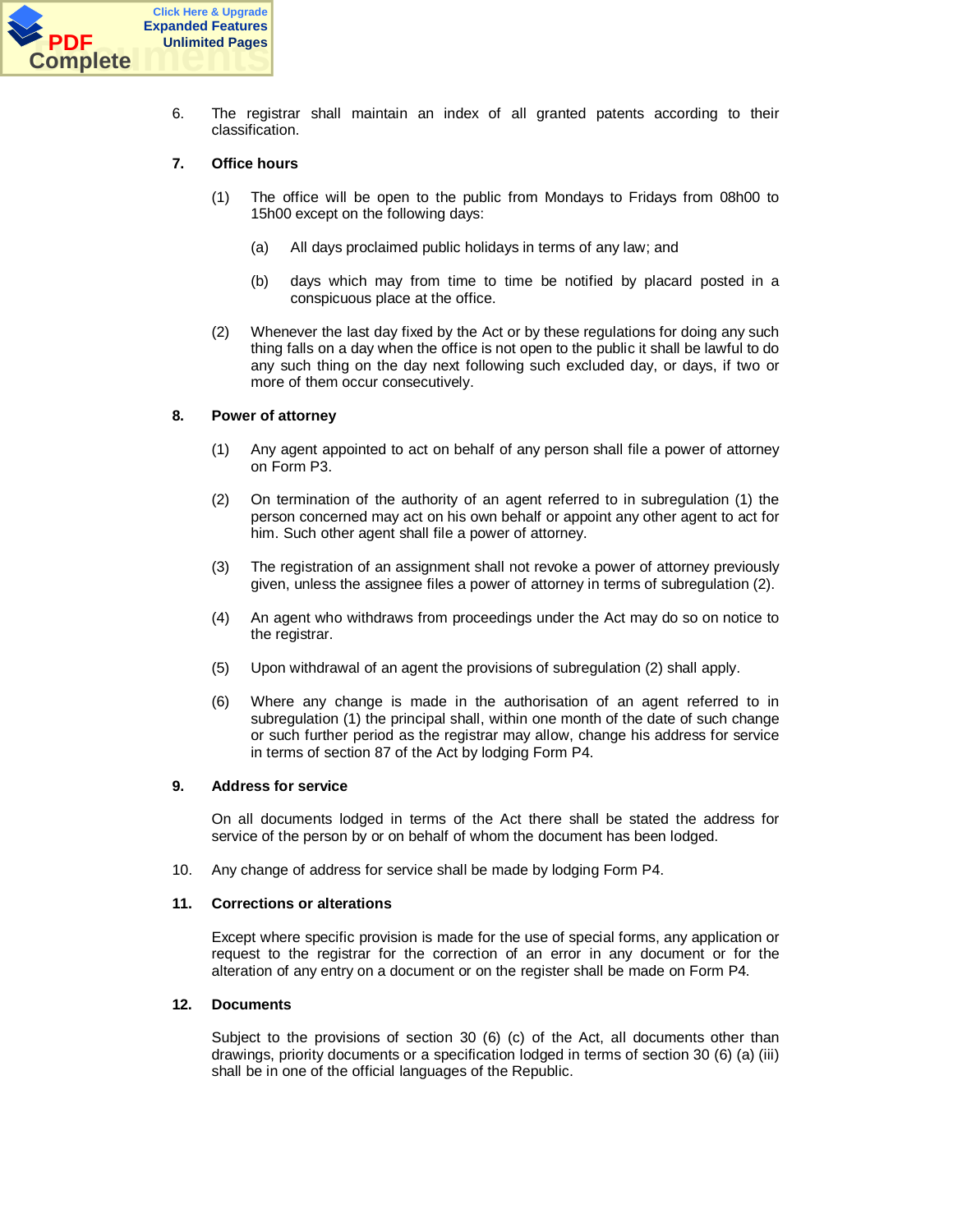

- 13. All documents shall be so presented as to permit of direct reproduction by photography, reprography or electronic means, as the case may be, in an unlimited number of copies. Where paper forms are used, all sheets shall be free of cracks, creases and folds. Only one side of a sheet shall be used, except where otherwise specified.
- 14. All documents which are not photocopies of other documents shall be on A4 paper which shall be strong, pliable, smooth, matt and durable or in such electronic form as authorized by the registrar for electronic services. Each sheet shall be used with its short sides at the top and bottom (except where inappropriate in the case of drawings).
- 15. Except for drawings, the minimum margins (which shall be kept completely blank) shall be as follows: Top: 20 mm. Left side: 25 mm. Right side: 15mm Bottom: 10 mm
- 16. In all original typed documents the typing shall be 11/2 line spacing or double spacing. The capital letters used shall be not less than 2,1 mm high. All documents except drawings shall be in typescript or printed and shall be in dark, durable colour.
- 17. Units of weight and measures shall be expressed in terms of the metric system. If a different system is used, such units shall also be expressed in terms of the metric system. Temperatures shall be expressed in degrees Celsius. If a different system is used, such temperatures shall also be expressed in degrees Celsius. For the other physical values, the units recognised in international practice shall be used. For mathematical formulae the symbols in general use, and for chemical formulae the symbols, atomic weights and molecular formulae in general use, shall be employed. In general, use should be made of technical terms, signs and symbols generally accepted in the field in question.
- 18. If a formula or symbol is used in the specification a copy of such formula or symbol, prepared in the same manner as drawings, shall be filed if the registrar so directs.
- 19. All documents, including drawings, shall be reasonably free from erasures and from alterations, overwritings and interlineations and shall, in any event, be legible.

## **20. Drawings**

Drawings accompanying an application shall be on sheets of A4 size and the minimum margins shall be the same as those set out in regulation 15, except that below the top margin there shall be a space clear of any drawing matter to leave space for the name of the applicant, the application number and the numbering of the sheets and that at the bottom righthand corner there shall be a space within the margin and not occupied by drawing matter for the signature of the applicant or his agent. All references signs appearing on the drawing shall be simple and clear.

21. Drawings shall be on strong, pliable, smooth, matt and durable drawing paper or on strong, pliable, smooth, matt and durable tracing cloth or in such electronic form as authorized by the registrar for electronic services and shall be executed without colouring in durable, black, sufficiently dense and dark, uniformly thick and well defined lines and strokes to permit of satisfactory reproduction.

## **22. Application for the grant of patents**

- (1) An application for a patent shall be made on Form P1 and shall be accompanied by the following documents:
	- (a) Form P1, in duplicate, one copy of which shall be returned to the applicant as proof of lodging;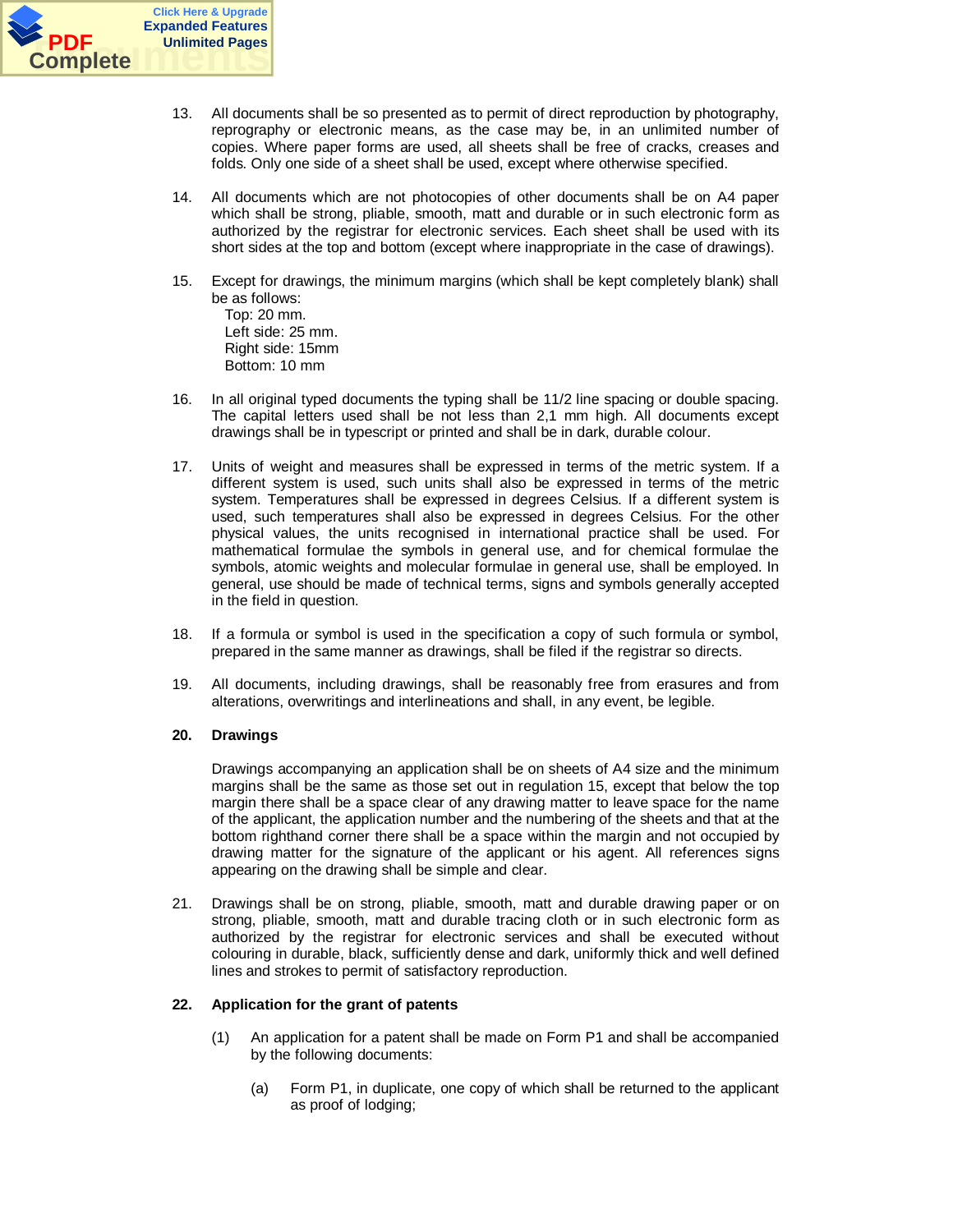

- (b) Form P2 in duplicate;
- (c) a declaration and power of attorney on Form P3;
- (d) where the applicant has acquired a right to apply from the inventor, an assignment or other proof, to the satisfaction of the registrar, of the right of the applicant to apply;
- (e) a single copy of a provisional specification on Form P6 or two copies of a complete specification on Form P7;
- (f) drawings, in the prescribed manner, if drawings are necessary to exemplify the invention; and
- (g) an abstract on Form P8, in duplicate, if the application is accompanied by a complete specification.
- (2) ...... [*Subreg. (2) deleted by GN R250 of 26 February 1999*]
- 23. A convention application, if not made by the applicant in the convention country, shall also contain an assignment or other proof, to the satisfaction of the registrar, of the applicant's right to claim priority.
- 24. An application claiming priority under the Act from any prior application to the patent office shall contain a copy, in duplicate, on Form P2 of such prior application as well as the specification lodged in support of such prior application.
- 25. In addition to the documents required under regulations 22 and 23, a convention application shall also contain a copy, certified to the satisfaction of the registrar, of the priority document. If any such document is in a language other than an official language of the Republic, the certified copy shall be accompanied by the translation thereof into one of the official languages, which translation shall be verified to the satisfaction of the registrar. Priority documents shall be lodged within six months of the lodging of the application or within such further period as the registrar may allow on request.
- 26. After grant of a patent an updated copy of Form P2 shall accompany the l etters patent.

## **27. Provisional specification**

A provisional specification shall commence on Form P6 and be continued on a new page with a description of the invention and shall be signed at the end of the description by the applicant or his agent.

## **28. Complete specification**

A complete specification shall commence on Form P7 and shall be signed at the end thereof by an agent.

- 28bis. (1) A complete specification which claims as an invention a microbiological process or a product thereof shall, where no samples of the micro-organism in question are available to the public as required by section 32 (6) of the Act, only to be deemed fully to describe, ascertain and disclose the invention in terms of section 32 (3) (b) and (c) if before acceptance of the application-
	- (a) a culture of the micro-organism has been deposited in a culture collection recognised by the European Patent Office for the purpose of rule 28 of the implementing regulations to the convention on the granting of European Patents;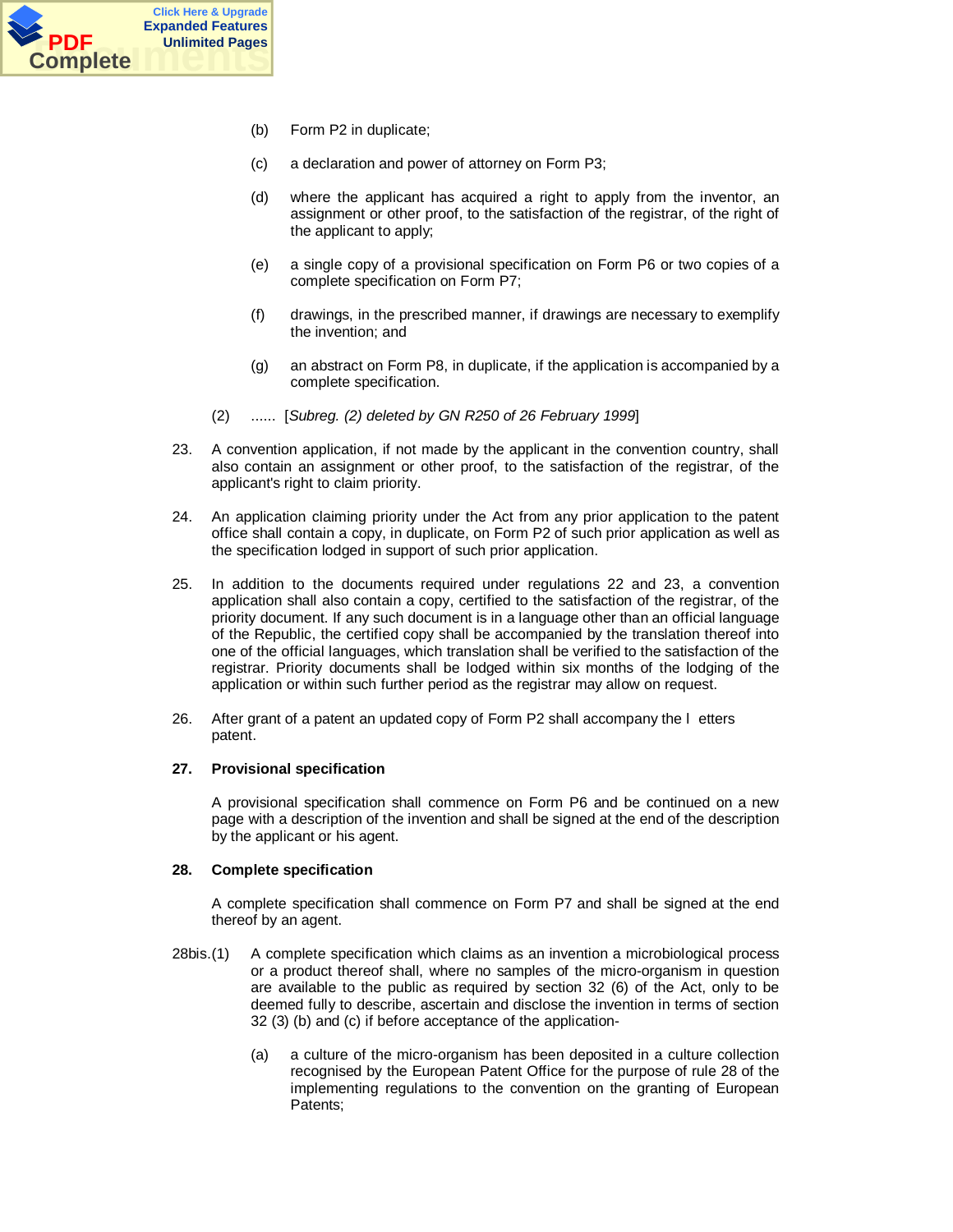

- (b) the complete specification gives such relevant information as is available to the applicant on the characteristics of the micro-organism;
	- (c) the complete specification gives the date when the culture was deposited, the culture collection in which it was deposited and the file number of the deposit.
- (2) Before an application for a patent referred to in regulation 28bis(1) can be accepted, the applicant must furnish proof to the satisfaction of the Registrar that samples of the micro-organism in question are available from such culture collection to the public in the Republic of South Africa.

## **28A. Microbiological processes and products**

- (1) If the complete specification accompanying an application claims as an invention a microbiological process or a product thereof and requires for the performance of the invention the use of a micro-organism which is not available to the public on the date of lodging the application and which cannot be made or obtained on the basis of the description in the specification, the following provisions shall apply:
	- (a) Not later than the date of lodging the application, a culture of the microorganism shall be deposited with a depositary institution which has acquired the status of international depositary authority as provided for in the Budapest Treaty on the International Recognition of the Deposit of Micro-organisms for the Purposes of Patent Procedure;
	- (b) subject to subregulation (2), the complete specification shall state the name, or a recognised abbreviation, of the international depositary authority with which the culture was deposited and the accession number given to the deposit by the international depositary authority; and
	- (c) the complete specification, as lodged, shall give such relevant information as is available to the applicant on the characteristics of the micro-organism.
- (2) Where the information specified in subregulation (1) (b) is not contained in the complete specification as lodged, it may be added to the complete specification in accordance with section 50 (1) (b) of the Act at any time before the date of publication in terms of section 42 of the Act or before coming open to public inspection in terms of section 43 (3) of the Act, whichever is the earlier.
- (3) The communication of the information provided for in subregulation (1) shall be considered as constituting the unreserved and irrevocable consent of the applicant to make the deposited culture available to the public in accordance with this regulation from the date contemplated in subregulation (2).
- (4) A sample of the deposited culture shall be furnished to any person (hereinafter referred to as the 'requesting party') from the date contemplated. in subregulation (2) provided that the requesting party makes a valid request therefor to the international depositary authority with which the culture is deposited.
- (5) A request for the furnishing of a sample of the deposited culture shall be valid if it is lodged on Form P23 as set out in Schedule 2 and the Registrar has certified on that form that a patent or patent application referring to the deposit of the culture has been published in terms of section 42 of the Act or has come open to public inspection in terms of section 43 (3) of the Act, as the case may be, and that the requesting party is entitled to the furnishing of a sample of the deposited culture.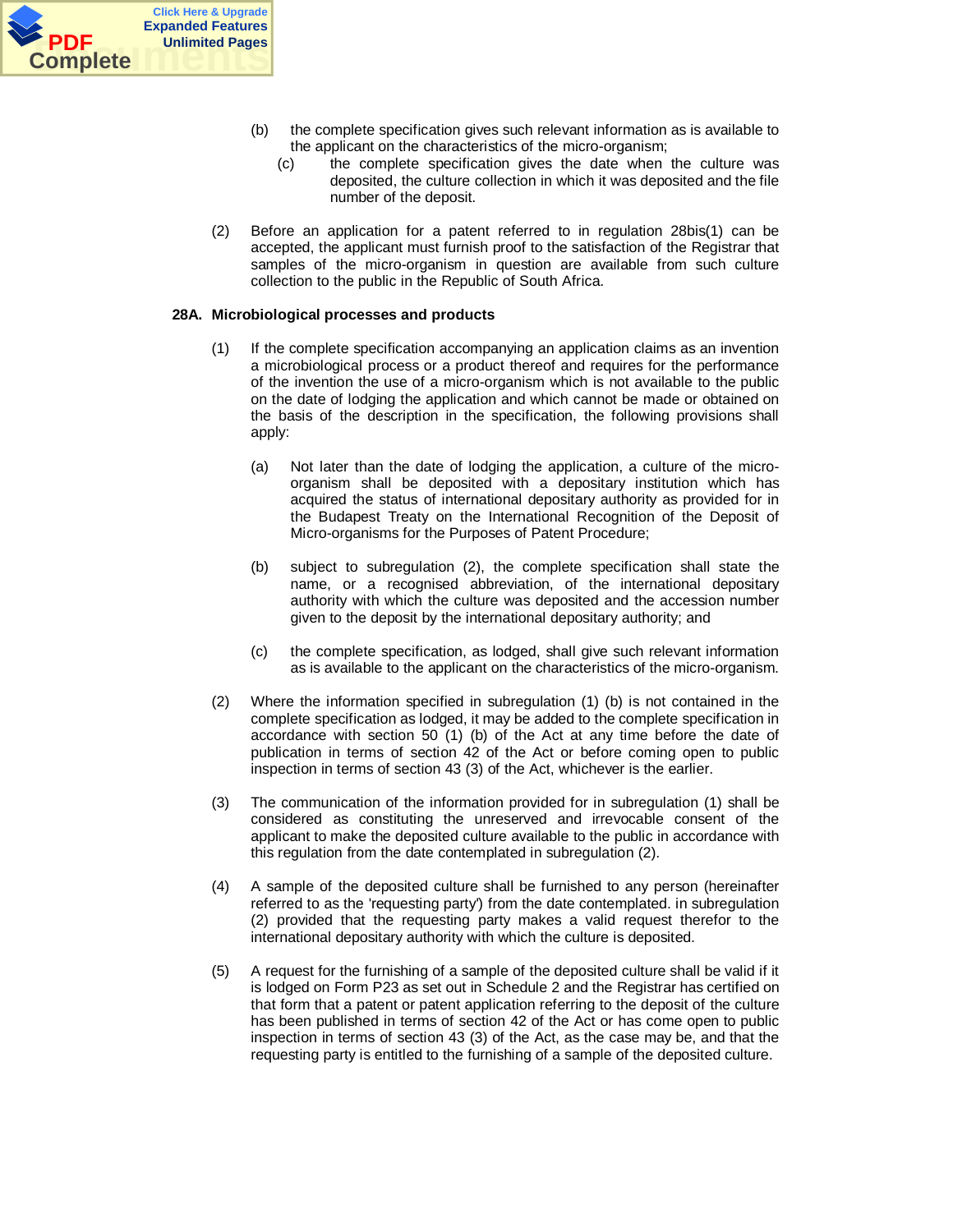

- (6) (a) The Registrar shall not make the certification referred to in subregulation (5) unless the Registrar has received a request on Form P24 as set out in Schedule 2.
	- (b) The request shall contain an undertaking from the requesting party vis-à-vis the patentee that the requesting party shall not make the deposited culture, or any culture derived therefrom, available to any third party until the patent application has been abandoned or has lapsed, or until the patent ceases to have effect by way of expiration, revocation, voluntary surrender, or lapsing without the possibility of renewal in accordance with section 46 of the Act, as the case may be.
- (7) An undertaking given on Form P24 as set out in Schedule 2 in accordance with subregulation (6) shall not prevent the requesting party concerned from depositing with an international depositary authority a derived culture or the culture itself necessary for the purpose of complying with section 32 (6) of the Act.
- (8) For the purpose of subregulation (6) or (7), a derived culture shall be deemed to be any culture of the micro-organism which exhibits those characteristics of the deposited culture which are essential to the carrying out of the invention described in the complete specification in which reference is made to the deposited culture.
- (9) Where the patentee is notified-
	- (a) by the international depositary authority with which the culture of the microorganism has been deposited that the depositary institution is unable, for any reason, to furnish samples of the culture; or
	- (b) in writing by a requesting party that the depositary institution with which the culture of the micro-organism has been deposited is unable, for any reason, to satisfy a valid request by the requesting party for the furnishing of a sample of the culture,

and, if a culture of the micro-organism has not been transferred to or deposited with another international depositary authority from which samples of the culture can be furnished, the patentee shall, within a period of six months from the date on which he was so notified-

- (i) make a new deposit of a culture of the micro-organism with the international depositary authority with which the original deposit was made;
- (ii) furnish to the international depositary authority with which the new deposit is made a statement alleging that the newly deposited culture is the same as that originally deposited; and
- (iii) apply to substitute, in the complete specification of the patent, in accordance with section 50 (1) (b) of the Act, the accession number given to the new deposit and, where applicable, the name of the international depositary authority with which the new deposit has been made.
- (10) Where the patentee has been notified in terms of subregulation (9) by a requesting party, the patentee shall, within two months of complying with subregulation (9) (i) to (iii), inform the requesting party of the accession number of the new deposit and, where applicable, the name of the international depositary authority with which the new deposit has been made.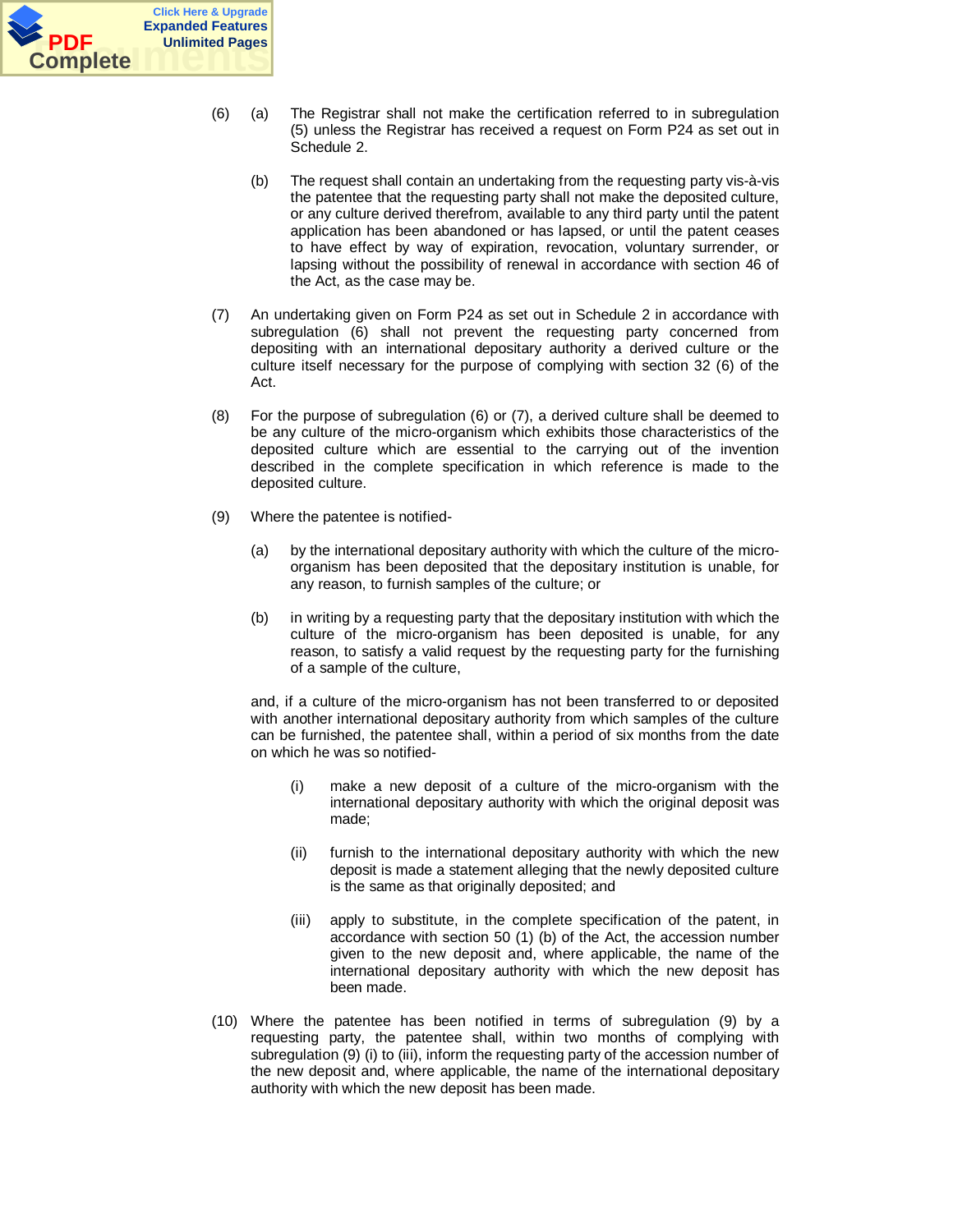

(11) On compliance with the provisions of subregulations (1) and (2) and, where applicable, subregulation (9), the complete specification shall be deemed fully to describe and ascertain the invention and the manner in which it is to be performed in so far as the relevant micro-organism is concerned.

## **29. Title**

The title of an invention shall be as short and specific as possible and shall be descriptive of the nature of the invention claimed. Words such as 'improved', 'relating to' and the like shall not appear in the title.

## **30. Claims**

Each category of claims (product, process, apparatus, use and the like) shall as far as practicable, be arranged in order of decreasing scope.

## **31. Abstract**

The abstract on Form P8 shall be that of the technical disclosure contained in the complete specification, but shall not be used to interpret the scope of the claims. It shall be in narrative form and generally limited to a single paragraph of not more than 150 words. The form and phraseology of patent claims shall be avoided. Features mentioned in the abstract and illustrated in the drawing chosen therefor may be followed by the reference sign used in that drawing.

## **32. Drawings in a provisional specification**

Drawings accompanying a provisional specification shall be capable of reproduction by photocopy or reprography.

## **33. Declaration**

Form P3 shall be lodged within six months of the lodging of any application or within such further time as the registrar may on request allow.

## **34. Application for a patent of addition**

An application in terms of section 39 (1) for a patent of addition shall be made on Form P1 and shall be accompanied by a complete specification.

- 35. A request for the revocation of an independent patent and the grant of a patent of addition in terms of section 39 (3) shall be made on Form P4 and shall be accompanied by Form P1 and the letters patent of the independent patent.
- 36. The complete specification of an application for a patent of addition shall set out the relationship between the invention described or claimed in it and that described or claimed in the complete specification of the main invention.

## **37. Application to amend, or to lodge a fresh application**

- (1) A fresh application under section 37 shall be made on Form P1 accompanied by a complete specification and a request for ante-dating on Form P4.
- (2) An application under section 38 (1) to change a complete specification to a provisional specification shall be made on Form P4.
- (3) An application for the post-dating of a application referred to in section 38 (2) shall be made on Form P4.

## **38. Late lodging of documents**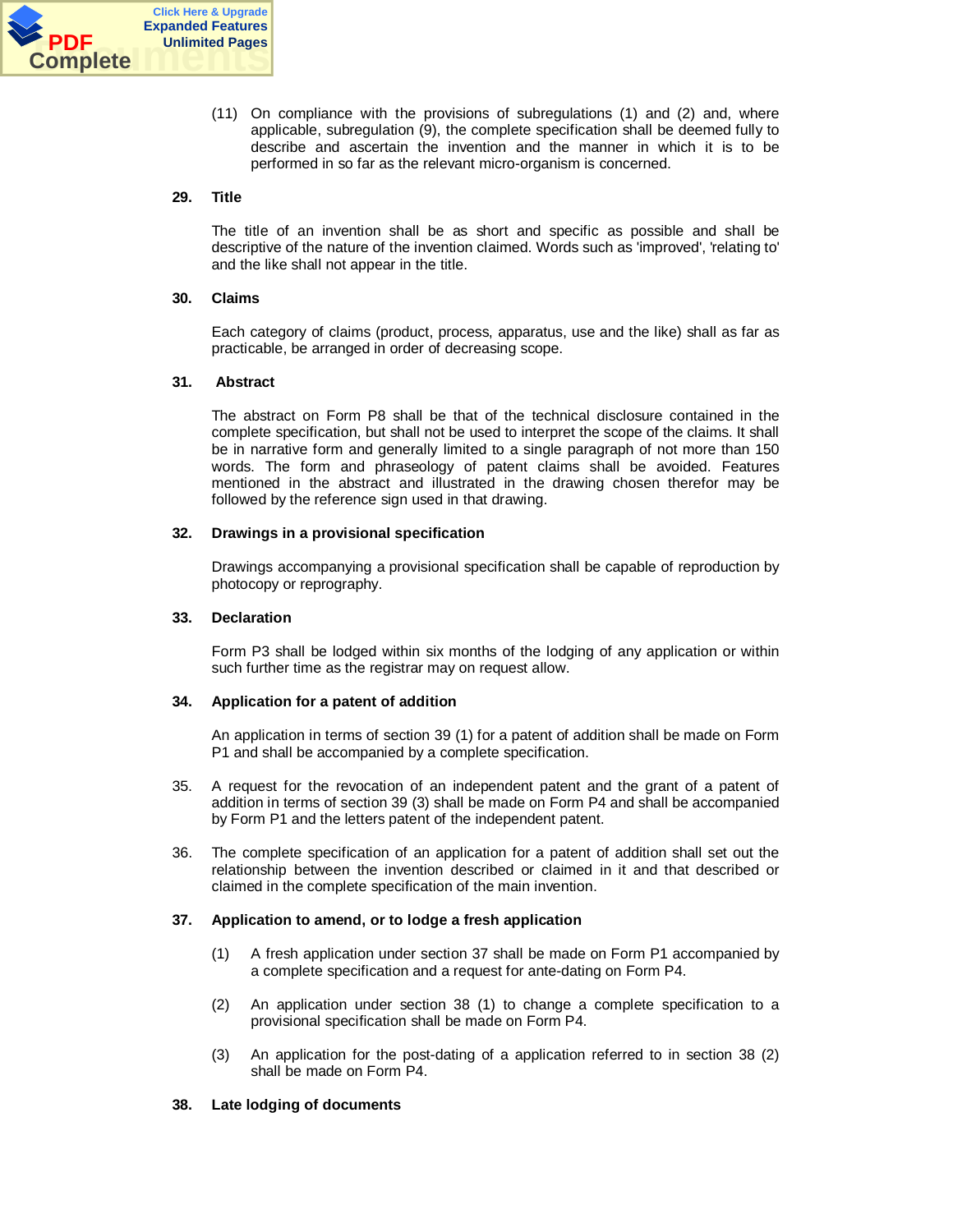

A document which did not accompany an application in terms of regulation 22 (1) shall be lodged on Form P5.

#### **39. Requests and applications to the registrar**

Unless otherwise provided, any request or application to the registrar shall be made on Form P4 in duplicate quoting the section of the Act or the regulation or both under which relief is sought and shall set out the relief claimed. The duplicate of the form shall be returned to the applicant or his agent.

#### **40. Examination**

Any application accompanied by a provisional specification shall be examined to ensure that the documents lodged are legible and capable of reproduction.

- 41. The registrar shall examine the application accompanied by a complete specification in order to ensure that it complies with the prescribed formalities.
- 42. The applicant shall remedy any defect or comply with any direction under regulation 18, 22 (2), 40 or 41 within a period of three months or, subject to the provisions of section 40 of the Act, within such further period as the registrar may on request allow.
- 43. If an applicant fails to comply with a direction under regulation 42 within the prescribed time or any extension thereof, the application may be treated as being abandoned and the applicant may request the return of the documents on Form P4, provided that such documents do not relate to documents which are open to public inspection in terms of section 43 (3) of the Act.

#### **44. Acceptance**

As soon as the registrar is satisfied that an application accompanied by a complete specification complies with the requirements of the Act, and unless there has been a request to delay acceptance, he may accept the application and give written notice thereof which shall be accompanied by Form P8.

45. Subject to the provisions of section 40 of the Act, an applicant may request the registrar to delay acceptance of the application to a date not later than 18 months from the date of application. If he desires that the acceptance be withdrawn he shall apply on Form P4.

#### **46. Publication of acceptance**

When notice of acceptance of an application has been given by the registrar, the applicant shall advertise the acceptance in the journal within three months of such acceptance or within such further time as the registrar may allow on request on Form P4.

## **46A. Particulars of search reports**

- (1) An application in terms of section 43 (4) (a) for the patentee to supply the applicant with the prescribed particulars of any search report issued in another country shall be made on Form P4 in triplicate.
- (2) The Registrar shall forward one copy of Form P4 to the patentee at the patentee's address for service and shall return a further copy to the applicant as receipt of the application.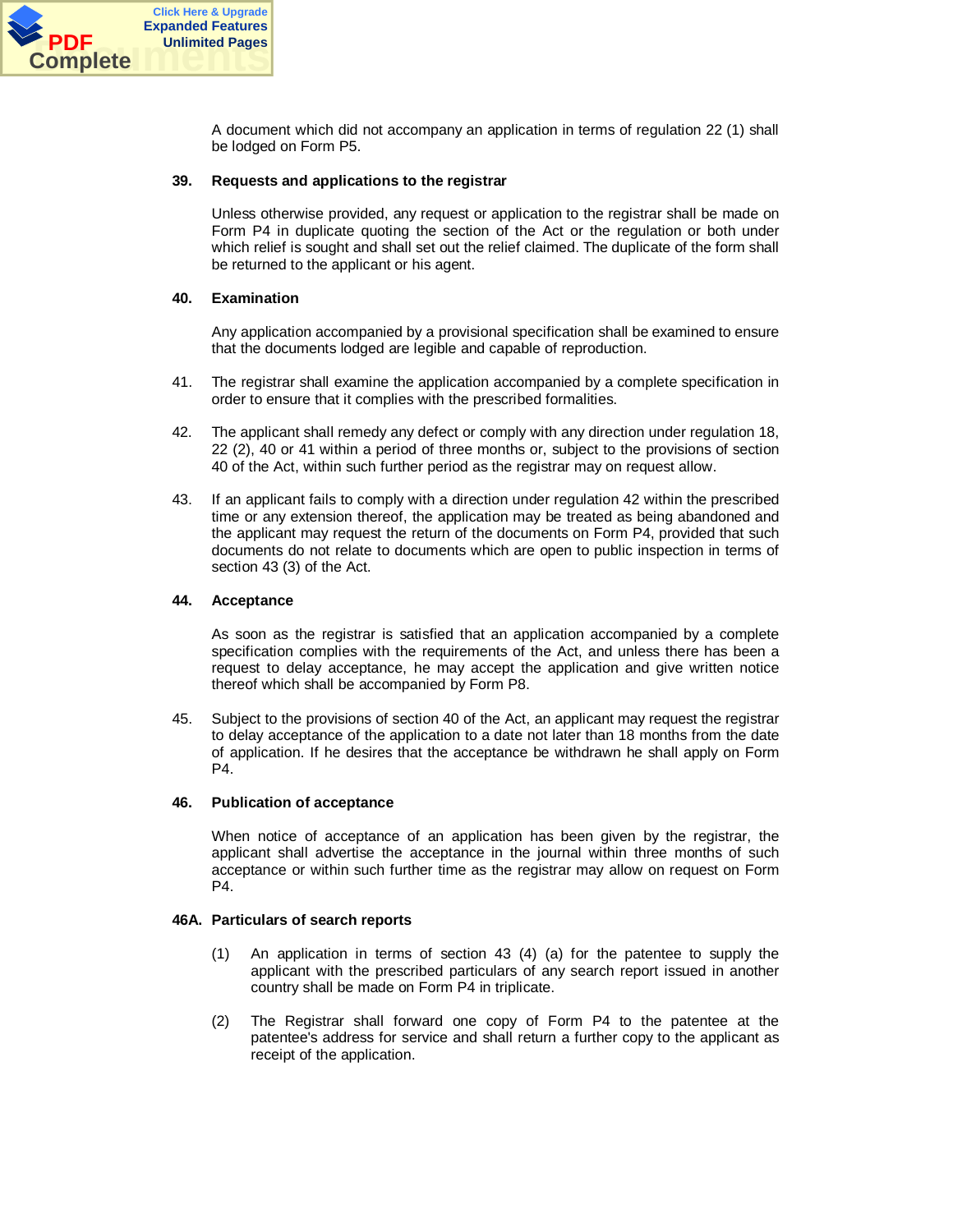

- (3) The prescribed particulars referred to in section 43 (4) (a) shall be the full details required to identify all documents cited in a search report in respect of a patent application relating to the same subject matter lodged in another country.
- (4) An application in terms of section 43 (4) (c) shall be initiated by way of a notice of motion.

## **47. Sealing of a patent**

A patent shall be sealed on the date of publication in the journal, in the form set out in Schedule 5 to these regulations or in such modified form as the registrar may direct.

## **48. Renewals**

- (1) If it is desired, at the date of sealing or at the expiration of the third year from the date referred to in section 46 (1) of the Act, whichever is the latter, or at the expiration of any succeeding year during the term of the patent, to keep the patent in force, the renewal fees set out in item 8 of the Schedule 1 shall be paid by lodging Form P10 before the expiration of that year.
- (2) All or any of the renewal fees may be paid in advance.
- (3) A request for an extension of time to pay a renewal fee shall be made on Form P10, which should indicate the reason for the late payment of such fee.

## **49. Restoration**

An application under section 47 of the Act for the restoration of a patent which has lapsed through non-payment of renewal fees shall be made by way of an ex parte application to the registrar in a form as near as possible to the form used for notice of motion proceedings.

- 50. If the registrar is satisfied that a prima facie case has been made out, he shall advertise the application once in the journal.
- 51. At any time within two months of date of the advertisement of the application any person may oppose the restoration of the patent in terms of Chapter III of these regulations.

## **52. Amendment of specifications**

- (1) An application to amend a provisional specification shall be made on Form P11.
- (2) An application to amend a complete specification shall be made on Form P12 or P13, as the case may be, and a supplementary disclosure, if any, shall be made on Form P14.
- 53. If the registrar is satisfied that an application on Form P13 is in compliance with the Act, he may direct the patentee to advertise the amendment once in the journal. An application so advertised may be opposed within two months of the date of such advertisement in terms of Chapter III of these regulations.

## **54. Opposition proceedings before the registrar**

Any person who has been notified of a proposed action by the registrar and who opposes such action or who opposes any such action advertised in the journal in regard to a matter to be determined by the registrar shall do so within two months of dispatch of such notification to him or within two months from the date of the relevant advertisement in the journal.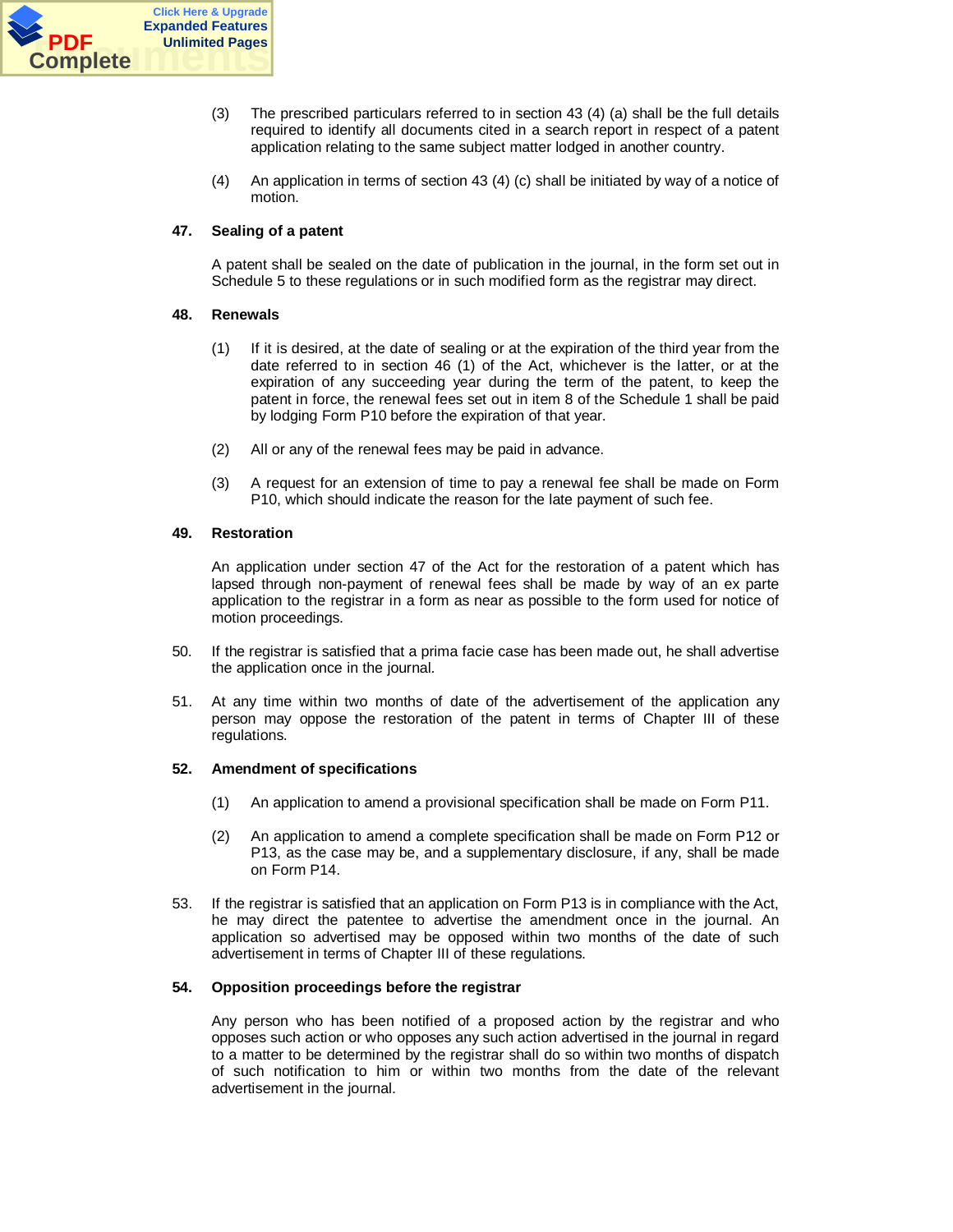

- 55. Such opposition shall be lodged on Form P15, which shall, if necessary, be accompanied by any documents to be relied upon and, if any other party is involved in the matter, copies of Form P15 and the documents shall be served upon him and proof of service furnished to the satisfaction of the registrar.
- 56. Any person who may wish to become a party to the proceedings may, within two months of the date of the notification or date advertisement in the journal or within any such extended period as may be allowed by the registrar file a reply on Form P15, accompanied by the relevant documents. Form P15 and the relevant documents shall be served on the other party in the matter and proof of service furnished to the satisfaction of the registrar.
- 57. When a reply has been filed or the period for filing thereof has expired and a reply has not been filed, the registrar may appoint a time and date for himself to determine the matter and notify the parties of the time and date thus appointed.

## **58. Title to and interest in inventions, patent applications and patents**

An application for the recording of an assignment shall be made in duplicate on Form P16 accompanied by proof of title of such assignment.

- 59. Any such application shall be made within six months of the event entitling the applicant to request a recording: Provided that the registrar may extend this time limit if so requested on Form P4, and on payment of the fee prescribed in item 4(r) of Schedule 1.
- 60. A warrant or writ of execution or an attachment order in respect of a patent application or a patent shall be served at the address for service of the applicant or the patentee and a copy shall be lodged with the registrar on Form P16 for recording in the register.
- 61. An entry of any attachment may be removed from the register on a request made to the registrar on Form P4.
- 62. An application to record a licence against a patent shall be made on Form P16 within six months of the event entitling the recording of such licence, or within six months of the grant of the patent, if the licence agreement was before such grant: Provided that the registrar may extend this time limit on application on Form P4 and on payment of the fee prescribed in item 4 (r) of Schedule 1.
- 63. The recording of a licence may be cancelled on request to the registrar on Form P4 accompanied by proof, to the satisfaction of the registrar, that the licence has been cancelled or otherwise terminated.
- 64. (1) The hypothecation of a patent application shall be recorded in the register on application on Form P16 accompanied by the deed of hypothecation.
	- (2) The application shall also be served on the applicant or the patentee, as the case may be, and any other person recorded in the patent, and proof of service shall be furnished to the satisfaction of the registrar.
- 65. The recording of the hypothecation may be removed from the register on application to the registrar on Form P4, accompanied by such proof of the termination of the hypothecation as the registrar may require.

#### **66. Endorsement or cancellation of endorsement on patent**

An application for the endorsement or the cancellation of an endorsement of the words 'licences of right', in terms of sections 53 and 54 of the Act, shall be made on Form P4 within two months after the date giving rise to such endorsement or cancellation thereof.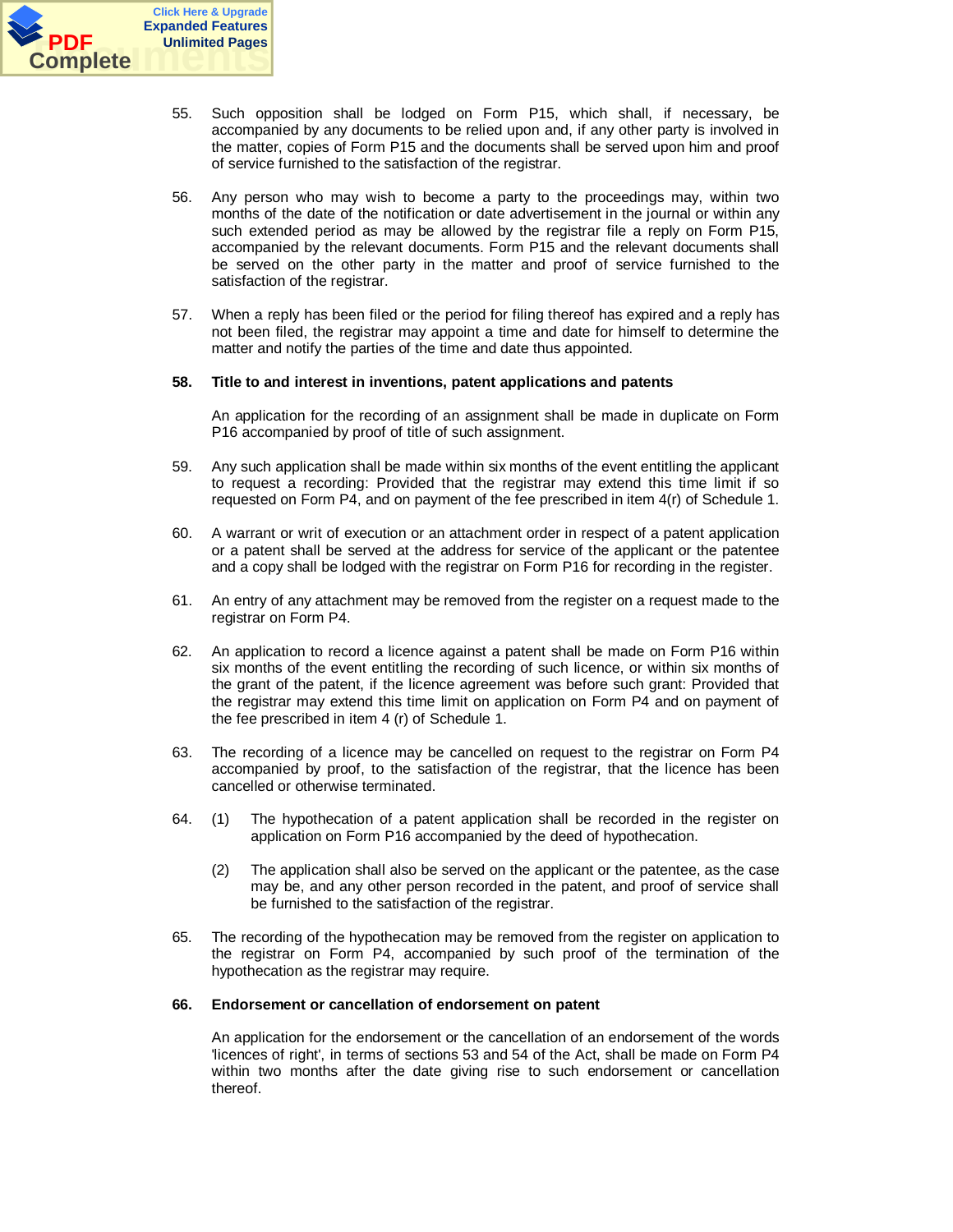

## **67. Voluntary surrender of patent**

An application for the surrender of a patent shall be made on Form P21.

## **CHAPTER IA**

#### **PROCEDURE IN THE PATENT OFFICE IN RELATION TO INTERNATIONAL APPLICATIONS (regs 67A-67I)**

#### **67A. International application lodged with the patent office as receiving office**

For the purposes of section 43C (a), and subject to the provisions of rule 16bis of the regulations under the Patent Cooperation Treaty, the applicant shall pay to the patent office-

- (a) the transmittal fee specified in Schedule 1 to these regulations within one month of the date on which the international application was lodged; and
- (b) the international fee and the search fee specified in rules 15 and 16, respectively, of the regulations under the Patent Cooperation Treaty within the time limits specified therein.

#### **67B. National phase entry form**

- (1) The national fee prescribed in section 43E (1) (a) shall be paid by the applicant on Form P25, in duplicate, one copy of which shall be returned by the Registrar to the applicant as proof of payment.
- (2) The translation referred to in section 43E (1) (b) shall be lodged within six months of the date of lodgement of form P25.
- (3) Within one month of complying with sections 43E (1) (a), the applicant shall lodge a form P2.
- (4) Within six months of complying with section 43E (1) (a), or within such further time as the Registrar may on request allow, the applicant shall lodge a form P3.

## **67C. Entering national phase under Chapter l of the Patent Cooperation Treaty**

Where the Republic has not, before the expiration of 19 months from the priority date referred to in article 2 (xi) of the Patent Cooperation Treaty, been elected for the purposes of international preliminary examination-

- (a) the time limit applicable under article 22 of the Patent Cooperation Treaty, as referred to in section 43E (1), shall be 31 months from the priority date;
- (b) the contents of the translation referred to in section  $43E(1)$  (b) shall include-
	- (i) the description;
	- (ii) the claims (if amended under article 19 of the Patent Cooperation Treaty, as so amended); and
	- (iii) any textual matter on the drawings, if any.

#### **67D. Entering national phase under Chapter II of the Patent Cooperation Treaty**

Where the Republic has, before the expiration of 19 months from the priority date referred to in article 2 (xi) of the Patent Cooperation Treaty, been elected for the purposes of international preliminary examination-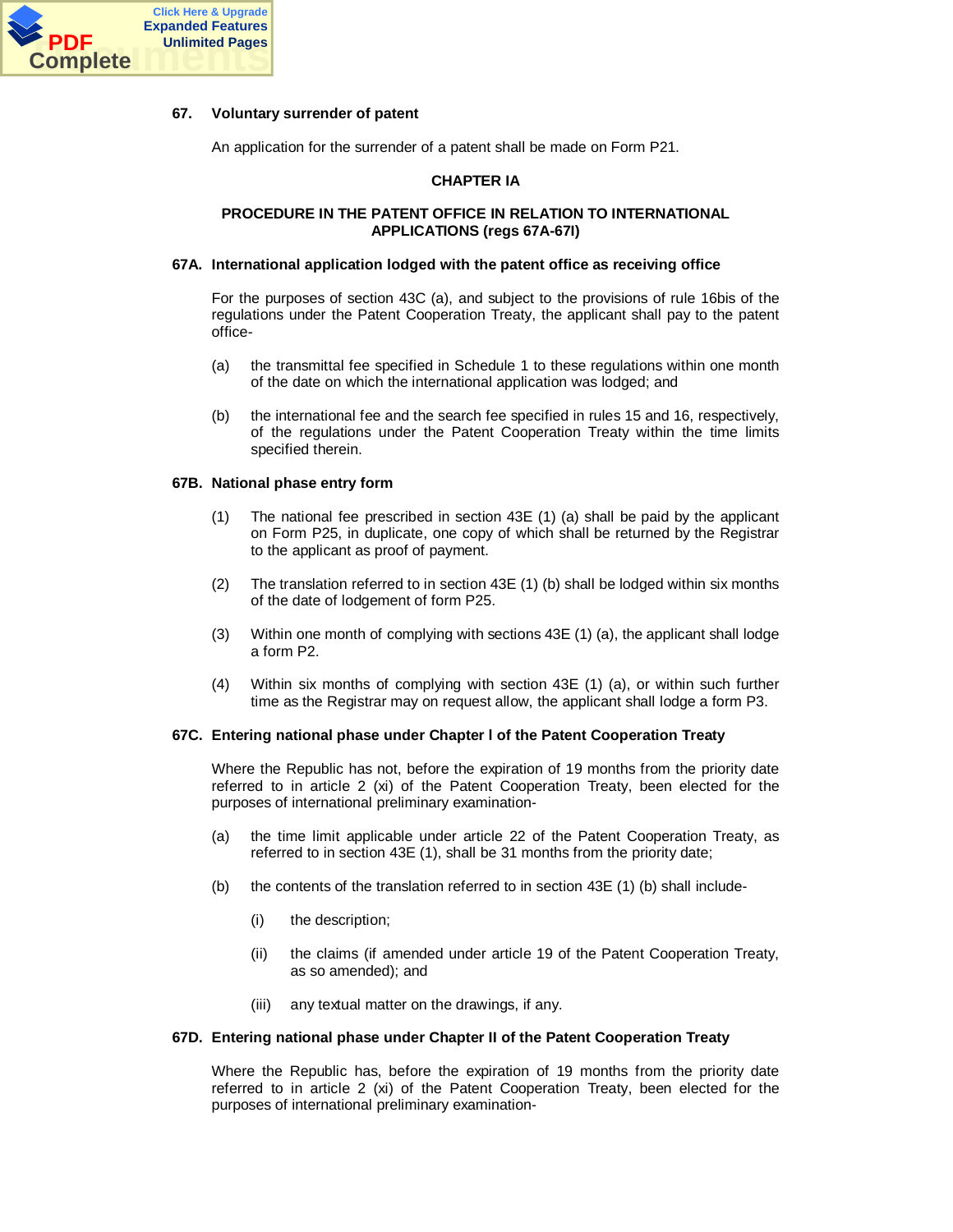

- (a) the time limit applicable under article 39 of the Patent Cooperation Treaty, as referred to in section 43E (1), shall be 31 months from the priority date;
- (b) the contents of the translation referred to in section  $43E(1)$  (a) shall include-
	- (i) the description (if amended by any amendments annexed to the international preliminary examination report, as so amended);
	- (ii) the claims (if amended by any amendments annexed to that report, as so amended);
	- (iii) any textual matter on the drawings (if any and if amended by any amendments annexed to that report, as so amended).

## **67E Missing translation of an amendment**

- (1) Where the applicant fails to file a translation of an amendment referred to in regulation 67C or 67D, the registrar shall request the applicant to furnish the missing translation within a time limit which shall be reasonable in the circumstances and which shall be fixed in the request.
- (2) ..... [*Reg. 67E (2) deleted by GN R567 of 23 April 2003] [Reg. 67E inserted by GN R250 of 26 February 1999*]

#### **67F. Appointment of agent**

Regulations 9 and 10 shall apply to section  $43F(3)$  (a) (ii) and the prescribed time referred to in section 43F (3) (a) (ii) shall be six months calculated from the date on which the applicant complies with the requirements of section 43E (1), or such further period as the registrar may on request allow.

## **67G. Convention application**

- (1) Where the applicant has failed to comply with rule 17.1 of the regulations under the Patent Cooperation Treaty, the applicant shall lodge with the patent office a copy, certified to the satisfaction of the registrar, of the priority document within six months of the applicant complying with section 43E (1) or within such further period as the registrar may on request allow.
- (2) If the priority document is in a language other than English, a translation thereof into one of the official languages, verified to the satisfaction of the registrar, shall be lodged with the patent office within six months of the applicant complying with section 43E (1) or within such further period as the registrar may on request allow.

#### **67H. Acceptance, publication and sealing**

Subject to the provisions of section 40, when read with section 43F (h), sections 42 and 44 and regulations 44 and 47 shall apply mutatis mutandis to the national phase of an international application.

#### **67I. Renewals**

- (1) If a patent issues on an application filed in terms of section 43 three months or more before the expiration of 36 months from the international filing date, regulation 48 shall apply.
- (2) If a patent issues on an application after the expiration of 36 months from the international filing date or less than three months prior to such expiration date,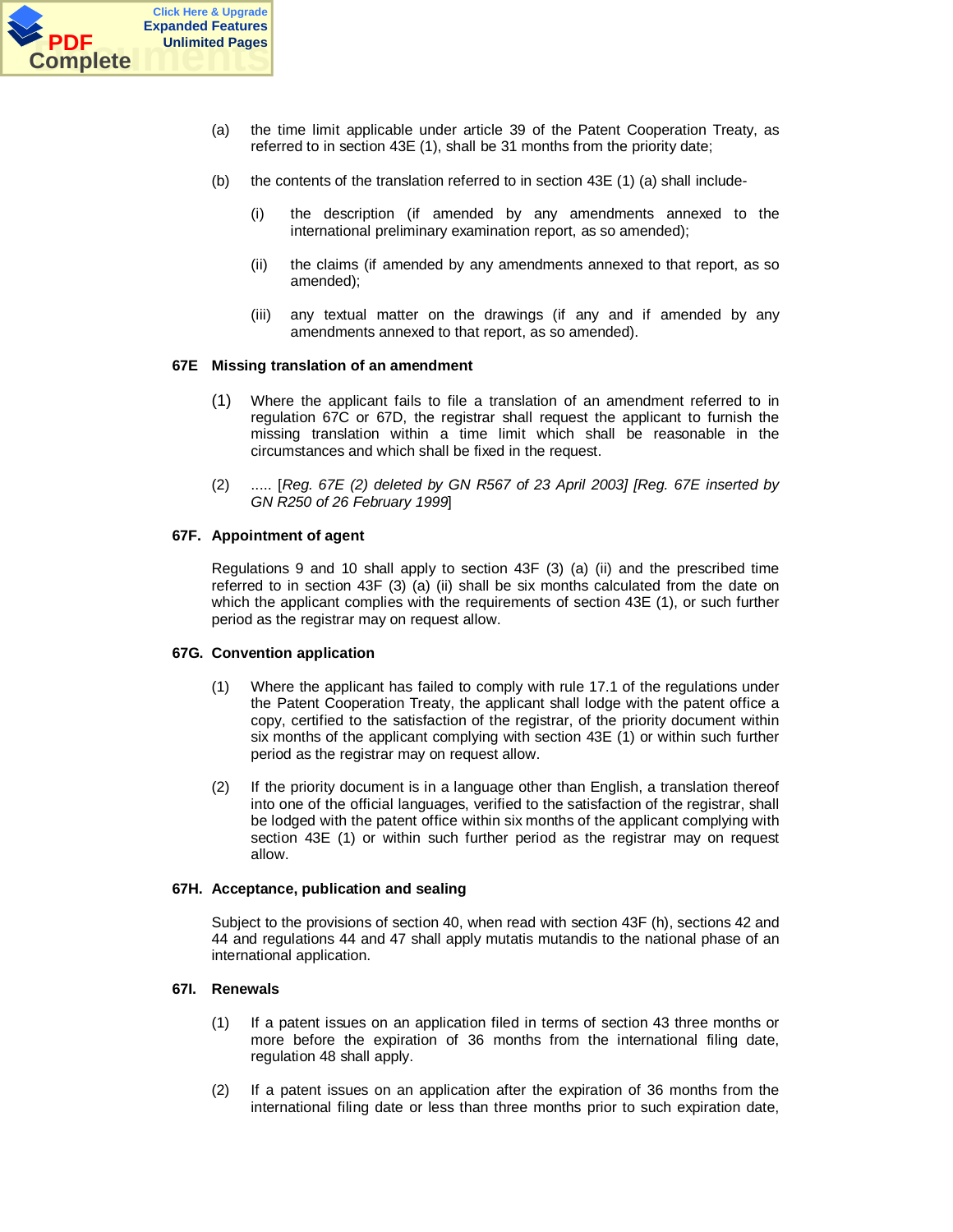

the patentee shall pay any renewal fees payable in terms of regulation 48 (1) within six months of the date of publication in terms of section 42 or such further period as the registrar may, in terms of the proviso to section 43 (2) and on compliance with regulation 48 (3), allow. Thereafter regulation 48 shall apply.

## **CHAPTER II**

## **PATENT AGENTS AND PATENT ATTORNEYS (regs 68-75)**

- 68. There shall be kept at the office a register wherein shall be entered the full names, business addresses and dates of registration of all patent agents and patent attorneys.
- 69. The register kept in terms of regulation 63 of the Patent Regulations, 1962, shall be deemed to form part of the register kept in terms of regulation 68.
- 70. An application to be registered as a patent agent or a patent attorney shall be made on Form P17 and shall be accompanied by evidence, to the satisfaction of the registrar, that the applicant is entitled to be so registered.
- 71. If the registrar is satisfied that the applicant is entitled to be registered, he shall enter his name on the register of patent agents and patent attorneys and issue a certificate to this effect.
- 72. (1) A request for the removal from the register of the name of a patent agent or a patent attorney in terms of section 23 (1) (a) of the Act shall be made on Form P18 and the applicant for removal shall provide proof to the satisfaction of the registrar that a copy of that form has been served on the South African Institute of Intellectual Property Law and on the law society concerned. If no objection is received from the Institute or the law society concerned within two weeks of the date of service of the copies on them, the registrar shall remove the name of the applicant from the register.
	- (2) If the South African Institute of Intellectual Property Law or the law society concerned, as the case may be, gives notice of its intention to be heard, it shall serve notice, together with any documents on which it intends to rely at the hearing, on the person concerned and on the registrar.
	- (3) The registrar shall appoint a time and date for the hearing and advise all parties concerned accordingly.
- 73. (1) An application by the registrar for the suspension from practice or the removal of the name of a person from the register of patent agents and patent attorneys in terms of sections 23 (1) (b) (i) and 23 (4) (a) of the Act shall be commenced by way of motion proceedings and copies of all relevant documents shall be served on the person concerned, the South African Institute of Intellectual Property Law and the law society concerned.
	- (2) An application by the South African Institute of Intellectual Property Law for the suspension from practice or the removal of the name of a person from the register of patent agents and patent attorneys in terms of sections 23 (1) (b) (ii) and 23 (4) (b) of the Act shall be made by way of motion proceedings and copies of all relevant documents shall be served on the registrar and the law society concerned.
	- (3) Thereafter, the procedure applicable shall be governed by the Uniform Rules of Court of the Supreme Court of South Africa, 1965.
- 74. (1) A patent agent or patent attorney whose name has been removed from the register or suspended from practice in terms of section 23 of the Act and who wishes to be employed, in terms of section 24 (4) of the Act, in any capacity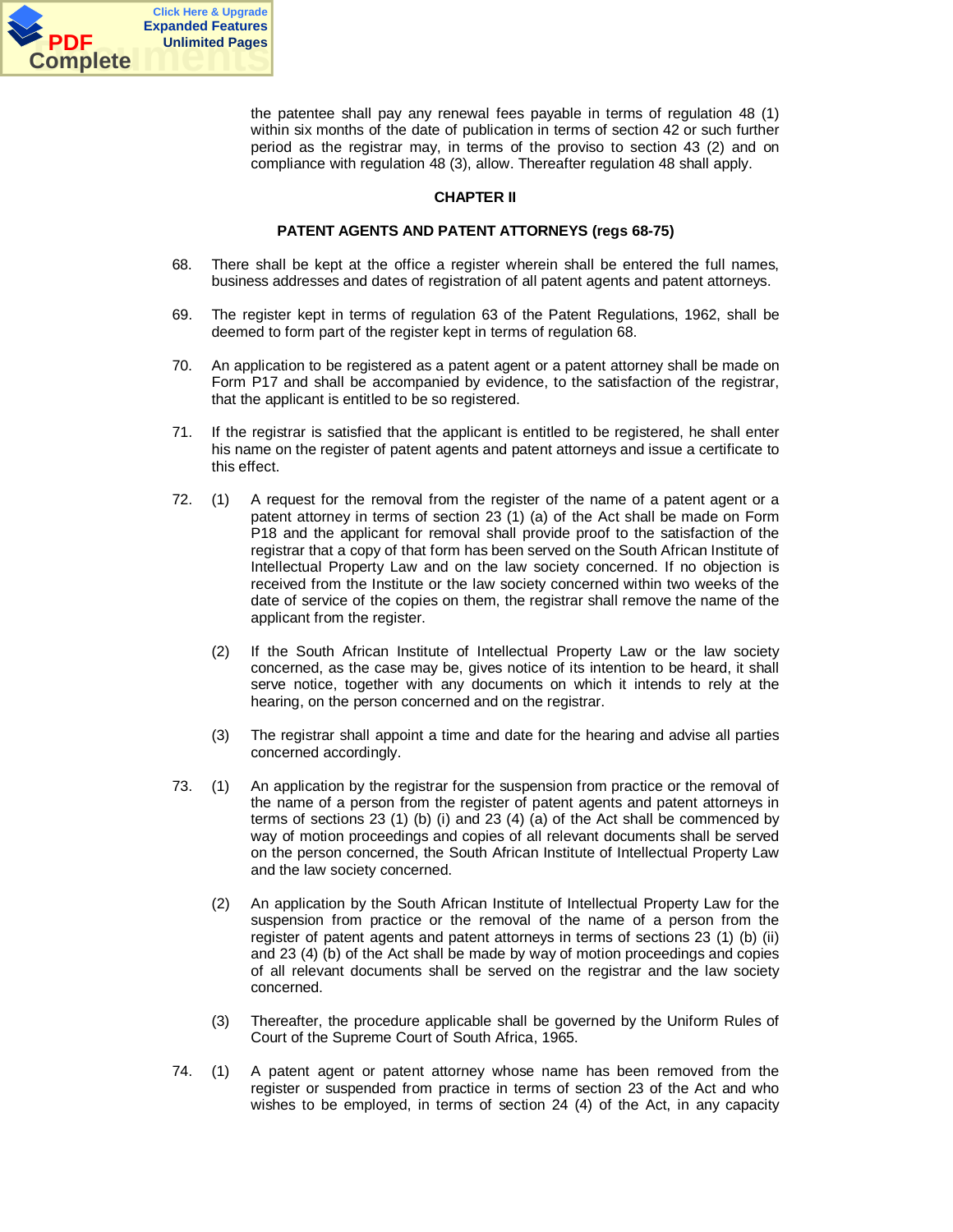

connected with the profession of a patent agent or patent attorney shall lodge an application on Form P4, which application shall be accompanied by the prescribed fee and by evidence on affidavit of the circumstances of the case and of the present character and behaviour of the person seeking to be employed. Such application shall be served on the South African Institute of Intellectual Property Law and the proof of such service shall be lodged with the registrar. If no objection is received from the Institute within one month of the service upon it of the application, the registrar may decide the matter in the absence of the Institute.

(2) An agent who wishes to employ, in terms of section 24 (5) of the Act, a patent agent or patent attorney whose name has been removed from the register or suspended from practice in terms of section 23 of the Act shall lodge an application on Form P4, which application shall be accompanied by the prescribed fee and by evidence on affidavit of the circumstances of the case and of the present character and behaviour of the person he wishes to employ. Such application shall be served on the South African Institute of Intellectual Property Law and the proof of such service shall be lodged with the registrar. If no objection is received from the Institute within one month of the service upon it of the application, the registrar may decide the matter in the absence of the Institute.

## **75. Attorneys entitled to practise as patent agents**

An attorney who wishes to continue, after 1 January 1984, to have rights of representation, in terms of section 22 (1) of the Act, without having been registered as a patent attorney may apply to the registrar for an extension of such rights on Form P4. The application shall be accompanied by evidence on affidavit of his activities in the past five years in representing parties in matters or proceedings under the Act, and of his activities and preparation to become registered as a patent attorney, together with any other reasons for the extension of such rights. Proof of service of his application on the South African Institute of Intellectual Property Law and on the law society concerned shall be furnished to the registrar.

## **CHAPTER III**

## **THE COURT OF THE COMMISSIONER OF PATENTS (regs 76-105)**

- 76. Proceedings before the commissioner of patents may be initiated by way of-
	- (a) a notice of appeal;
	- (b) a notice of opposition;
	- (c) an application for revocation;
	- (d) an application for extension of term;
	- (e) a notice of motion;
	- (f) summons.
- 77. When any proceeding referred to in regulation 76 is initiated the registrar shall act as the registrar of the court of the commissioner of patents and shall open a separate file for that proceeding.

## **78. Reasons of registrar**

When any person objects to any order or decision of the registrar he may, within one month of the date of the registrar's order or decision or such further time as the registrar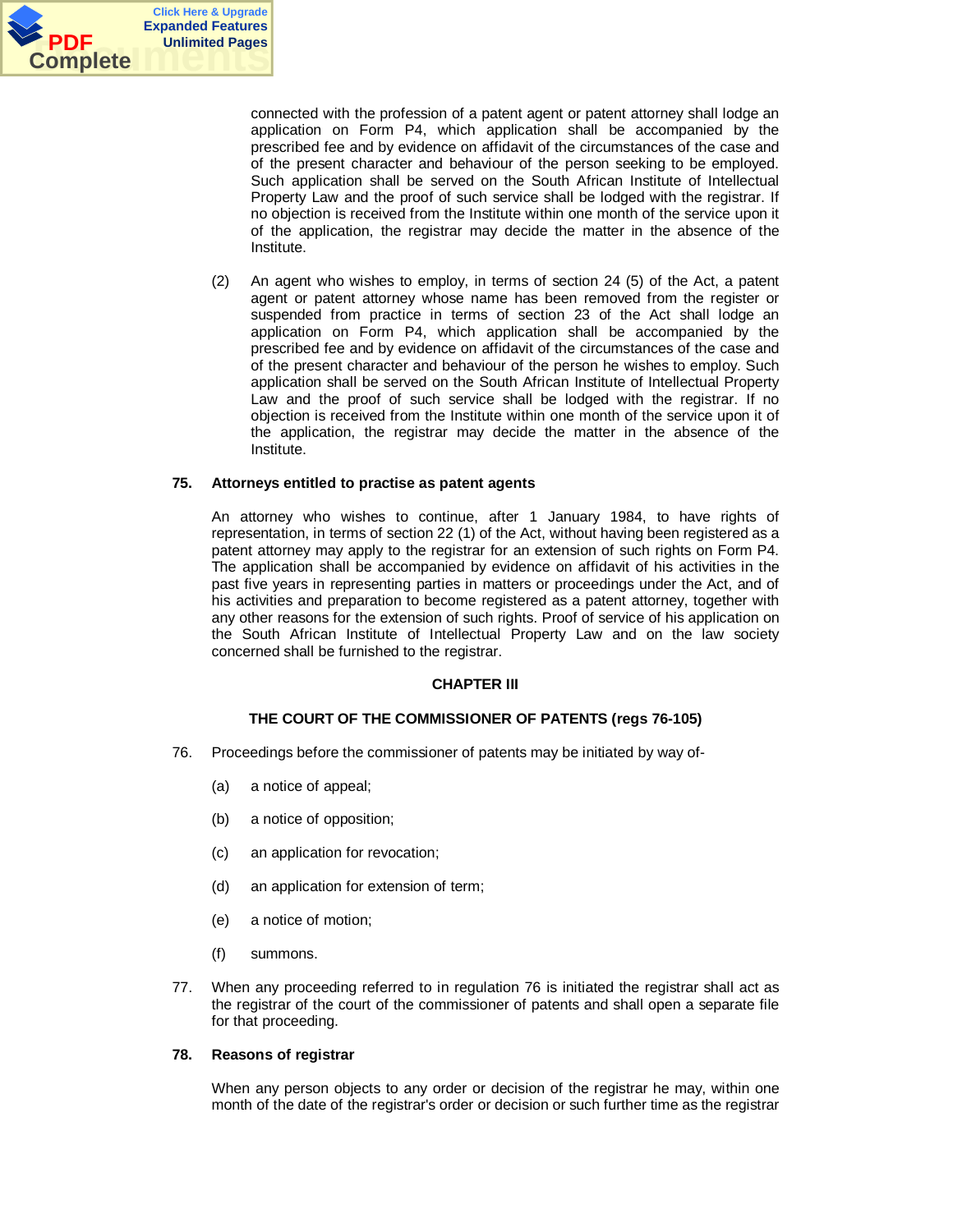

may allow, on Form P4 request the registrar to state in writing the grounds for his decision and the data used by him in arriving thereat. The date of such statement shall be deemed to be the date of the registrar's order or decision for the purpose of appeal.

## **79. Appeals to the commissioner**

A notice of appeal shall be lodged with the registrar of the Court of the Commissioner of Patents and shall be served on the registrar and on any other party to the proceedings before the registrar, within two months of the statement referred to in regulation 78.

- 80. Any notice of appeal shall be accompanied by a copy of the reasons of the registrar under regulation 78 and shall be in accordance with Rule 49 (4) of the Uniform Rules of Court of the Supreme Court of South Africa, 1965.
- 81. The procedure on appeal shall, as far is practicable, be in accordance with the provisions governing appeals to the full Court of a Provincial Division of the Supreme Court from a single judge thereof: Provided that the record on appeal shall include the registrar's statement, documents (if any) containing data used by him and any other document which the appellant considers to be relevant. If the respondent considers any further document to be relevant, he may request the appellant to include such document in the record, and the appellant shall comply with such request.

## **82. Procedure on opposition**

A notice of opposition in any matter in which opposition is allowed under the Act shall be made on Form P19 and shall be accompanied by a statement of particulars of the grounds on which the opposition is based and shall be duly filed and served.

- 83. Within two months of the filing and service of the notice of opposition the applicant shall file and serve a counterstatement in the form of a plea. If such counterstatement is not lodged within the said period or within such further period as the registrar may allow the application shall be deemed to be abandoned and the opponent may apply to the commissioner for an order as to costs.
- 84. Within two months of the lodging and service of the counterstatement the opponent shall file and serve his evidence in the form of an affidavit.
- 85. Within two months of the filing and service of the opponent's evidence the applicant may file and serve answering evidence in the form of an affidavit.
- 86. Within two months of the filing and service of the applicant's answering evidence the opponent may file and serve replying evidence, in the form of an affidavit, confined to matters strictly in reply.
- 87. (a) No further evidence shall be filed by either party except by leave or direction of the commissioner.
	- (b) All evidence shall be by affidavit unless otherwise directed by the commissioner.
- 88. Upon completion of the evidence the opponent or if he fails to do so within six weeks of such completion, the applicant may request a date for the hearing.

#### **89. Application for revocation**

An application for revocation shall be made on Form P20 and shall be accompanied by a statement of particulars of the grounds on which the application is based and shall be duly lodged and served.

90. (1) Within two months of the lodging and service of the application for revocation the patentee shall lodge and serve a counterstatement in the form of a plea. If a plea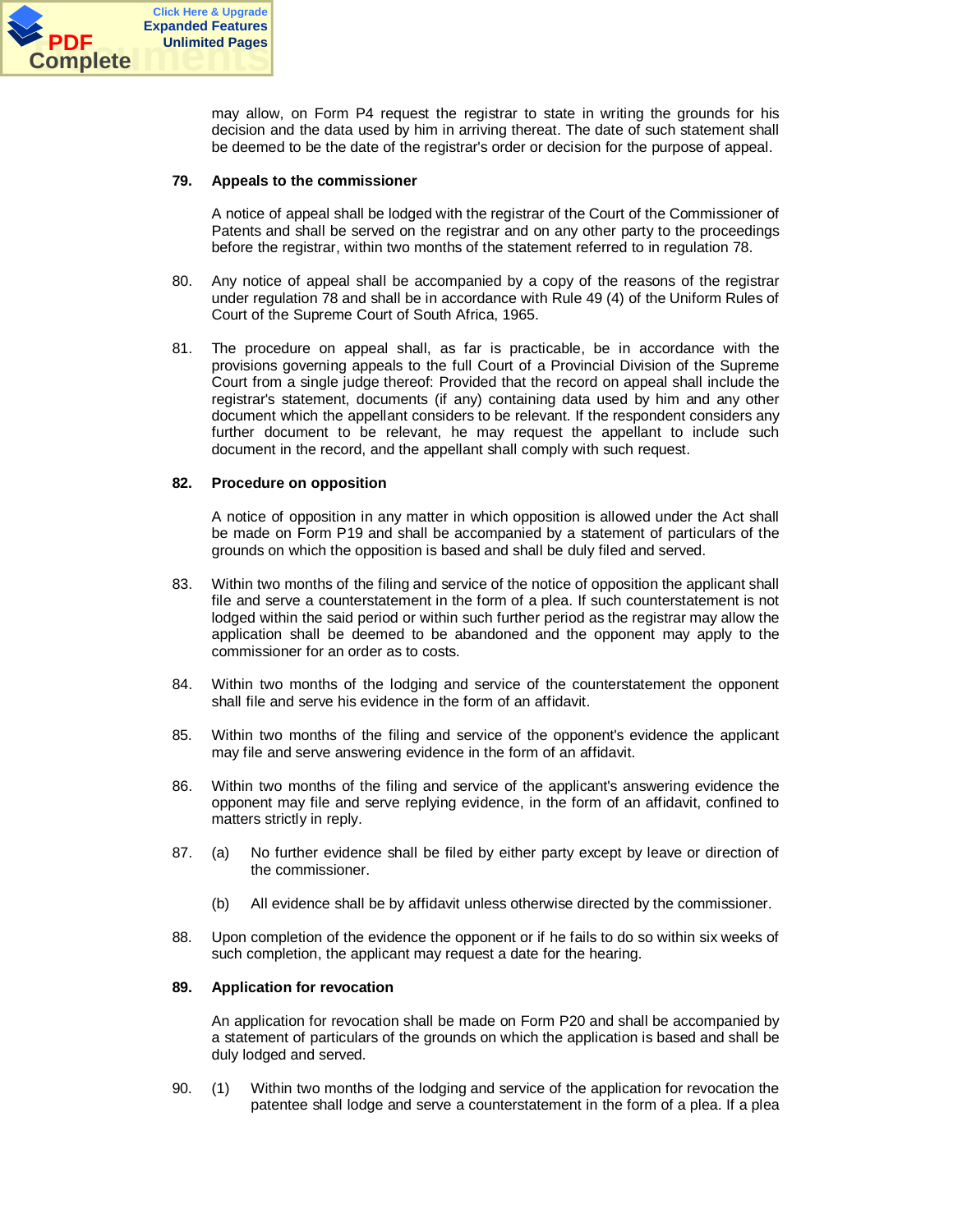

is not lodged and served within two months of the application for revocation or within any extension of that period in terms of regulation 99, the patent shall be deemed to be revoked.

- (2) Within two months of the lodging and service of the counter-statement the applicant shall file and serve his evidence in the form of an affidavit.
- (3) Within two months of the filing and service of the applicant's evidence, the patentee may file and serve his answering evidence in the form of an affidavit.
- 91. Within two months of the filing and service of the patentee's answering evidence the applicant may file and serve replying evidence, in the form of an affidavit, confined to matters strictly in reply.
- 92. No further evidence shall be filed by either party except by leave or direction of the commissioner.
- 93. All evidence shall be by affidavit unless otherwise directed by the commissioner.
- 94. Upon completion of the evidence the applicant, or if he fails to do so within six weeks of such completion, the opponent may request a date for the hearing.
- 94(A).If, by consent of the parties to an application for revocation, the patentee offers to surrender his patent or if the patent is deemed to have been revoked in terms of regulation 90 (1), the registrar, in deciding whether costs should be awarded to the applicant for revocation, shall consider whether the proceedings might have been avoided if the applicant had given reasonable notice to the patentee before the application was filed.

## **95. Notice of future proceedings**

Any person may apply by lodging Form P22 in duplicate with the registrar for notice to be given to him of the taking of any action or proceedings in connection with a patent or patent application. As soon as possible after such action or proceeding is taken and, in the case of an application to make an entry, before such entry is made, the registrar shall give notice of such action or proceeding or entry to such person.

## **96. Application for compulsory licence**

An application for a compulsory licence under section 55 or 56 (1) of the Act shall be brought by way of notice of motion and shall be served on the patentee and any other person who appears from the registrar to have an interest in the patent.

#### **97. Notice of motion**

In the case of proceedings initiated by way of notice of motion a party resident or incorporated outside the Republic shall have one month from the date of service of such notice on him within which to lodge and serve his notice of intention to oppose.

## **98. Proceedings for infringement**

- (1) In any proceedings for infringement in which the plaintiff claims relief byway of damages or payment of an amount in lieu of damages, it shall be permissible for him to claim an enquiry as to the damages suffered by him as a result of the infringement and/or as to what is a reasonable royalty and payment of the amount found to be due to him.
- (2) A plaintiff claiming an enquiry in terms of subregulation (1) hereof need not when so claiming specify in his pleadings the amount of the damages allegedly suffered by him or the manner in which such damages are computed.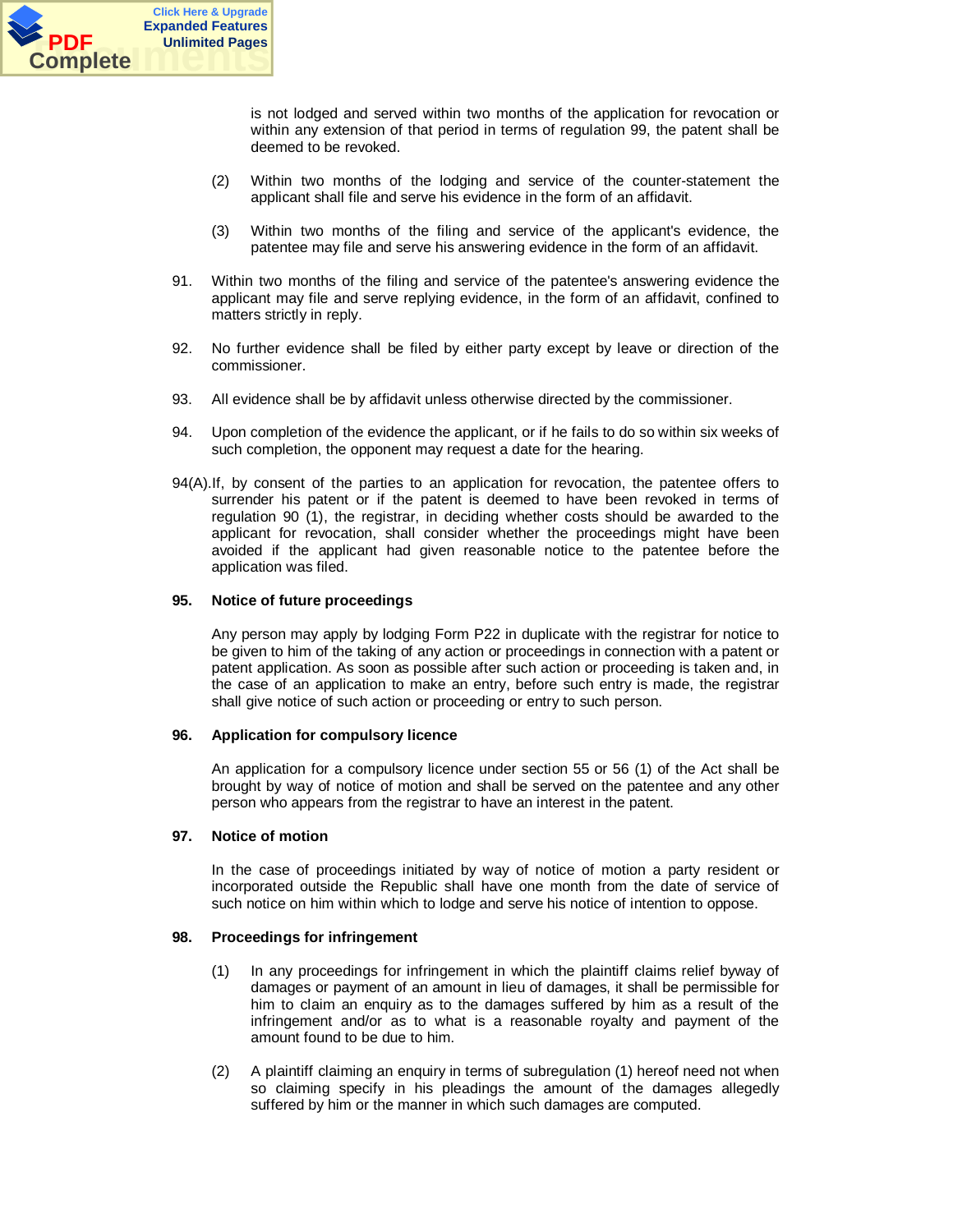

(3) In the event of an enquiry in terms of subregulation (1) being ordered and the parties being unable to reach agreement as to the further pleadings to be filed, discovery, inspection or other matters of procedure relating to the enquiry either or any party may make application to the commissioner for directions in regard thereto.

## **99. Time limits**

Time limits specified may be extended by consent of the parties or, failing such consent, by the registrar on a request made to him.

## **100. Tariff of fees for proceedings before commissioner and registrar**

The tariff of fees applicable to proceedings before the commissioner and the registrar shall be those applicable for the time being in a Provincial Division of the Supreme Court in terms of the Uniform Rules of Court of the Supreme Court of South Africa, 1965: Provided that-

- (a) fees allowed to a patent agent or patent attorney may be allowed on the same scale as that allowed to junior counsel for work connected with appearances without counsel;
- (b) in allowing a fee in respect of perusal and drafting of complex technical documents, the registrar shall be entitled to increase the fees, at his discretion, by a percentage related to the technical complexities of any matter.

## **BIBLIOGRAPHICAL DATA**

- 101. The numerical references used in patent documentation are set out in Schedule 3.
- 102. The international abbreviation used to designate convention countries are set out in Schedule 4.
- 103. On grant of a patent, a certificate will be issued in the form set out in Schedule 5.
- 104. The regulations promulgated under Government Notices 2650 of 17 November 1952, R632 of 1963, R1594 of 1964, R849 of 1964, R2122 of 1967 and R1698 of 1977 are hereby repealed.
- 105. These regulations shall be called the Patent Regulations, 1978, and shall come into operation on 1 January 1979.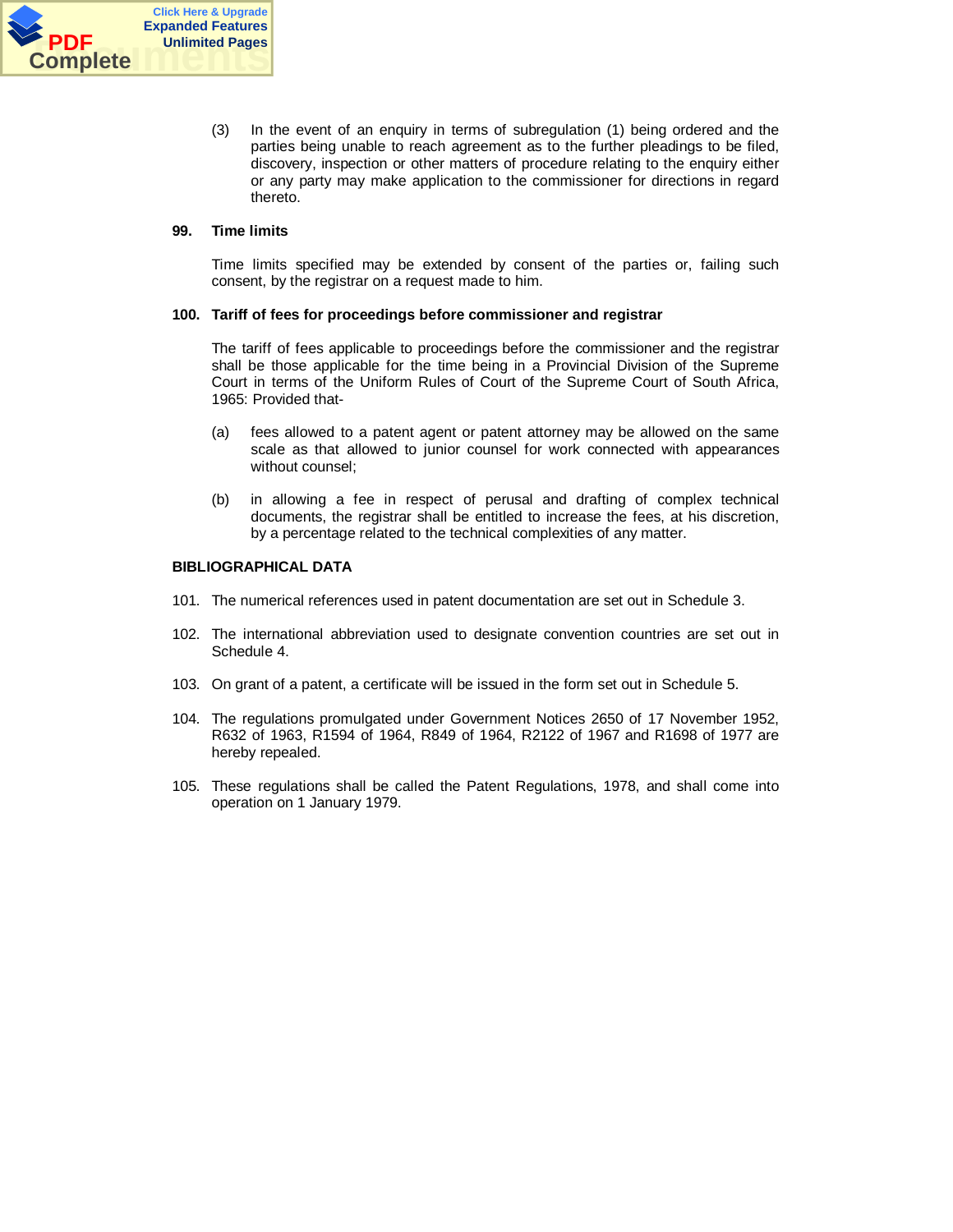

## **Schedule 1**

## **FEES**

The following fees shall be paid in connection with applications, registrations and other matters under the Act. Such fees must in all cases be paid before or at the time of doing the matter in respect of which they are to be paid:

| Item<br>No. | Description       |                                                                                                                                                               | Corresponding<br>forms | Fees    |
|-------------|-------------------|---------------------------------------------------------------------------------------------------------------------------------------------------------------|------------------------|---------|
| 1.          |                   | a patent<br>Application for<br>accompanied<br>by<br>a<br>provisional specification in terms of section 30 (1)<br>[regulation 22 $(1)$ $(a)$ and $(e)$ ]       | 1 and $6$              | R<br>60 |
| 2.          | $(a)$ and $(e)$ ] | Application for a patent accompanied by a complete<br>specification in terms section 30 (1) [regulation 22 (1)                                                | 1, 7 and 8             | 590     |
| 3.          | 23 to 25)         | Late claiming of priority in terms of proviso (i) of<br>section 31 (1), per month or part thereof (regulations                                                | 1                      | 50      |
| 4.          |                   | Request to Registrar:                                                                                                                                         |                        |         |
|             | (a)               | To inspect the register and documents in<br>terms of section 12                                                                                               | 4                      | 4       |
|             |                   | Plus copies supplied of documents or<br>particulars of register in terms of section 13,<br>per page                                                           | 4                      | 1       |
|             | (b)               | Application to extend privileges of attorney in<br>terms of section 22 [regulation 75]                                                                        | 4                      | 145     |
|             | (c)               | Application by a patent attorney who has<br>been suspended or whose name has been<br>from the register in terms of section 24 (4) and<br>(5) [regulation 74]  | 4                      | 14      |
|             | (d)               | Application to claim priority in terms of<br>section 30 (7) [regulation 39]                                                                                   | 4                      | 550     |
|             | (e)               | Application to amend or to lodge a fresh<br>application in terms of section 37 [regulation<br>37]                                                             | 4                      | 50      |
|             | (f)               | Change of complete specification into a<br>provisional specification in terms of section 38<br>$(1)$ [regulation 37 $(2)$ ]                                   | 4                      | 50      |
|             | (g)               | Post-dating of application in terms of section<br>38 (2) [regulation 37 (3)]                                                                                  | 4                      | 50      |
|             | (h)               | Application for revocation of independent<br>patent and granting of patent of addition as<br>independent patent in terms of section 39<br>(3) [regulation 35] | 4                      | 90      |
|             | (i)               | Application<br>for<br>extension<br>of<br>time<br>οf<br>of a complete specification<br>acceptance<br>in.                                                       |                        |         |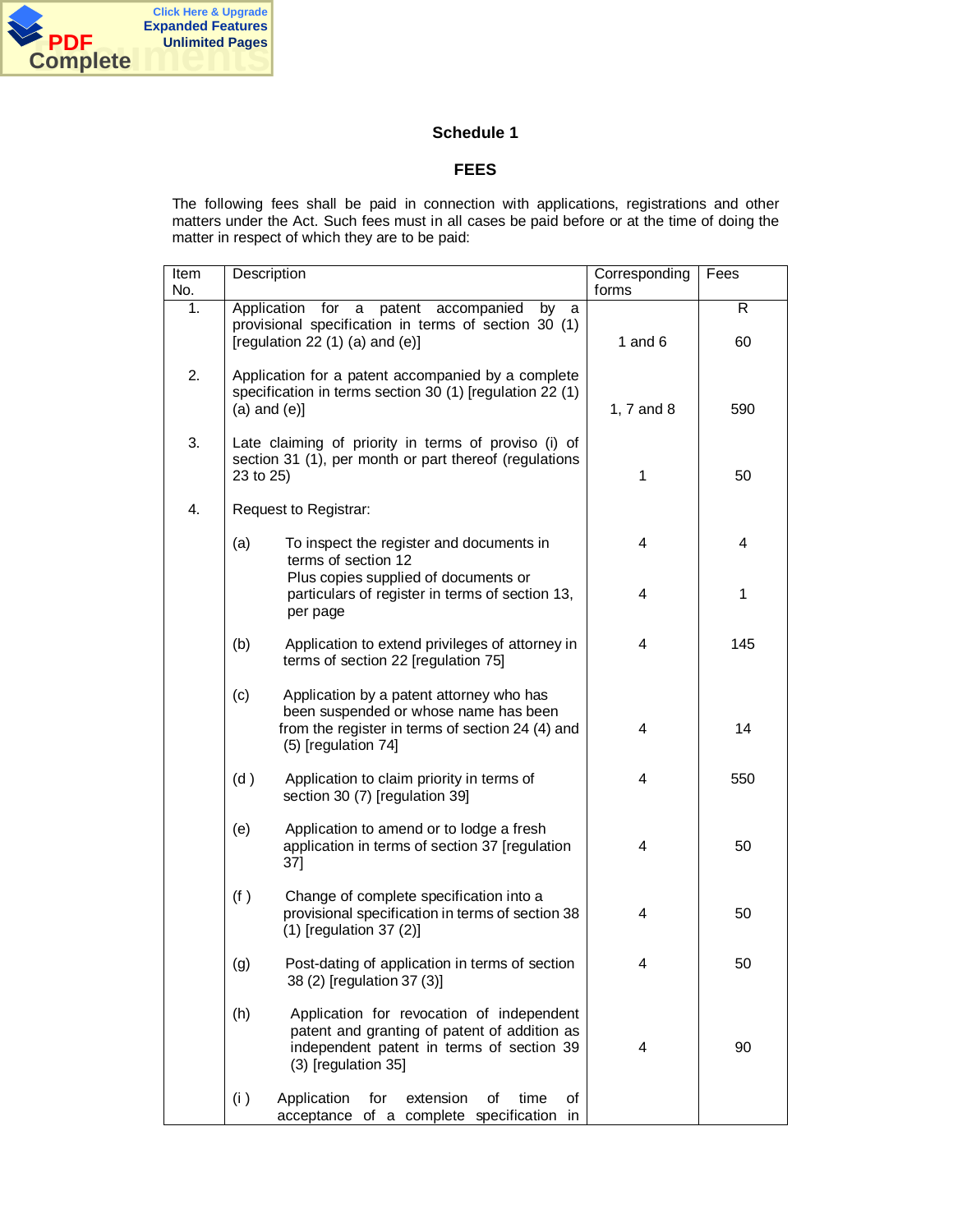

|    |      |                     | terms of proviso to section 40 [regulations 42                                                                        |         |     |
|----|------|---------------------|-----------------------------------------------------------------------------------------------------------------------|---------|-----|
|    |      | and 45]:<br>(i)     | Up to end of 18 months                                                                                                | 4       | 50  |
|    |      | (ii)                | Thereafter per month or part thereof<br>(not exceeding three months)                                                  | 4       | 50  |
|    |      | (iii)               | After 21 months (per month or part<br>thereof)                                                                        | 4       | 145 |
|    | (j)  |                     | Application for the return of lapsed application<br>in terms of section 41 [regulation 43]                            | 4       | 50  |
|    | (k)  |                     | Application to extend period for publication of<br>acceptance in terms of section 42 (3)<br>[regulation 46]           | 4       | 90  |
|    |      |                     | Thereafter, per month or part thereof                                                                                 | 4       | 50  |
|    | (1)  |                     | Application for correction of clerical errors and<br>amendment of documents in terms of section<br>50 [regulation 11] | 4       | 90  |
|    | (m)  |                     | Application to rectify register in terms of<br>section 52 [regulation                                                 | 4       | 90  |
|    | (n)  |                     | Endorsement or cancellation of endorsement<br>in terms of section 53 and $54$ (1) and (3)<br>[regulations 63 and 66]  | 4       | 90  |
|    | (o)  |                     | Change of address for service in terms of<br>section 87 (2) [regulation 10]                                           | 4       | 20  |
|    | (p)  |                     | Cancellation of notice of hypothecation in<br>terms of section 60 (3)                                                 | 4       | 50  |
|    | (q)  |                     | Reasons by Registrar [regulation 78]                                                                                  | 4       | 245 |
|    | (r)  |                     | Any other request not provided for                                                                                    | 4       | 26  |
| 5. |      |                     | Late lodgement of documents in terms of sections 30<br>(6) and 32 [regulations 22, 31 and 38]                         | 5 and 8 | 50  |
| 6. | .    |                     |                                                                                                                       | .       | .   |
| 7. |      | [regulation 48 (3)] | Application for the extension of the period for<br>payment of renewal fees in terms of section 46 (2)                 |         |     |
|    | (a)  |                     | Thereafter, for each month or part thereof<br>(not exceeding five)                                                    | 10      | 90  |
|    | (b)  |                     | On application to restore lapsed patent in<br>terms of section 47 (1) [regulation 49]<br>Notice of Motion             | 50      |     |
|    | (c)  |                     | After restoration, payment of unpaid renewal<br>fees in terms of section 47 (5)                                       | 10      | 286 |
| 8. | (1)! |                     | Renewal fees in terms of section 46 (1) [regulation 48                                                                |         |     |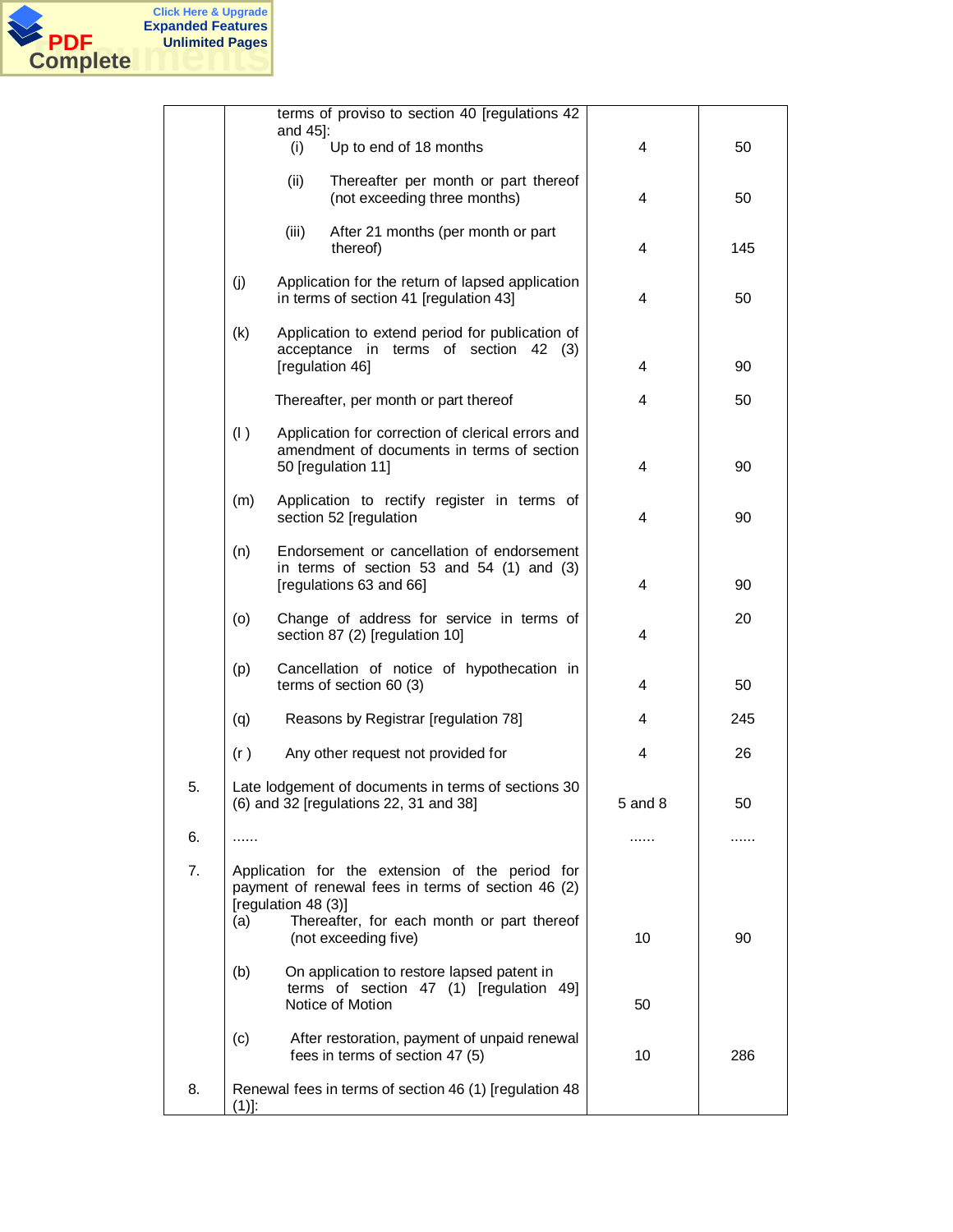

|     | (a) | (i)                 | Before expiration of the third year                                                                                                          | 10 | 130 |
|-----|-----|---------------------|----------------------------------------------------------------------------------------------------------------------------------------------|----|-----|
|     |     | (ii)                | Before expiration of the fourth year                                                                                                         | 10 | 130 |
|     |     | (iii)               | Before expiration of the fifth year                                                                                                          | 10 | 130 |
|     |     | (iv)                | Before expiration of the sixth year                                                                                                          | 10 | 85  |
|     |     | (v)                 | Before expiration of the seventh year                                                                                                        | 10 | 85  |
|     |     | (vi)                | Before expiration of the eighth year                                                                                                         | 10 | 100 |
|     |     | (vii)               | Before expiration of the ninth year                                                                                                          | 10 | 100 |
|     |     | (viii)              | Before expiration of the tenth year                                                                                                          | 10 | 120 |
|     |     | (ix)                | Before expiration of the eleventh<br>year                                                                                                    | 10 | 120 |
|     |     | (x)                 | Before expiration of the twelfth year                                                                                                        | 10 | 145 |
|     |     | (x)                 | Before expiration of the thirteenth<br>year                                                                                                  | 10 | 145 |
|     |     | (xi)                | Before expiration of the fourteenth<br>year                                                                                                  | 10 | 164 |
|     |     | (xiii)              | Before expiration of the fifteenth year                                                                                                      | 10 | 164 |
|     |     | (xiv)               | Before expiration of the sixteenth<br>year                                                                                                   | 10 | 181 |
|     |     | (xv)                | Before expiation of the seventeenth<br>year                                                                                                  | 10 | 181 |
|     |     | (xv)                | Before expiration of the eighteenth<br>year                                                                                                  | 10 | 206 |
|     |     | (xvi)               | Before expiration of the nineteenth<br>year                                                                                                  | 10 | 206 |
|     | (b) |                     | On patents endorsed 'licences of right' in<br>terms of section 53 $(2)$ $(d)$ on the same basis as in<br>(a) (per annum or part thereof)     | 10 | 50  |
| 9.  |     |                     | Application to amend a provisional specification in<br>terms of section $5(1)$ [regulation $52(1)$ ]                                         | 11 | 70  |
| 10. |     | [regulation 52 (2)] | Application to amend a complete specification before<br>open to public inspection in terms of section 51 (1)                                 | 12 | 70  |
| 11. |     |                     | Application to amend a complete specification after<br>open to public inspection terms of section 51 (1)<br>[regulation 52 $(2)$ and $(3)$ ] | 13 | 242 |
| 12. |     |                     | Application to make a supplementary disclosure in a<br>patent specification in terms of section 51 (8)                                       | 14 | 50  |
| 13. |     | Opposition in       | proceedings before the Registrar                                                                                                             | 15 | 90  |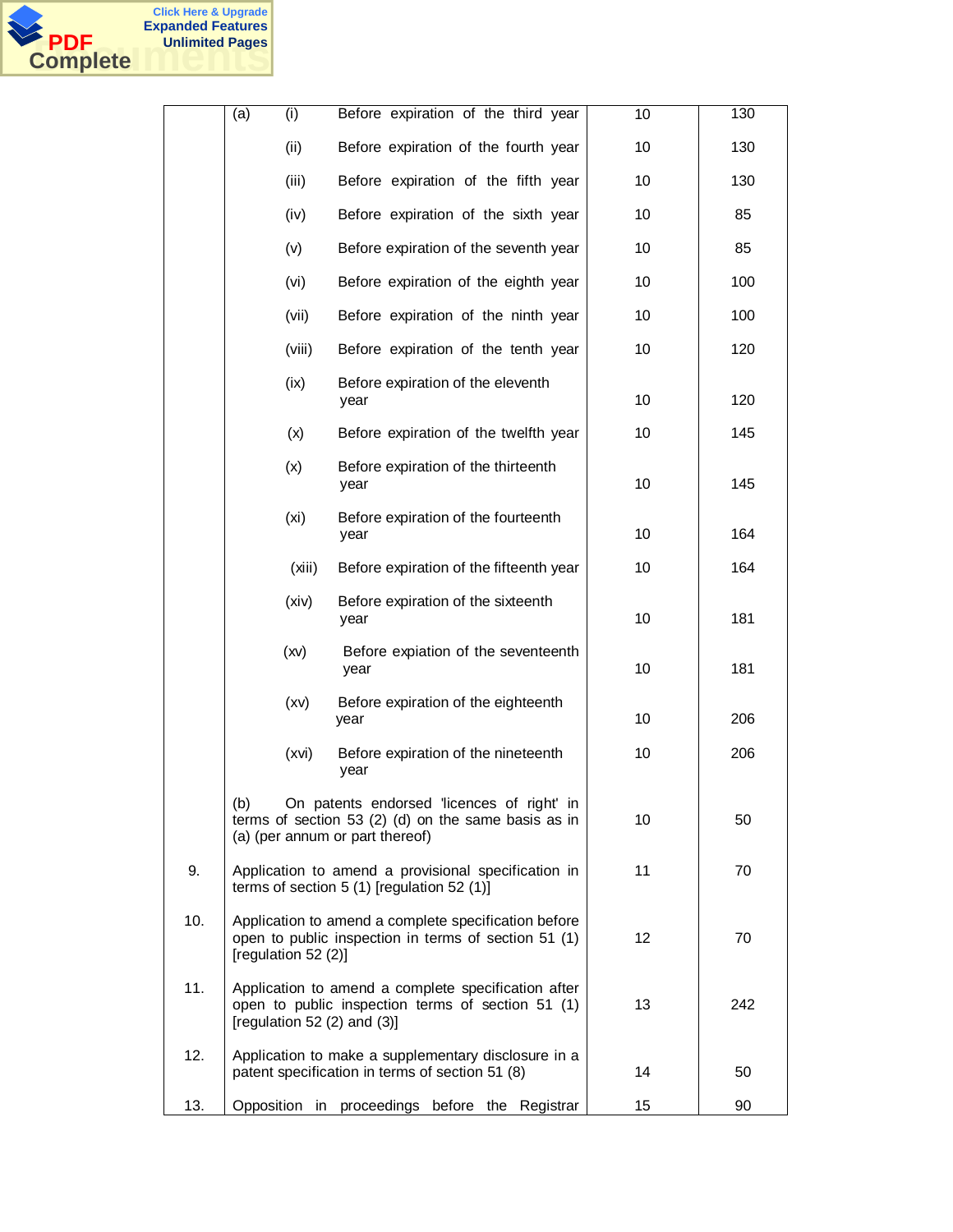

|     | [regulations 64, 55 and 56]                                                                                                                                                                                                        |    |                     |
|-----|------------------------------------------------------------------------------------------------------------------------------------------------------------------------------------------------------------------------------------|----|---------------------|
| 14. | Application to record a transaction affecting the rights<br>patent<br>application<br>or<br>patent (licences,<br>in<br>a<br>assignments, hypothecation) in terms of sections 55,<br>56 and 60 [regulations 58 to 60, 62 and 64 (1)] | 16 | 70                  |
|     | (a)<br>For first application                                                                                                                                                                                                       | 16 | 70                  |
|     | (b)<br>For second and subsequent applications                                                                                                                                                                                      | 16 | 26                  |
| 15. | Application to be registered as a patent agent or a<br>patent attorney in terms of section 20                                                                                                                                      | 17 | 206                 |
| 16. | Request for removal from the register of the name of<br>a patent agent or patent attorney in terms of section<br>23 [regulation 72]                                                                                                | 18 | 90                  |
| 17. | Notice of opposition in terms of regulation 82]<br>(a)                                                                                                                                                                             | 19 | 206                 |
|     | (b)<br>Application for revocation in terms of section<br>61 [regulation 89]                                                                                                                                                        | 20 | 206                 |
| 18. | Application for the voluntary surrender of a patent in<br>terms of section 64 (1) [regulation 67]                                                                                                                                  | 21 | 50                  |
| 19. | Notice of future proceedings [regulation 95]                                                                                                                                                                                       | 22 | 120                 |
| 20. | To inspect any file, document or register                                                                                                                                                                                          |    | 4                   |
| 21. | Reprographic copies of documents, per page                                                                                                                                                                                         |    | 1                   |
| 22. | Certification of reprographic extracts from register or<br>documents in terms of section 13 (per document)                                                                                                                         |    | 25                  |
| 23. | Request for a certificate from the registrar authorising<br>the release of a sample from a depositary institution<br>in terms of section 32 (6) [regulation 28A (6)]                                                               | 24 | 100                 |
| 24. | Transmittal fee in terms of section 43C [regulation<br>67A (a)]                                                                                                                                                                    |    | 500                 |
| 25. | International fees in terms of section 43D [regulation<br>67A (B)]<br>[Item 25 substituted by GN 721 of 29 May 2003]                                                                                                               |    |                     |
| 26. | Search fee in terms of section 43D [regulation 67A<br>$(B)$ ]                                                                                                                                                                      |    |                     |
|     | [Item 26 substituted by GN 721 of 29 May 2003, by<br>GN 963 of 2 July 2003 and by GenN 235 of 20<br>February 2004]                                                                                                                 |    |                     |
|     | <b>Basic Fee:</b><br>Supplement per sheet over 30                                                                                                                                                                                  |    | ZAR 3,580<br>ZAR 80 |
|     | Designation Fee:                                                                                                                                                                                                                   |    | <b>ZAR 780</b>      |
|     | <b>PCT-EASY</b> reduction                                                                                                                                                                                                          |    | ZAR1,100            |
|     | Search fee                                                                                                                                                                                                                         |    |                     |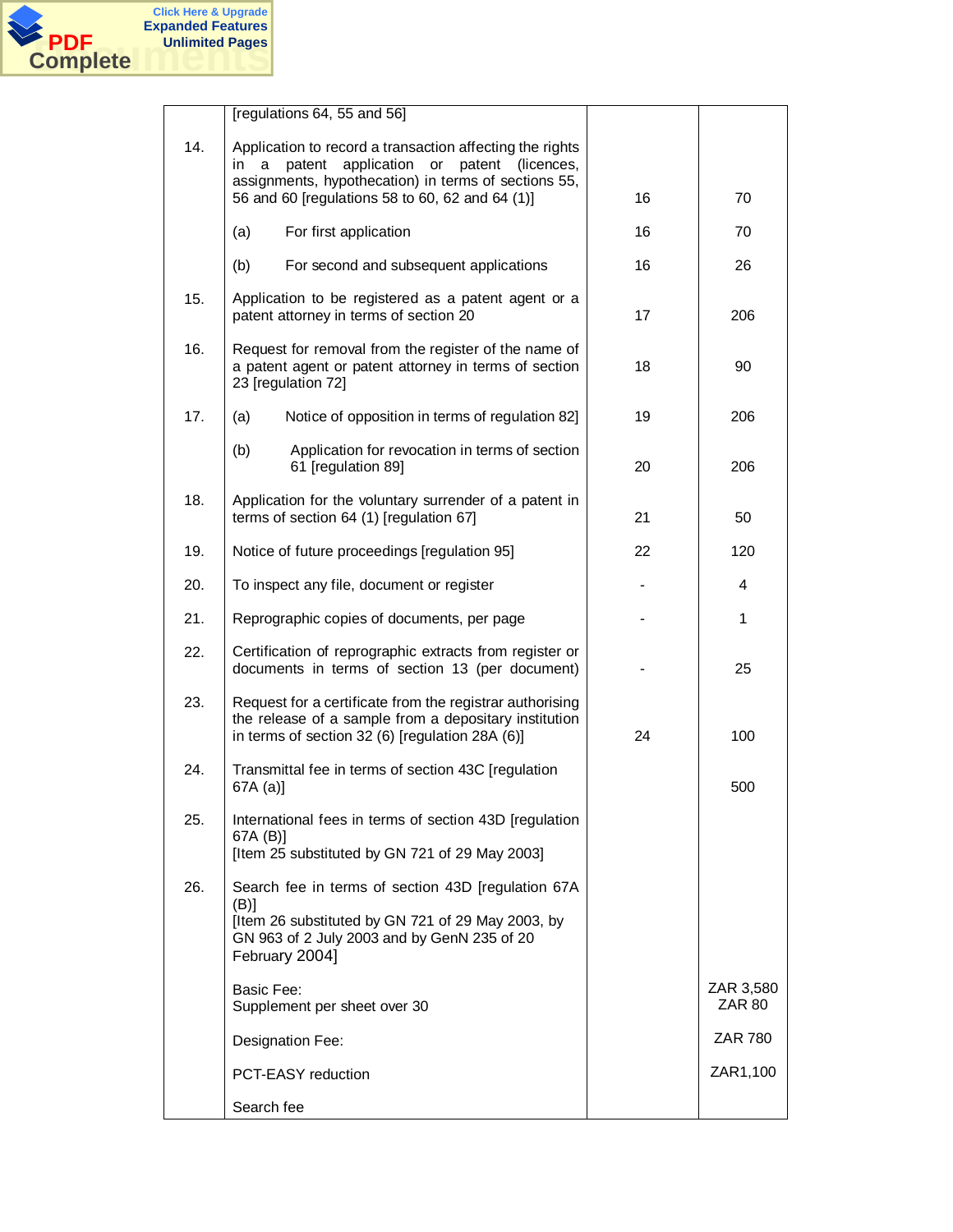

|     | European Patent Office (EPO)<br>(i)          |                 | EUR $945 =$      |
|-----|----------------------------------------------|-----------------|------------------|
|     |                                              |                 | ZAR 8,760        |
|     |                                              |                 |                  |
|     |                                              |                 |                  |
|     | (ii)<br>Australia Patent Office (AU)         |                 | AUD 1,000        |
|     |                                              |                 |                  |
|     |                                              |                 | $= ZAR$          |
|     |                                              |                 | 4.700            |
|     |                                              |                 |                  |
|     |                                              |                 |                  |
|     | (i)<br>United States Patent and Trademark    |                 | <b>USD 1,000</b> |
|     | Office                                       |                 | $= ZAR$          |
|     |                                              |                 |                  |
|     | [Item inserted by GenN 235 of 20             |                 | 7,300            |
|     | February 2004]                               |                 |                  |
|     |                                              |                 | 200              |
| 27. | Fee for priority document, if applicable     |                 |                  |
|     |                                              |                 |                  |
|     |                                              |                 |                  |
| 28. | National fee in terms of section 43E (1) (a) | P <sub>25</sub> | 266              |
|     |                                              |                 |                  |
|     | [regulation 67B]                             |                 |                  |
|     |                                              |                 |                  |
|     |                                              |                 |                  |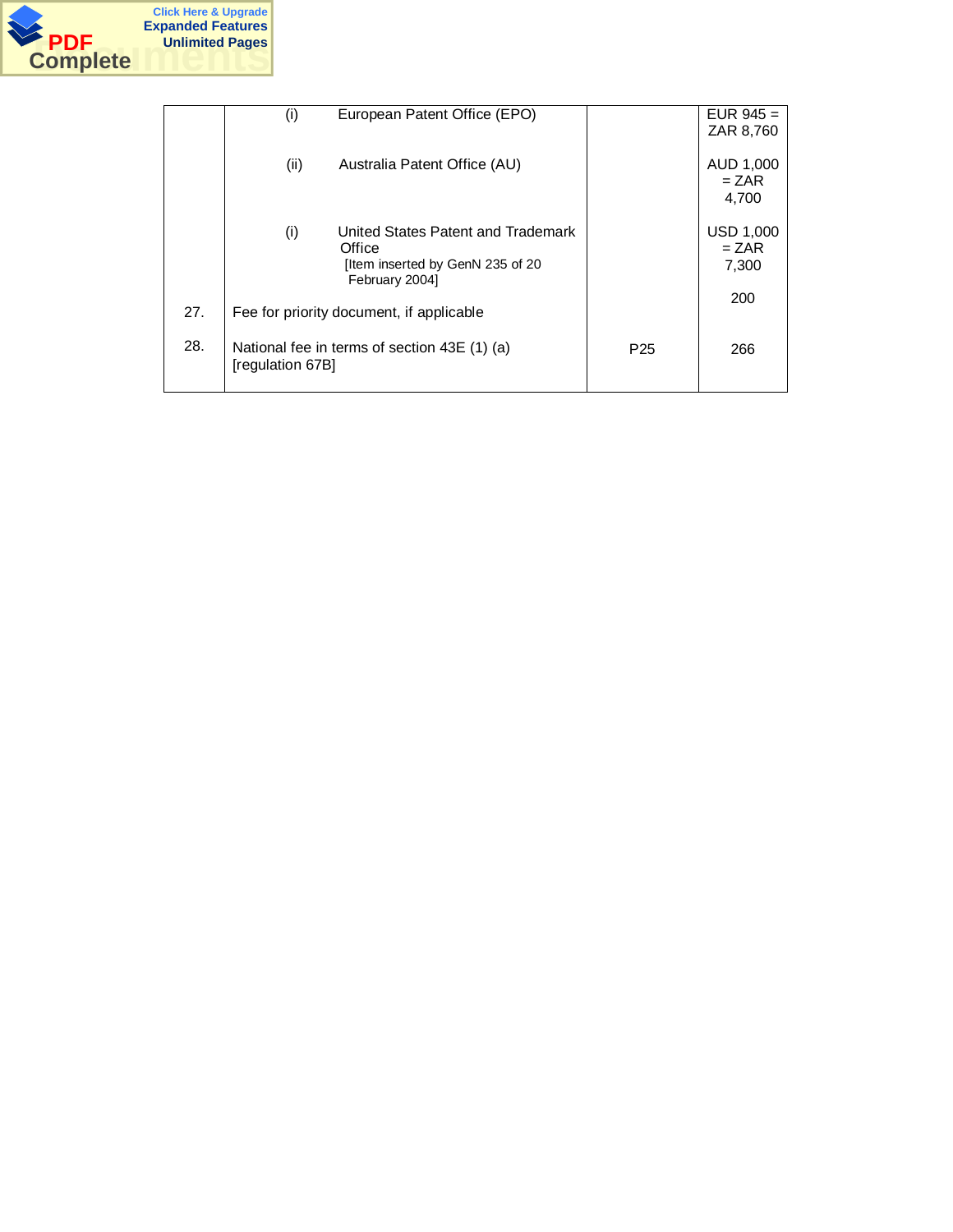

## **Schedule 2 FORMS**

**Form P1**

# REPUBLIC OF SOUTH AFRICA

## PATENTS ACT, 1978

## APPLICATION FOR A PATENT AND ACKNOWLEDGEMENT OF RECEIPT (Section 30 (1) - Regulation 22) (See NOTES overleaf)

Official date stamp

The granting of a patent is hereby requested by the under-mentioned applicant on the basis of the present application filed in duplicate.

(i)

| Official Application No. | Applicant's or agent's reference |
|--------------------------|----------------------------------|
| -01                      |                                  |

|      | Full name(s) of applicant(s) |  |
|------|------------------------------|--|
| ,,,, |                              |  |
|      | Address(es) of applicant(s)  |  |
|      |                              |  |

(iv)

54 Title of invention

(v)

 The applicant claims priority as set out on the accompanying form P2. The earliest priority claimed is (Country), (Number), (Date).

(vi)

| This application is for a patent of addition to Patent Application No. |  |  |
|------------------------------------------------------------------------|--|--|
| $21 \quad 01$                                                          |  |  |

(vii)

| , , , , , |                                                                                   |  |  |
|-----------|-----------------------------------------------------------------------------------|--|--|
|           | This application is a fresh application in terms of section $\vert$ 21 $\vert$ 01 |  |  |
|           | 37 and is based on Application No.                                                |  |  |

(viii)

| This application is accompanied by:                                                         |                                                                                      |  |  |  |
|---------------------------------------------------------------------------------------------|--------------------------------------------------------------------------------------|--|--|--|
| A single copy of a provisional or two copies of a complete specification of<br>1.<br>pages. |                                                                                      |  |  |  |
| 2.                                                                                          | Drawings of  sheets.                                                                 |  |  |  |
| Publication particulars and abstract (Form P8 in duplicate).<br>3.                          |                                                                                      |  |  |  |
| 4.                                                                                          | A copy of Figure  of the drawings (if any) for the abstract.                         |  |  |  |
| 5.                                                                                          | An assignment of the invention.                                                      |  |  |  |
| 6.                                                                                          | Certified priority documents (state number)                                          |  |  |  |
| 7.<br>Translation of the priority documents                                                 |                                                                                      |  |  |  |
| An assignment of the priority rights.<br>8.                                                 |                                                                                      |  |  |  |
| 9.                                                                                          | A copy of Form P2 and the specification of SA Patent Application<br>21<br>-01<br>No. |  |  |  |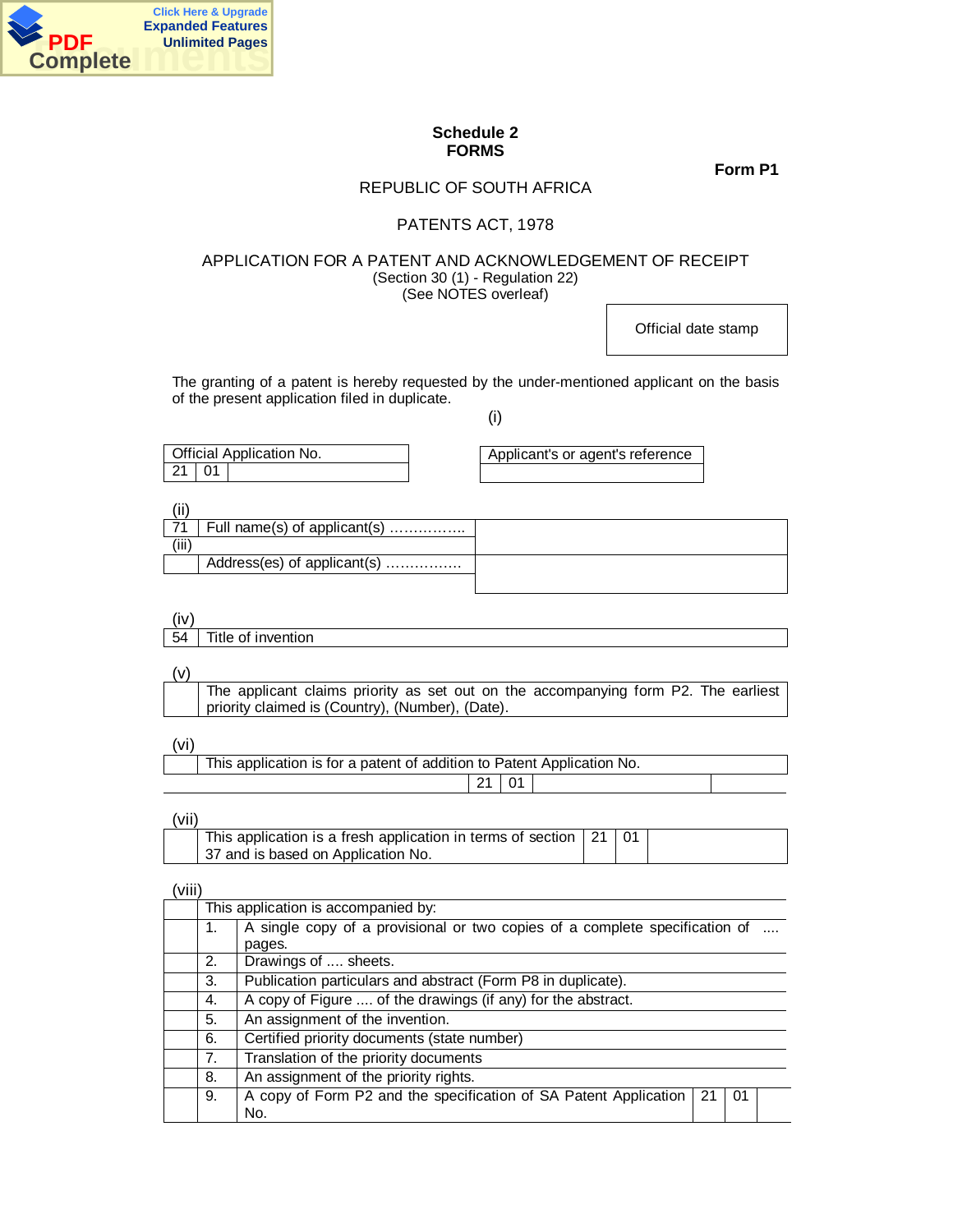

|           | A declaration and power of attorney on Form P3. |
|-----------|-------------------------------------------------|
|           | Request for ante-dating on Form P4.             |
| <u>L.</u> |                                                 |

(ix) 74 | Address for service:

Dated this ...................................... date of ..................................... 19............

| Received                    |
|-----------------------------|
| Official date stamp         |
|                             |
| <b>Registrar of Patents</b> |

..................................................... Signature of applicant(s) or agent

The duplicate will be returned to the applicant's address for service as proof of lodging but is not valid unless endorsed with official stamp.

NOTES

- (i) The reference should be given, if available.
- (ii) Furnish the applicant's name in full and, if the applicant is a body corporate other than a South African company, the nature and country of incorporation should be given.
- (iii) Where possible the street address of a natural person and the street address of the principal place of business of a corporation should be given.
- (iv) The attention of applicants is drawn to regulation 29.
- (v) Delete if not applicable.
- (vi) to (viii) Mark the relevant document with a cross in the appropriate block. The attention of applicants is drawn to regulations 34, 35, 36 and 37.
- (ix) Applicants are reminded that they must have an address for service in the Republic. If the address for service is that of a registered agent, the name of his firm and that of the city or town are all that are required.

General. - Fees are payable in terms of Schedule 1 to the regulations.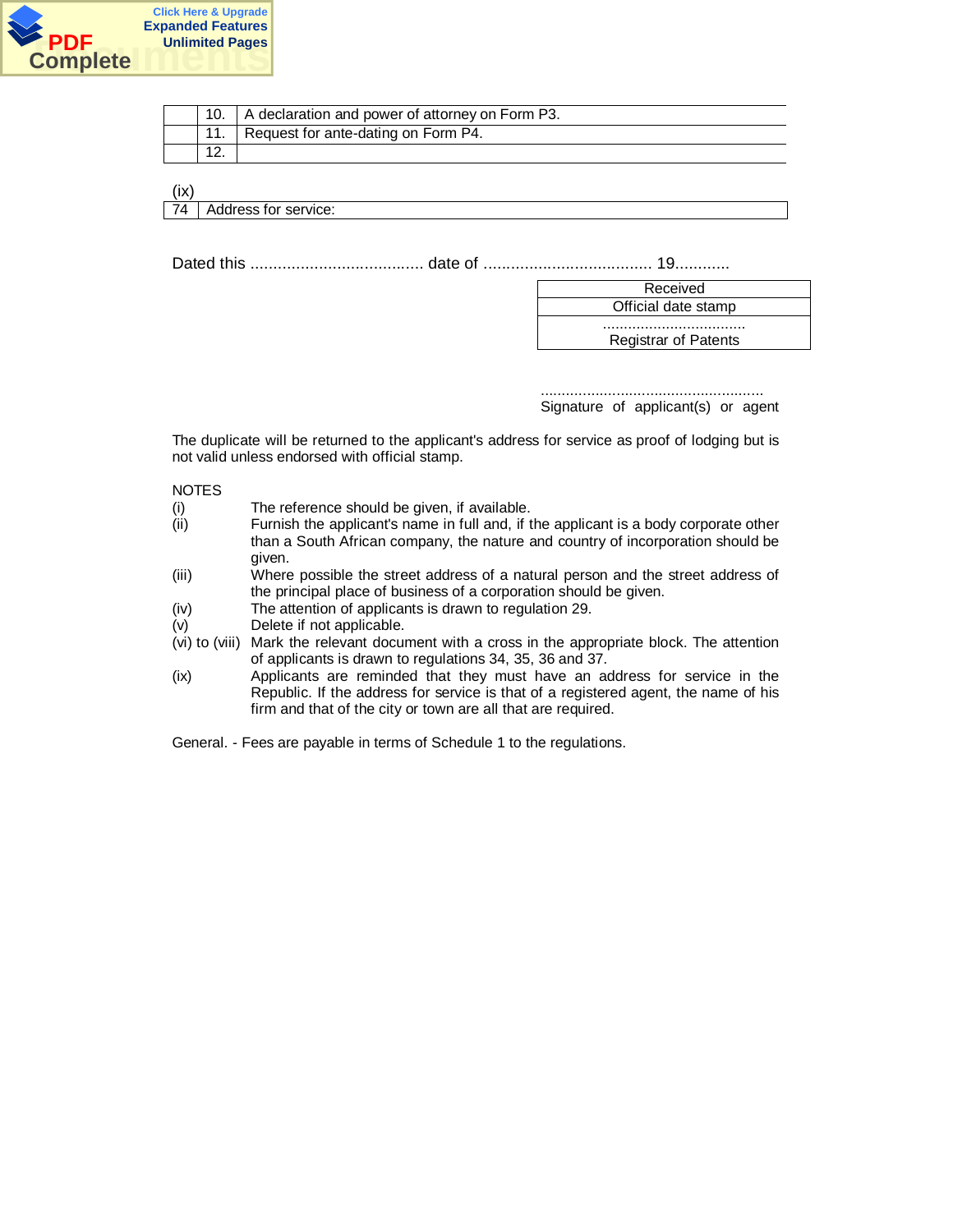

## REPUBLIC OF SOUTH AFRICA

# PATENTS ACT, 1978

## REGISTER OF PATENTS

| <b>Official Application No.</b>                |                 | Lodging<br>Provisional | date: | Acceptance date |                 |                 |
|------------------------------------------------|-----------------|------------------------|-------|-----------------|-----------------|-----------------|
| 01<br>21                                       | $\overline{22}$ |                        |       | 47              |                 |                 |
| International classification                   |                 | Lodging<br>Complete    | date: | Granted date:   |                 |                 |
| $\overline{51}$                                | $\overline{23}$ |                        |       |                 |                 |                 |
| Full name(s) of<br>applicant(s)/Patentee(s)    |                 |                        |       |                 |                 |                 |
| $\overline{71}$                                |                 |                        |       |                 |                 |                 |
|                                                |                 |                        |       |                 |                 |                 |
|                                                |                 |                        |       |                 |                 |                 |
| Applicant's substituted                        |                 |                        |       |                 |                 | Date registered |
| $\overline{71}$                                |                 |                        |       |                 |                 |                 |
|                                                |                 |                        |       |                 |                 |                 |
| Assignee(s)                                    |                 |                        |       |                 |                 | Date registered |
| $\overline{71}$                                |                 |                        |       |                 |                 |                 |
|                                                |                 |                        |       |                 |                 |                 |
|                                                |                 |                        |       |                 |                 |                 |
| Full name(s) of inventor(s)<br>$\overline{72}$ |                 |                        |       |                 |                 |                 |
|                                                |                 |                        |       |                 |                 |                 |
|                                                |                 |                        |       |                 |                 |                 |
| <b>Priority claimed</b>                        |                 | Country                |       | Number          | Date            |                 |
|                                                | 33              |                        |       | $\overline{31}$ | $\overline{32}$ |                 |
|                                                | 33              |                        |       | $\overline{31}$ | $\overline{32}$ |                 |
|                                                | $\overline{33}$ |                        |       | $\overline{31}$ | $\overline{32}$ |                 |
| Title of invention                             |                 |                        |       |                 |                 |                 |
| 54                                             |                 |                        |       |                 |                 |                 |
|                                                |                 |                        |       |                 |                 |                 |
| Address of applicant(s)/patentee(s)            |                 |                        |       |                 |                 |                 |
|                                                |                 |                        |       |                 |                 |                 |
| Address for service                            |                 |                        |       |                 |                 |                 |
| $\overline{74}$                                |                 |                        |       |                 |                 |                 |
| Patent of addition No.                         |                 | Date of any change     |       |                 |                 |                 |
| 61                                             |                 |                        |       |                 |                 |                 |
| Fresh application based on                     |                 | Date of any change     |       |                 |                 |                 |

|           |             | Amendments and rectifications, etc. |            |                               |   |
|-----------|-------------|-------------------------------------|------------|-------------------------------|---|
| 'Jocument | Date.       | Advertisement                       | Opposition | Allowance or   Date of latter |   |
|           | application | late                                | date       | refusal                       |   |
|           | .           | .                                   |            |                               | . |
|           | .           |                                     | .          | .                             |   |
|           | .           | .                                   |            |                               | . |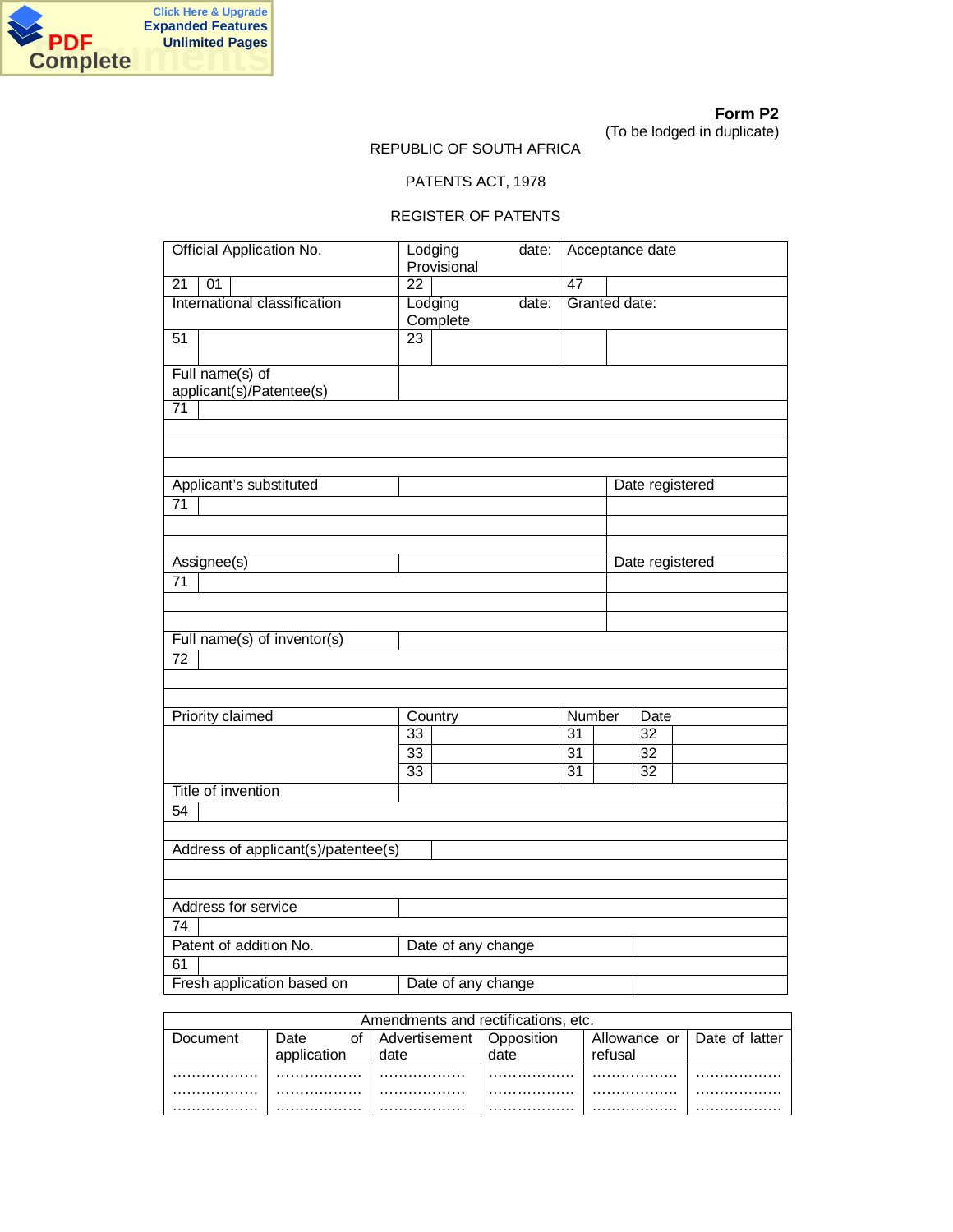

| <br> | <br> | <br> |
|------|------|------|
| <br> | <br> | <br> |

|               |          | Proceedings before the commissioner of patents |                   |                  | Date<br>Appeals to         |           |  |
|---------------|----------|------------------------------------------------|-------------------|------------------|----------------------------|-----------|--|
| <b>Nature</b> | Taken by | Against                                        | Date<br>commenced | Date of<br>order | Supreme<br>Court<br>TPD/AD | withdrawn |  |
| .             | .        | .                                              | .                 | .                | .                          | .         |  |
| .             | .        | .                                              | .                 |                  | .                          | .         |  |
| .             | .        | .                                              | .                 | .                | .                          | .         |  |
| .             |          | .                                              | .                 | .                |                            | .         |  |
| .             | .        | .                                              | .                 | .                | .                          | .         |  |

|          |      |              |         |              | Licences, attachments and hypothecations |         |                |             |
|----------|------|--------------|---------|--------------|------------------------------------------|---------|----------------|-------------|
| Nature   |      | In favour of |         |              | Date registered                          |         | Date cancelled |             |
| .        |      |              |         |              | .                                        |         | .              |             |
| .        |      |              |         |              | .                                        |         | .              |             |
|          |      |              |         |              |                                          |         |                |             |
|          |      |              |         |              |                                          |         |                |             |
| .        |      |              |         |              | .                                        |         | .              |             |
| Renewals |      |              |         | Restorations |                                          |         |                |             |
| Year     | Date | Receipt      | Penalty | Date         | Advertised                               | Opposed | Restored       | Date of     |
|          | paid |              |         | applied      |                                          |         | by             | restoration |
|          |      |              |         | for          |                                          |         |                |             |
|          |      |              |         |              |                                          |         |                | .           |
|          |      |              |         |              |                                          |         |                |             |
|          |      |              |         |              |                                          |         |                |             |
|          |      |              |         |              |                                          |         |                |             |
|          |      |              |         |              | Remarks: (for office use only)           |         |                |             |
| .        |      | .            |         |              |                                          |         |                |             |
|          |      |              | .       |              |                                          |         |                |             |
|          |      |              | .       |              |                                          |         |                |             |
|          |      |              |         |              |                                          |         |                |             |
| .        |      |              |         |              |                                          |         |                |             |
|          | .    |              | .       |              |                                          |         |                |             |
|          |      |              | .       |              |                                          |         |                |             |
|          |      |              | .       |              |                                          |         |                |             |
|          |      |              | .       |              |                                          |         |                |             |
| .        | .    | .            | .       |              |                                          |         |                |             |
|          | .    | .            | .       |              |                                          |         |                |             |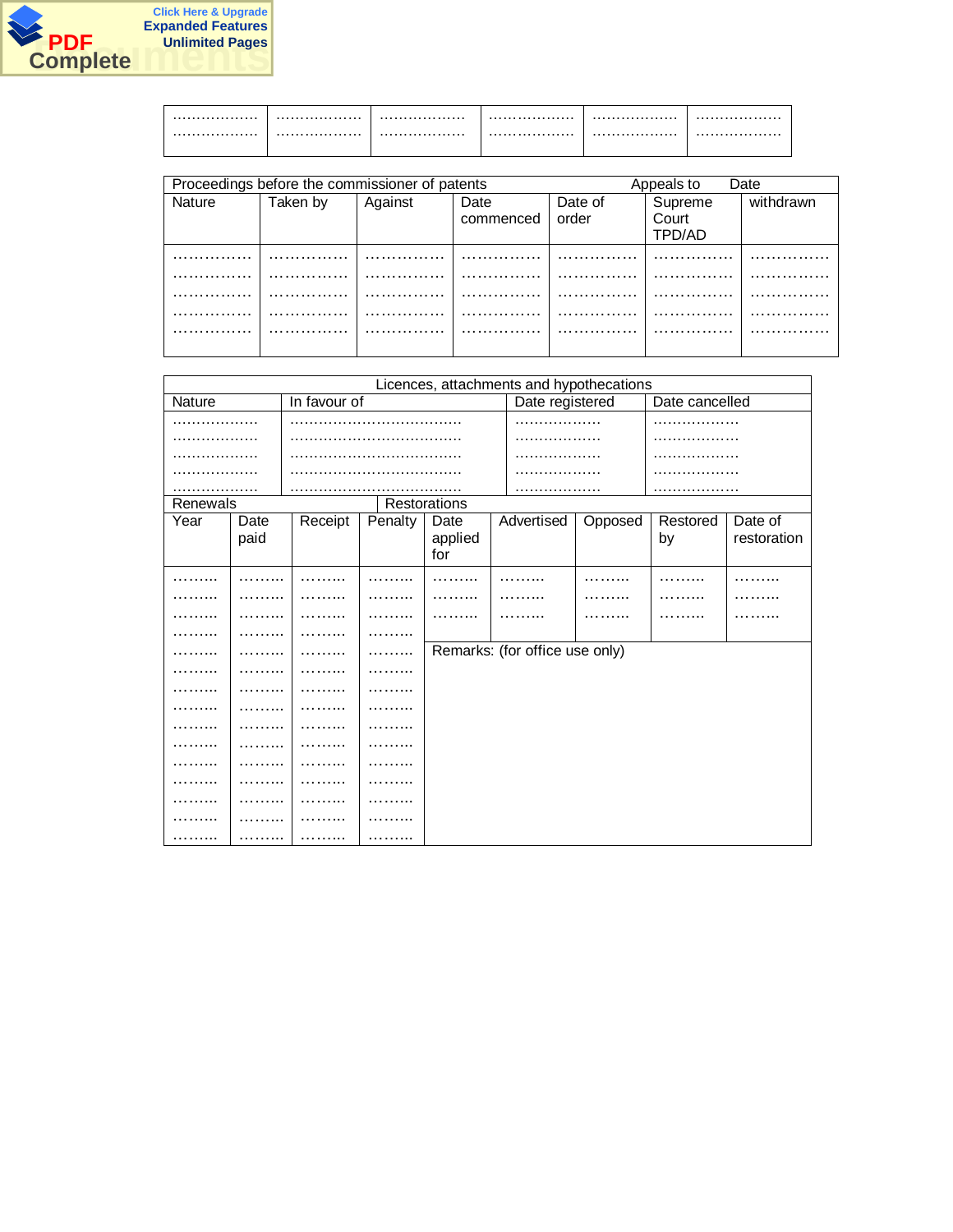

## REPUBLIC OF SOUTH AFRICA

PATENTS ACT, 1978

## DECLARATION AND POWER OF ATTORNEY (Section 30 - Regulations 8, 22 (1) (c) and 33)

| that-          |                                                                                   |
|----------------|-----------------------------------------------------------------------------------|
| $\mathbf{1}$ . | I/We am/are the applicant(s) mentioned above;                                     |
| 2.             | I/We have been authorised by the applicant(s) to make this                        |
|                | declaration and have knowledge of the facts herein stated in the capacity of      |
|                |                                                                                   |
| 3.             | the inventor(s) of the above-mentioned invention is/are the person(s) named       |
|                | above and the applicants(s) has/have acquired the right to apply by virtue of     |
|                |                                                                                   |
|                |                                                                                   |
| 4.             | to best of my/our knowledge and belief, if a patent is granted on the             |
|                | application, there will be no lawful ground for the revocation of the patent;     |
| 5.             | this is a convention application and the earliest application from which priority |
|                | is claimed as set out above is the first application in a convention country in   |
|                | respect of the invention claimed in any of the claims; and                        |
| 6.             |                                                                                   |
|                | attorneys/patent agents, have been authorised, jointly and severally, with        |
|                | powers of substitution and revocation, to represent the applicant(s) in this      |
|                | application and to be the address for service of the applicant(s) while the       |
|                | application is pending and after a patent has been granted on the application.    |
|                |                                                                                   |

Signed at ........................., this ..................day of .......................... 19......................

.....................................................

Signature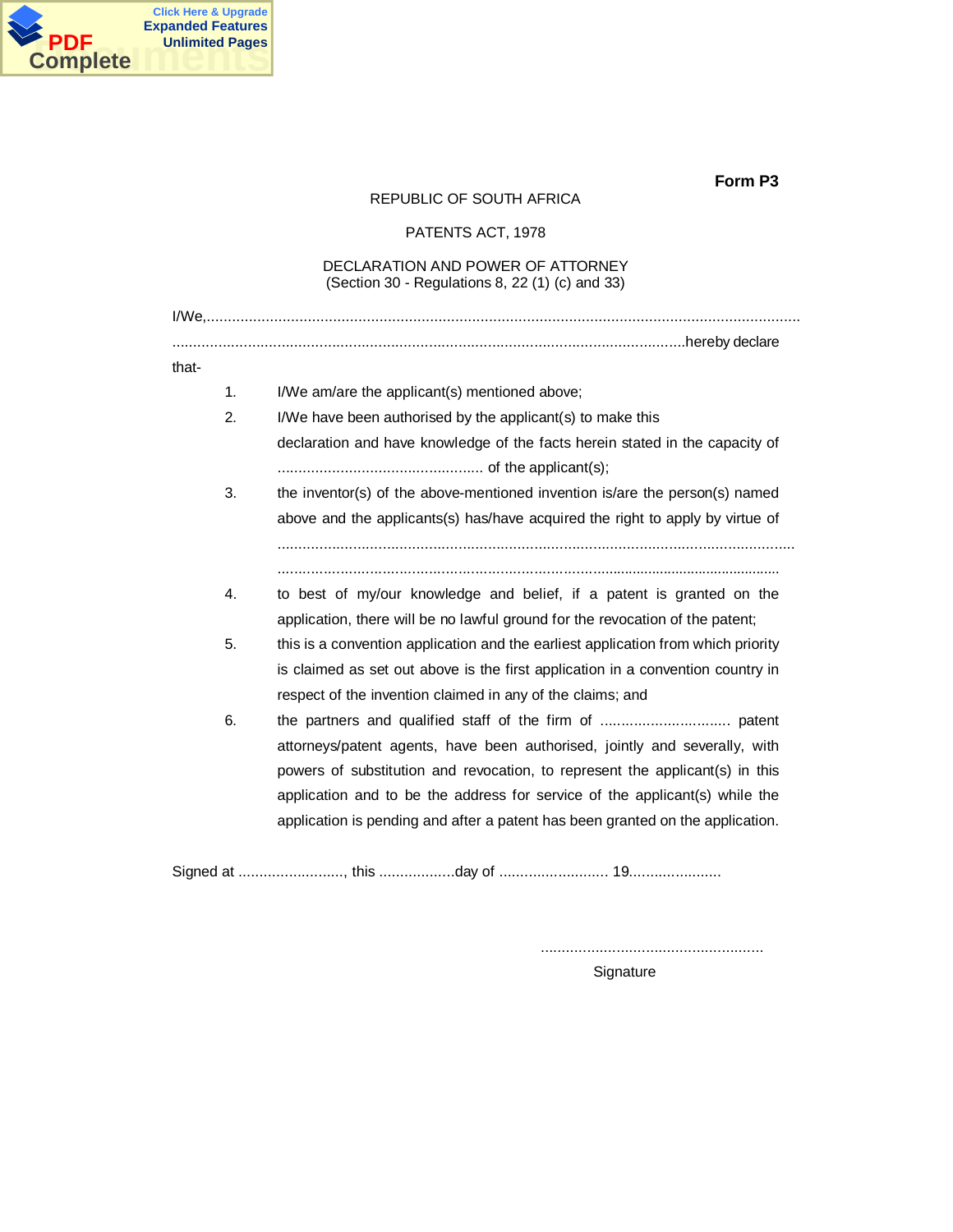

**Form P4** (To be lodged in duplicate)

## REPUBLIC OF SOUTH AFRICA

## PATENTS ACT, 1978

## APPLICATION OR REQUEST TO THE REGISTRAR (Regulation 39)

Fees payable in terms of Schedule I of the Regulations Official date stamp

Patent/Application No. 21 01

In the name of:

In terms of section ………………………………………. of the Act and/or regulation……………. of the Patent Regulations, the applicant hereby requests the following: …………………………………………………………………………………………………. …………………………………………………………………………………………………. …………………………………………………………………………………………………. ………………………………………………………………………………………………….

| Documents, if any, lodged in support of the request: |  |
|------------------------------------------------------|--|
|                                                      |  |
|                                                      |  |
|                                                      |  |
|                                                      |  |

…………………………………………… Signature of applicant or agent

FOR OFFICIAL USE ONLY

The above application or request is hereby allowed/refused. Reasons for refusal or conditions of allowance, if any:

Official date stamp

………………………. Registrar or Patents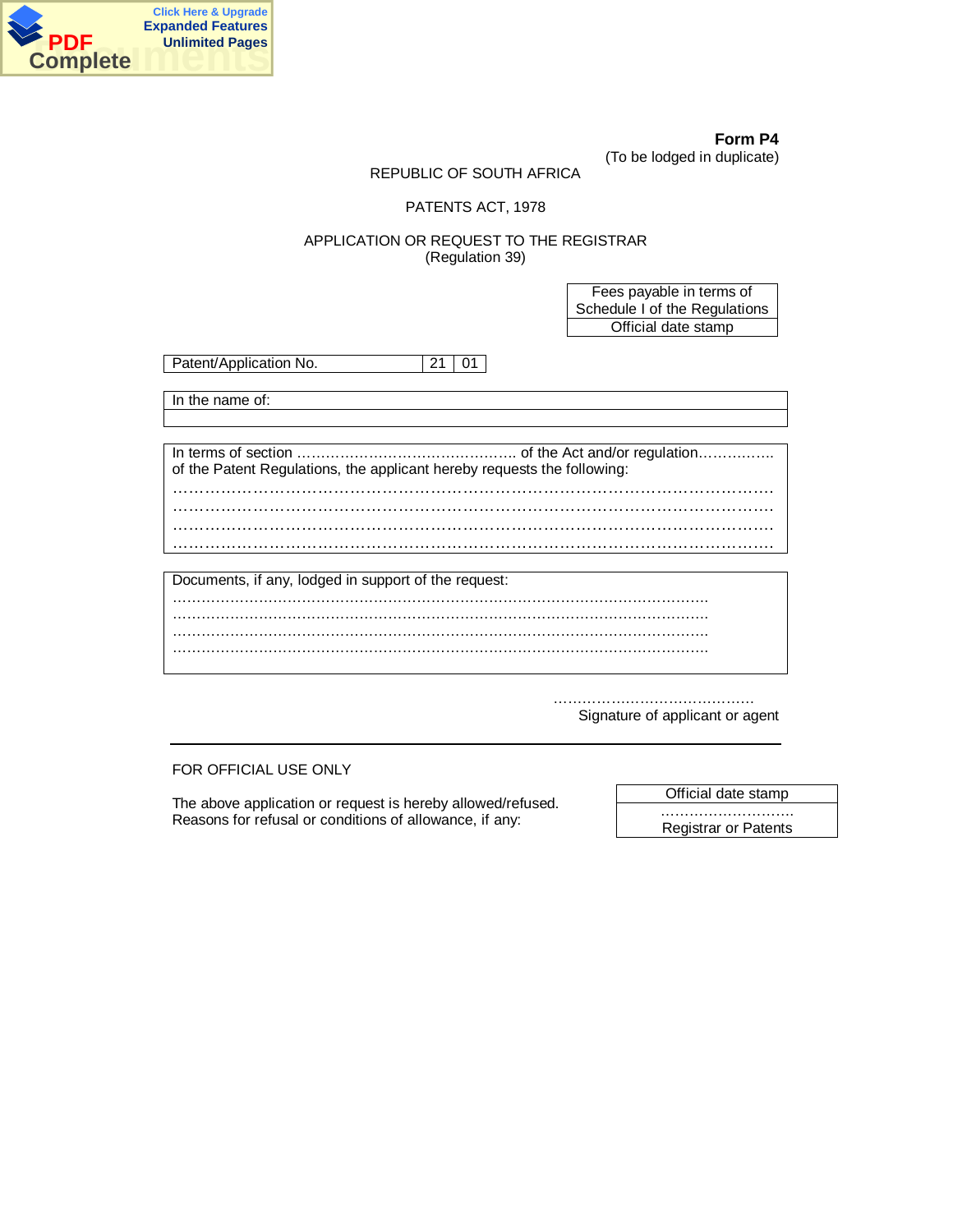

(To be lodged in duplicate)

## REPUBLIC OF SOUTH AFRICA

#### PATENTS ACT, 1978

## LATE LODGING OF DOCUMENTS (Section 30 (6) - Regulation 38)

R5 Official date stamp

| Official application No. | Lodging date | Applicant's<br>reference | or | agents |
|--------------------------|--------------|--------------------------|----|--------|
| 01                       | ົ<br>ے       |                          |    |        |
|                          |              |                          |    |        |

Full name(s) of applicants(s) 71

Address for service 74

The following documents not accompanying the application as lodged or required by the registrar are hereby submitted.

| 1.  | A copy of the complete specification.                              |
|-----|--------------------------------------------------------------------|
| 2.  | Formal drawing.                                                    |
| 3.  | Publication particulars and abstract (form P8 in duplicate).       |
| 4.  | A copy of Figure of the drawings for the abstract.                 |
| 5.  | An assignment of invention.                                        |
| 6.  | Certified priority documents.                                      |
| 7.  | Translation of priority documents                                  |
| 8.  | An assignment of priority rights.                                  |
| 9.  | A copy of form P2 and the specification of S.A. Patent Application |
| 10. | A declaration and power of attorney on form P3.                    |
| 11. | Request for ante-dating on form P4                                 |
| 12. |                                                                    |
|     |                                                                    |
|     |                                                                    |

Dated this ........................................ day of...................................., 19 .....................

...................................................... Signature of applicant(s) or agents

For official use only

Date stamp of patent office

Acknowledgement of late lodging of documents

................................................................... Registrar of Patents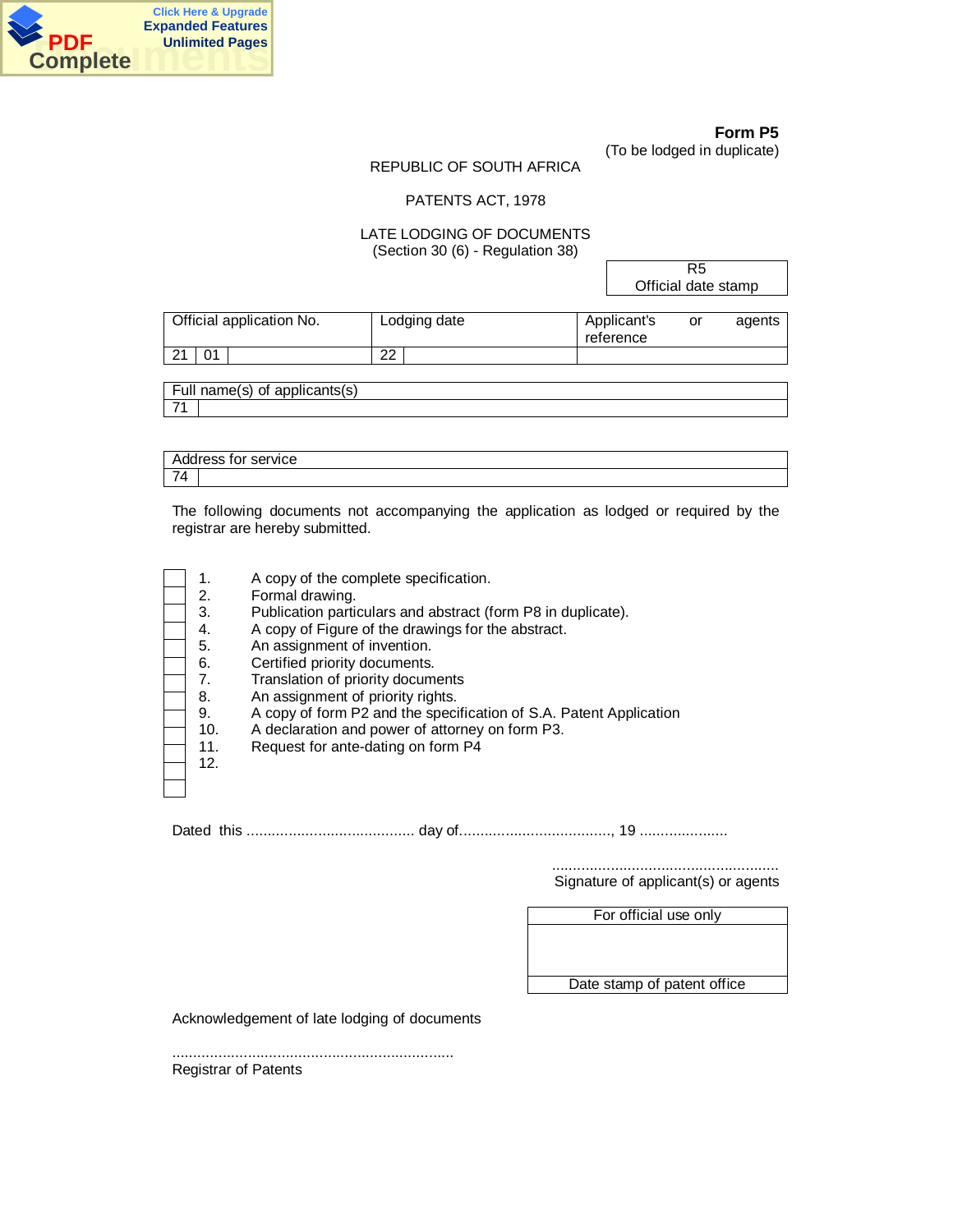

## REPUBLIC OF SOUTH AFRICA

## PATENTS ACT, 1978

## PROVISIONAL SPECIFICATION  $[Section 30 (1) - Regulation 27]$

|  | Official application No. | Lodging date |  |
|--|--------------------------|--------------|--|
|  |                          | nr           |  |
|  |                          |              |  |

Full name(s) of applicant(s) 71

|                     | Full name(s)<br>∵inventor(s)<br>ot. |  |
|---------------------|-------------------------------------|--|
| $\overline{z}$<br>- |                                     |  |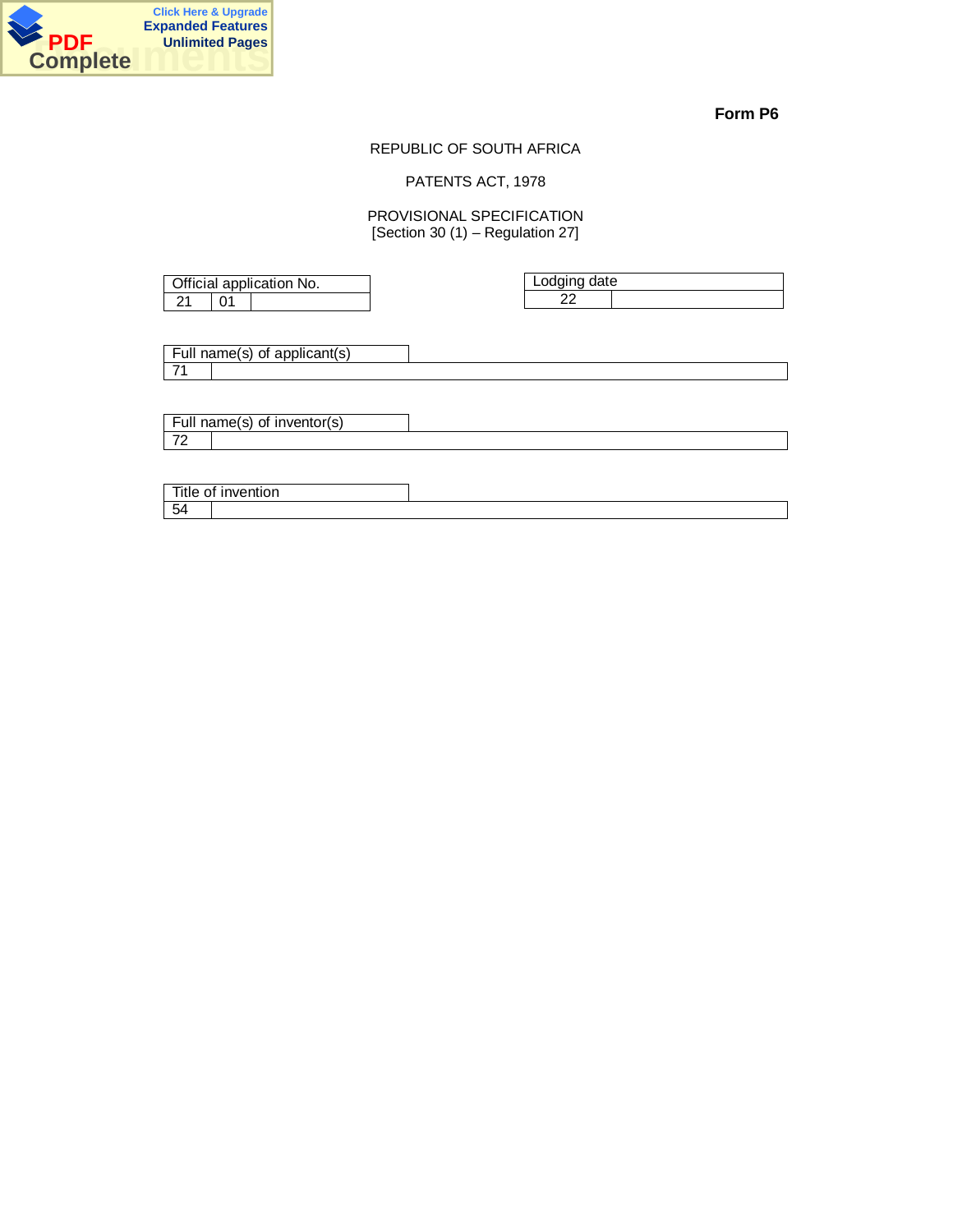

72

# **Form P7**

(To be lodged in duplicate)

## REPUBLIC OF SOUTH AFRICA

# PATENTS ACT, 1978

## COMPLETE SPECIFICATION (Section 30 (1) - Regulation 28)

| Official application No. |    |                              |  | Lodging date |  |
|--------------------------|----|------------------------------|--|--------------|--|
| 21                       | 01 |                              |  | 22           |  |
|                          |    |                              |  |              |  |
|                          |    | International classification |  |              |  |
| 51                       |    |                              |  |              |  |
|                          |    |                              |  |              |  |
|                          |    |                              |  |              |  |
|                          |    | Full name(s) of applicant(s) |  |              |  |
| 71                       |    |                              |  |              |  |
|                          |    |                              |  |              |  |
|                          |    | Full name(s) of inventor(s)  |  |              |  |

Title of invention 54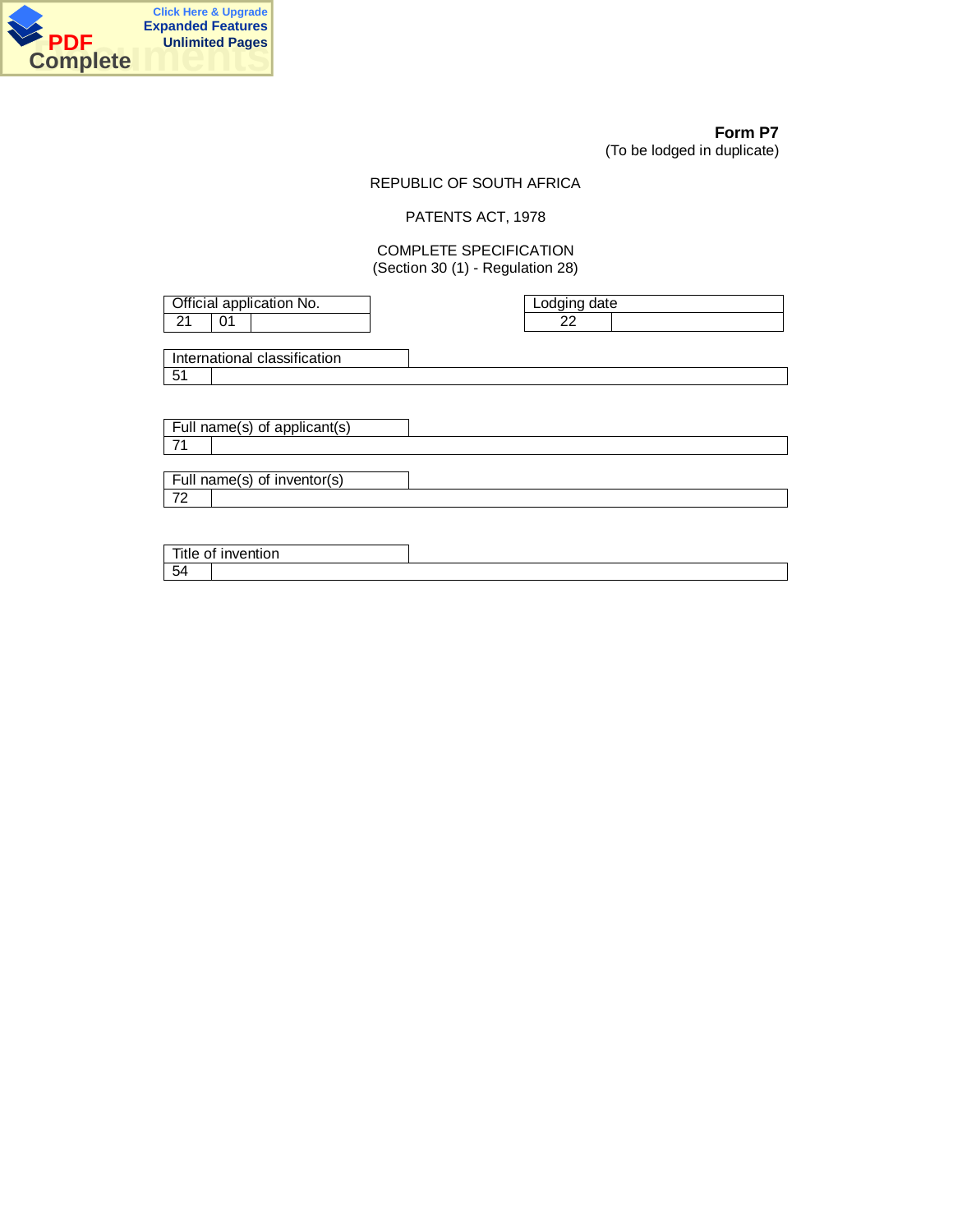

**Form P8** (To be lodged in duplicate)

## REPUBLIC OF SOUTH AFRICA

## PATENTS ACT, 1978

## PUBLICATION PARTICULARS AND ABSTRACT (Section 32 (3) (a) - Regulations 22 (1) (g) and 31)

| Official application No.     |                             |    | Lodging date                |    |  |        | Acceptance date     |      |  |
|------------------------------|-----------------------------|----|-----------------------------|----|--|--------|---------------------|------|--|
| 21<br>01                     |                             |    |                             | 22 |  |        |                     | 43   |  |
|                              |                             |    |                             |    |  |        |                     |      |  |
|                              | International clasification |    |                             |    |  |        | Not for publication |      |  |
| 51                           |                             |    |                             |    |  |        | Classified by:      |      |  |
|                              |                             |    |                             |    |  |        |                     |      |  |
| Full name(s) of applicant(s) |                             |    |                             |    |  |        |                     |      |  |
| 71                           |                             |    |                             |    |  |        |                     |      |  |
|                              |                             |    |                             |    |  |        |                     |      |  |
| Full name(s) of inventor(s)  |                             |    |                             |    |  |        |                     |      |  |
| 72                           |                             |    |                             |    |  |        |                     |      |  |
|                              |                             |    |                             |    |  |        |                     |      |  |
| Earliest                     |                             |    | Country                     |    |  | Number |                     | Date |  |
| priority                     |                             |    |                             |    |  |        |                     |      |  |
| claimed                      |                             | 33 |                             |    |  | 31     |                     | 32   |  |
|                              |                             |    |                             |    |  |        |                     |      |  |
|                              | Title of invention          |    |                             |    |  |        |                     |      |  |
| 54                           |                             |    |                             |    |  |        |                     |      |  |
|                              |                             |    |                             |    |  |        |                     |      |  |
| 57                           |                             |    | Abstract (not more than 150 |    |  |        | Number of sheets    |      |  |
| words)                       |                             |    |                             |    |  |        |                     |      |  |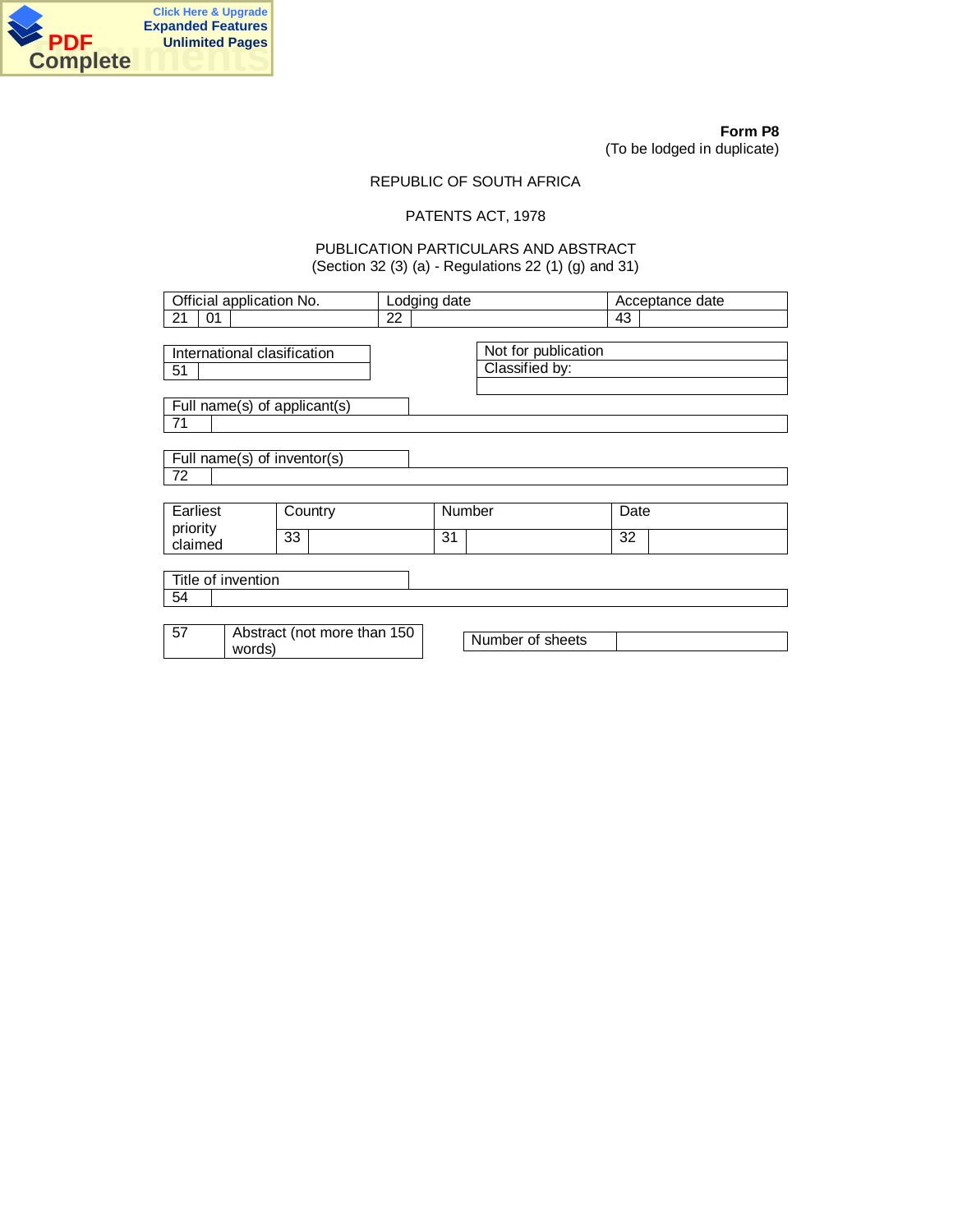

**Form P9 ......** [Form P9 deleted by GNR.250 of 1999.]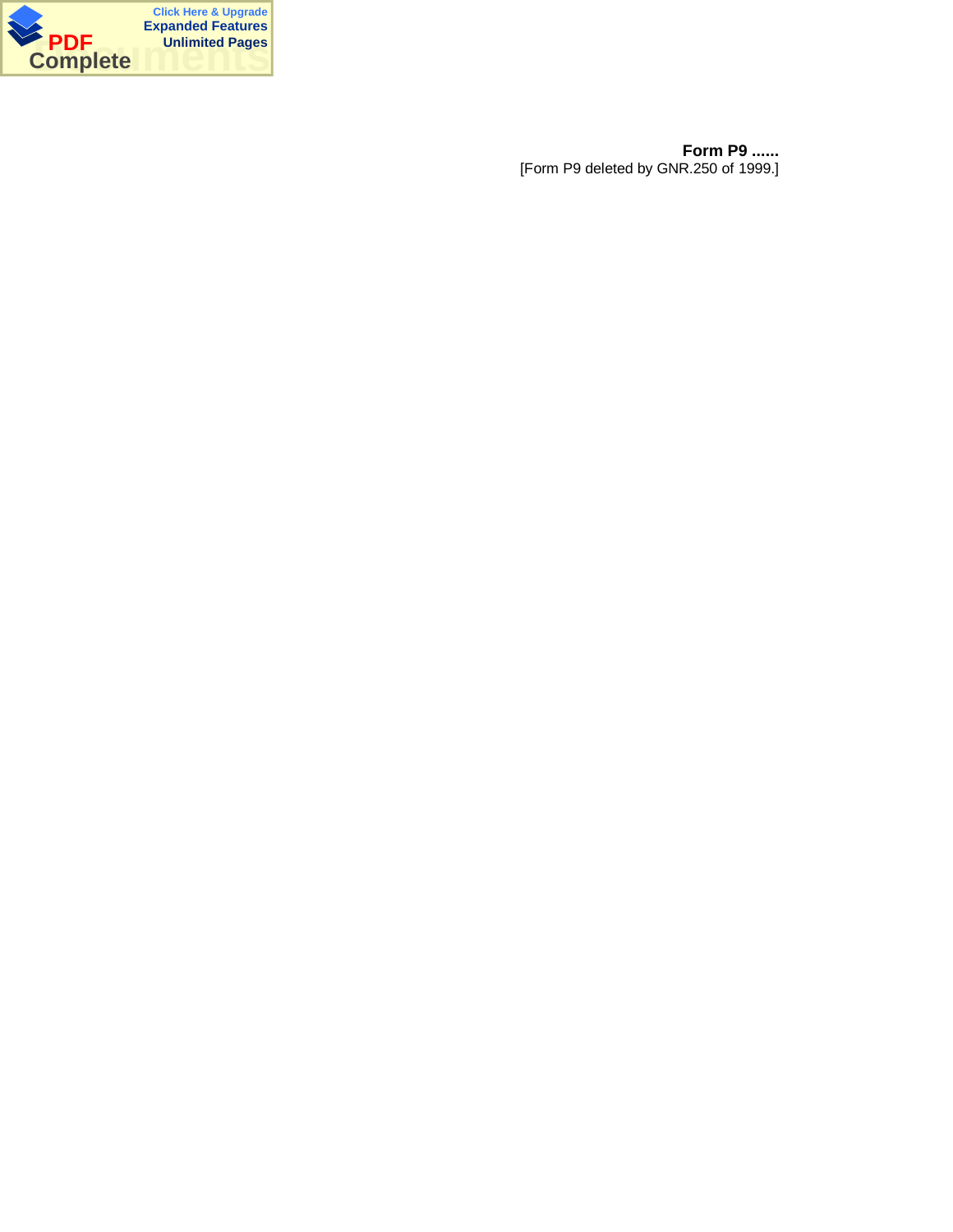

(To be lodged in duplicate)

REPUBLIC OF SOUTH AFRICA

Official date stamp

## PATENTS ACT, 1978

## PAYMENT AND CERTIFICATE OF RENEWAL (including a request for extension)

(Section 46 - Regulation 48)

| Official application No. |    | Renewal date |    | Applicant's or agent's<br>reference |
|--------------------------|----|--------------|----|-------------------------------------|
| $\Omega$                 | Λ1 | ົດ<br>∠∠     | 43 |                                     |

| -<br>ь,                  | oatentee(s)<br>$- - - -$<br>∩t<br>name(s) |  |
|--------------------------|-------------------------------------------|--|
| $\overline{\phantom{a}}$ |                                           |  |

|                          | Address for service |  |
|--------------------------|---------------------|--|
| $\overline{\phantom{0}}$ |                     |  |

I forward herewith the under-mentioned amounts marked X.

|  | 1. The amount of Rin respect of a renewal fee is hereby paid to keep<br>the above patent in force for another period of, year(s) with effect from the<br>above-mentioned renewal date |
|--|---------------------------------------------------------------------------------------------------------------------------------------------------------------------------------------|
|  | 2. The amount of R is hereby paid and you are requested to grant an<br>extension of month/s for the payment of the renewal fee                                                        |
|  | 3. The amount of R in respect of outstanding annual fees after restoration of<br>patent                                                                                               |

Dated this…………… day of…………………………………, 20………….

…………………………… **Signature** 

## FOR OFFICIAL USE ONLY

Receipt of the above amount/s is hereby acknowledged and by virtue of such payment the rights of the patentee/s remain in force. Receipt No.

The request for extension of time is hereby granted/ refused.



Note.— Fee payable in terms of Schedule I to the Regulations.

General.—The duplicate will be returned but is not valid unless endorsed with the official stamp.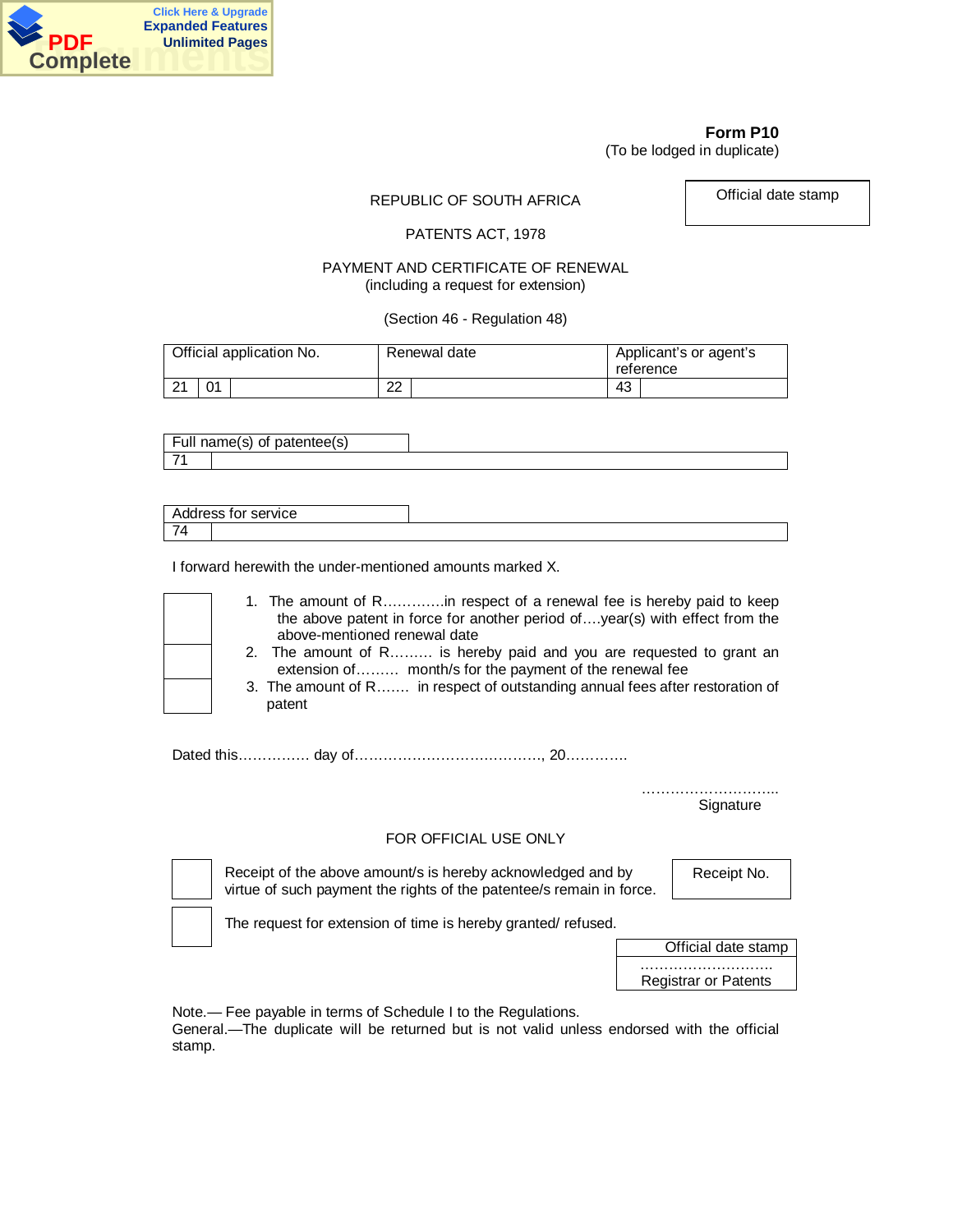

## REPUBLIC OF SOUTH AFRICA

## PATENTS ACT, 1978

## APPLICATION TO AMEND A PROVISIONAL SPECIFICATION (Section 51 (1) – Regulation 52 (1))

R5 Official date stamp

| Official application No. |    | Lodging date | Applicant's or agent's<br>reference |
|--------------------------|----|--------------|-------------------------------------|
| $\Omega$<br>∠ ।          | Λ1 | 22           |                                     |

|               | Full name(s)<br>applicant(s)<br>$\alpha$ |  |
|---------------|------------------------------------------|--|
| $\rightarrow$ |                                          |  |

|                    | Address for service l |  |
|--------------------|-----------------------|--|
| $\rightarrow$<br>_ |                       |  |

| Title of           | ∵invention |  |
|--------------------|------------|--|
| $\sqrt{2}$<br>- 54 |            |  |

The applicant hereby applies to the provisional specification contained in the above application as shown on the attached relevant pages of that specification.

Dated this……………………………………………….. day of 20……………….

…………………………… **Signature**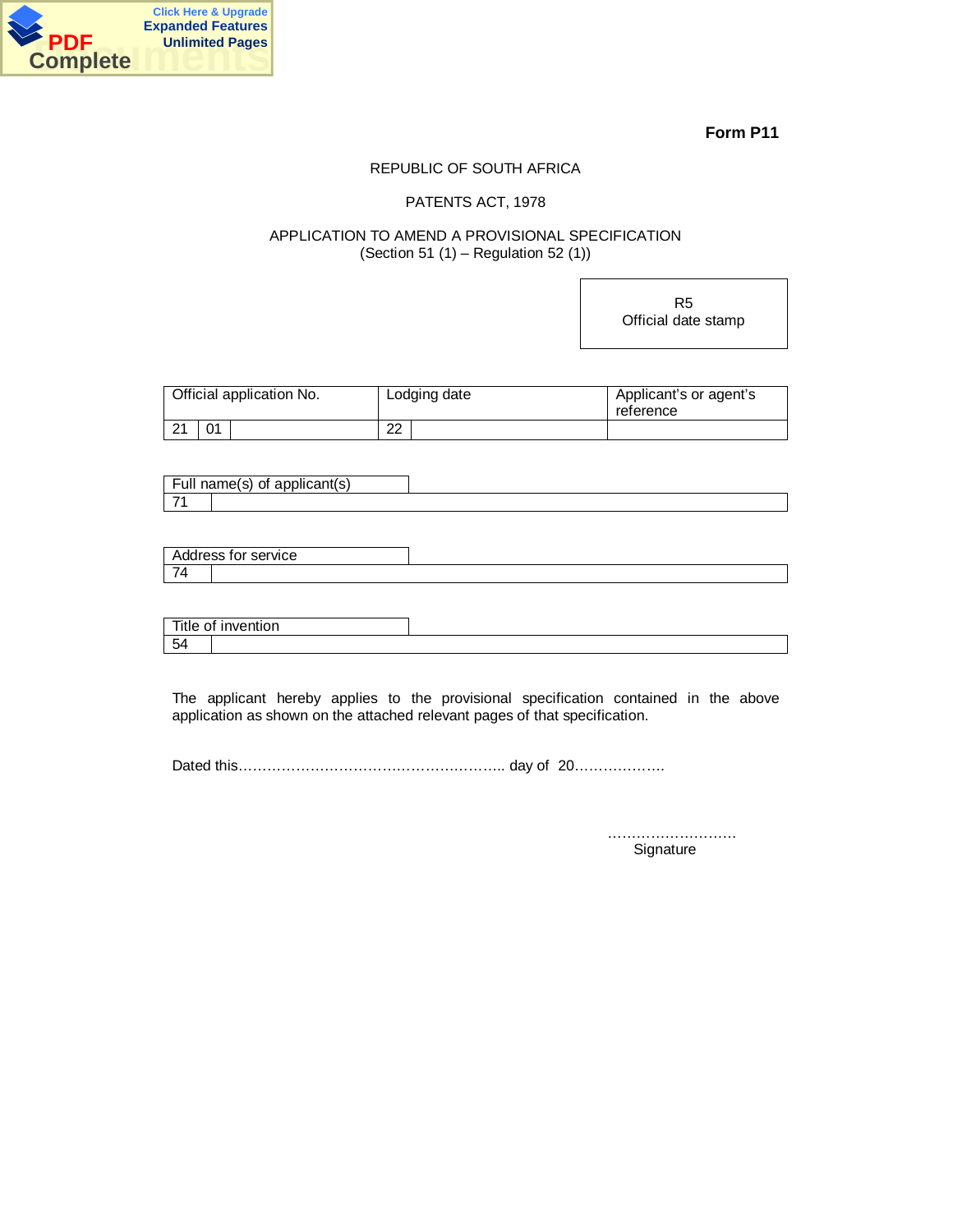

## REPUBLIC OF SOUTH AFRICA

## PATENTS ACT, 1978

## APPLICATION TO AMEND A COMPLETE SPECIFICATION NOT OPEN TO PUBLIC INSPECTION (Section 51 (1) - Regulation 52 (2))

R5 Official date stamp

| Official application No. | Lodging date | Agent's reference |
|--------------------------|--------------|-------------------|
| ີ                        | າາ<br>▃▵     |                   |

Full name(s) of applicant(s) 71

Address for service 74

| Title of | .<br><b>IDVE</b><br>⊤invention i |  |
|----------|----------------------------------|--|
| 54       |                                  |  |

The applicant hereby applies to amend the complete specification contained in the above application as shown on the attached relevant pages of that specification.

The full reasons for making the amendment are as follows:

Dated this……………………………………………………………… day of……… 20……

…………………….. Signature of agent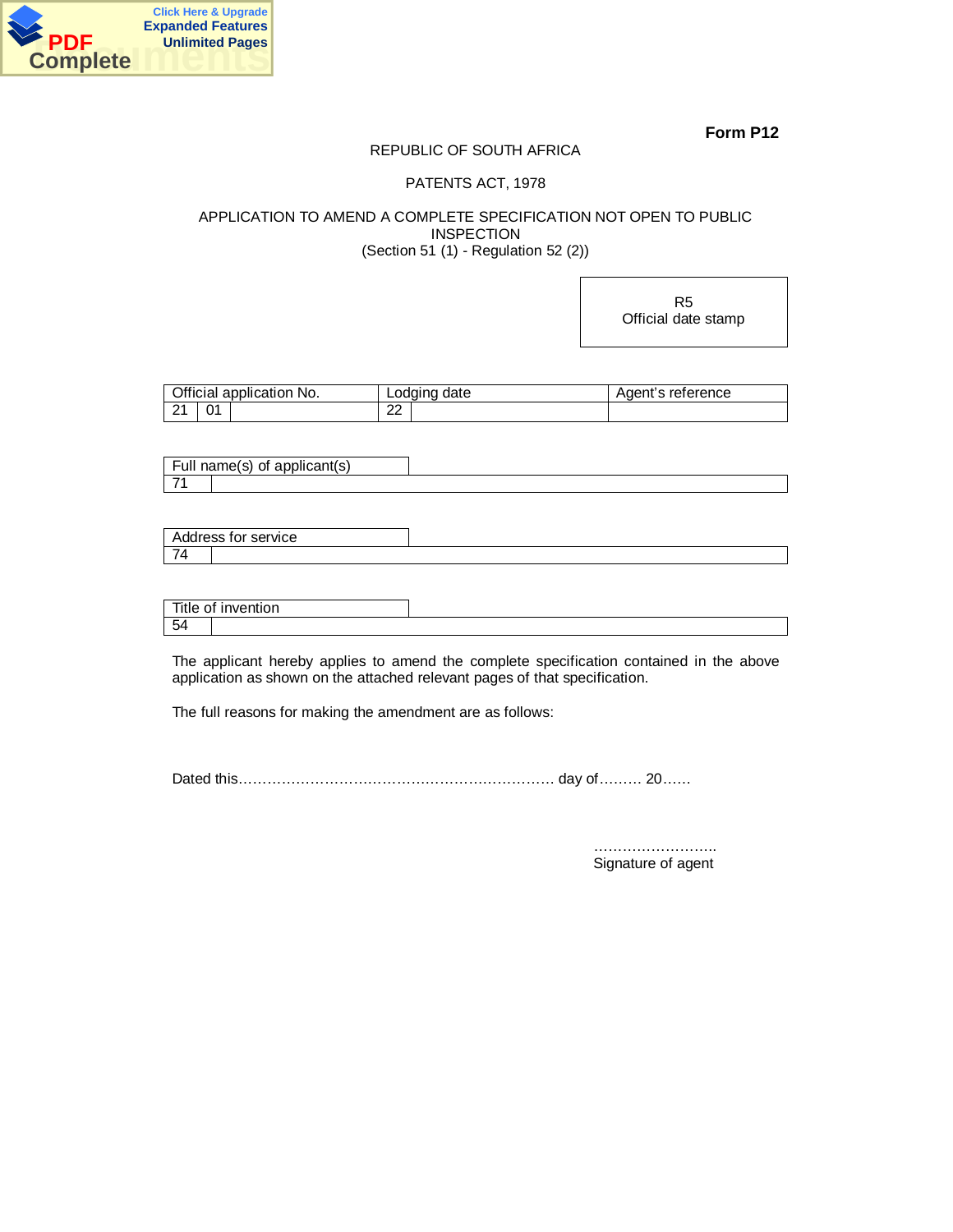

## REPUBLIC OF SOUTH AFRICA

## PATENTS ACT, 1978

APPLICATION TO AMEND A COMPLETE SPECIFICATION OPEN TO PUBLIC INSPECTION (Section 51 (1) - Regulation 52 (2))

> R20 Official date stamp

| Official        |    | Lodging date | Agent's reference |
|-----------------|----|--------------|-------------------|
| application No. |    |              |                   |
| $\Omega$        | 01 | ററ<br>ے      |                   |

| Full name(s) of patentee |  |
|--------------------------|--|
|                          |  |
|                          |  |
| Address for service      |  |
| l 74                     |  |
|                          |  |
| Title of invention       |  |

54

The patentee hereby applies to amend the complete specification of the above patent as shown on the attached relevant pages of the specification.

The full reasons for making the amendment are as follows:

Dated this…………………………………… day of……………………… 20 ……………

 ……………………. Signature of agent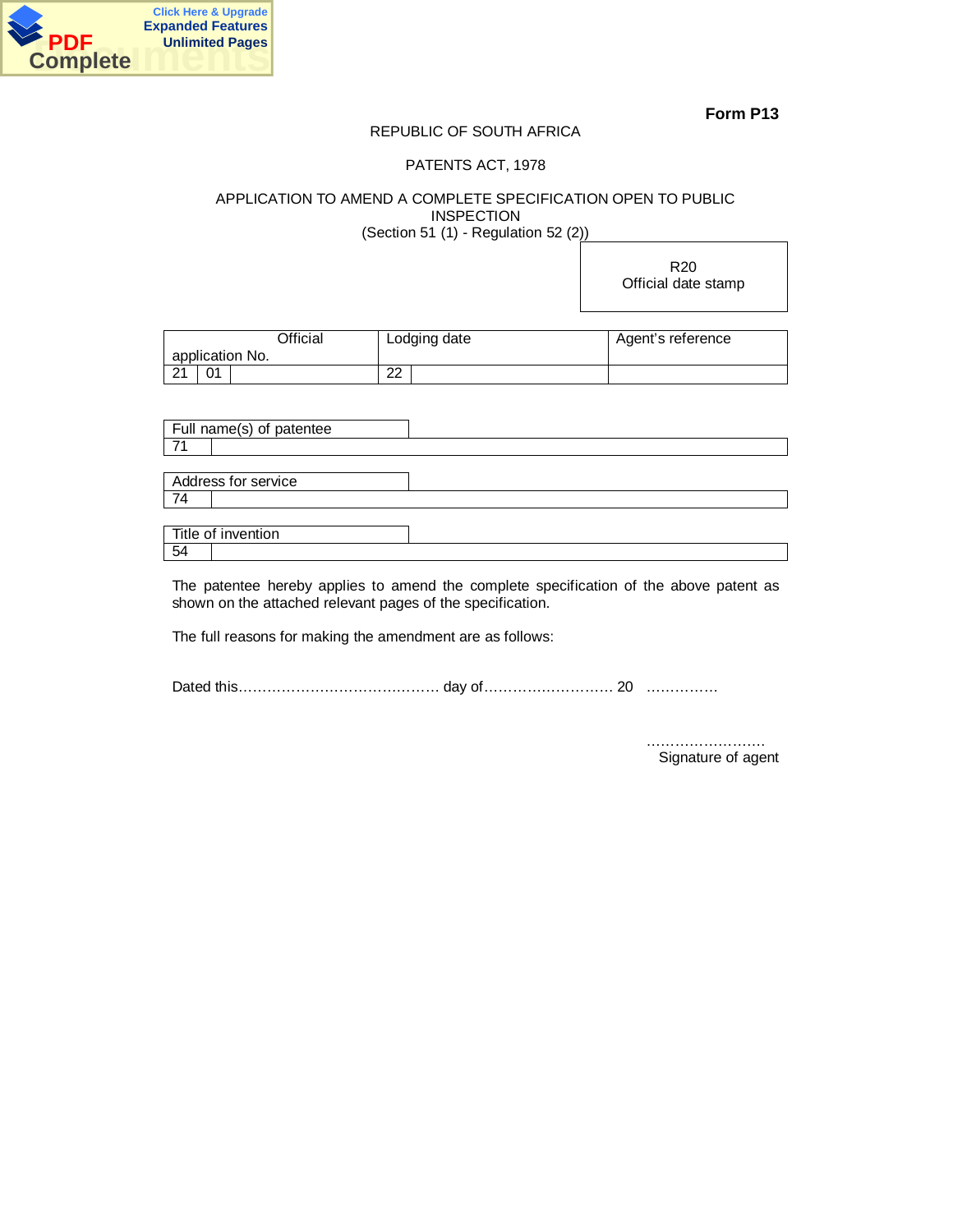

#### REPUBLIC OF SOUTH AFRICA

PATENTS ACT, 1978

## SUPPLEMENTARY DISCLOSURE (Section 51 (8) - Regulation 52 (2))

Official date stamp

|          | Official application No. | Lodging date | Acceptance date |
|----------|--------------------------|--------------|-----------------|
| $\Omega$ | 01                       | nn           | $A^{\sigma}$    |
|          |                          | ∠∠           | ∼⊤              |

Full name(s) of applicant(s) 71

| $\mathbf{A}$                     | service<br>ddress for 1 |  |
|----------------------------------|-------------------------|--|
| $\rightarrow$<br>$\epsilon$<br>- |                         |  |

|              | Title of invention |  |
|--------------|--------------------|--|
| $\sim$<br>54 |                    |  |

Attached are new pages to the above specification. The attached pages describe matter which may fairly be associated with the matter described in the speculation as previously framed.

Dated at ......................... this ......................... day of ..................................... 19 ........

........................................................................ Signature of applicant(s) or agent.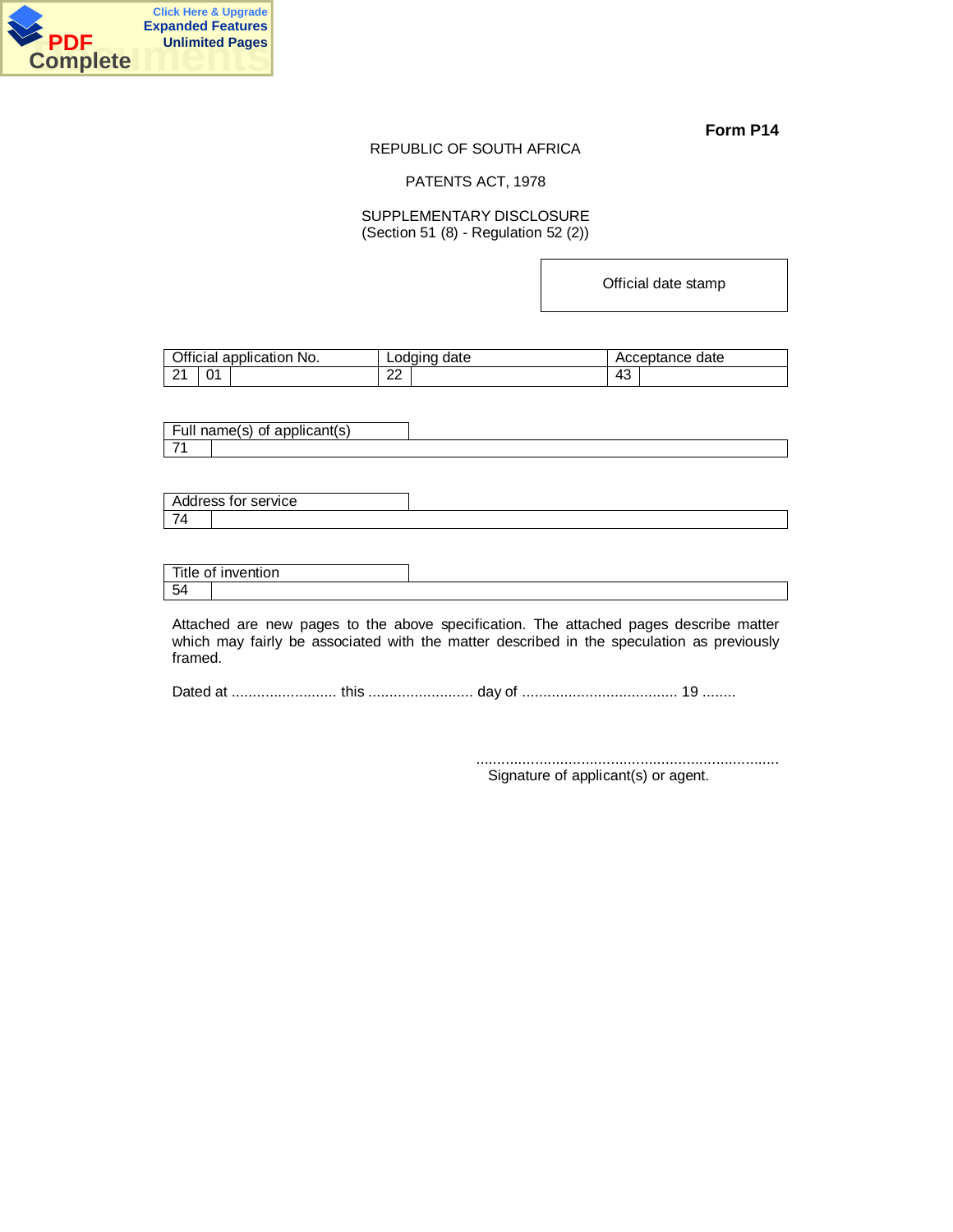

## REPUBLIC OF SOUTH AFRICA

## PATENTS ACT, 1978

## OPPOSITION PROCEEDINGS BEFORE THE REGISTRAR (Section 50 (3) and 52 - Regulations 54-56)

| Patent/Application No.<br>21<br>01 | Reference No. |  |
|------------------------------------|---------------|--|
| Full name(s) of applicant(s)       |               |  |
| Full name of applicant(s)          |               |  |
| Nature of proceedings              |               |  |
|                                    |               |  |
| Grounds for opposition             |               |  |
|                                    |               |  |
|                                    |               |  |
| Documents lodged in support        |               |  |
| Address for service<br>74          |               |  |
|                                    |               |  |

Dated at ………………………., this…………………… day of……………………… 20………

\* Any documents in support should be annexed hereto.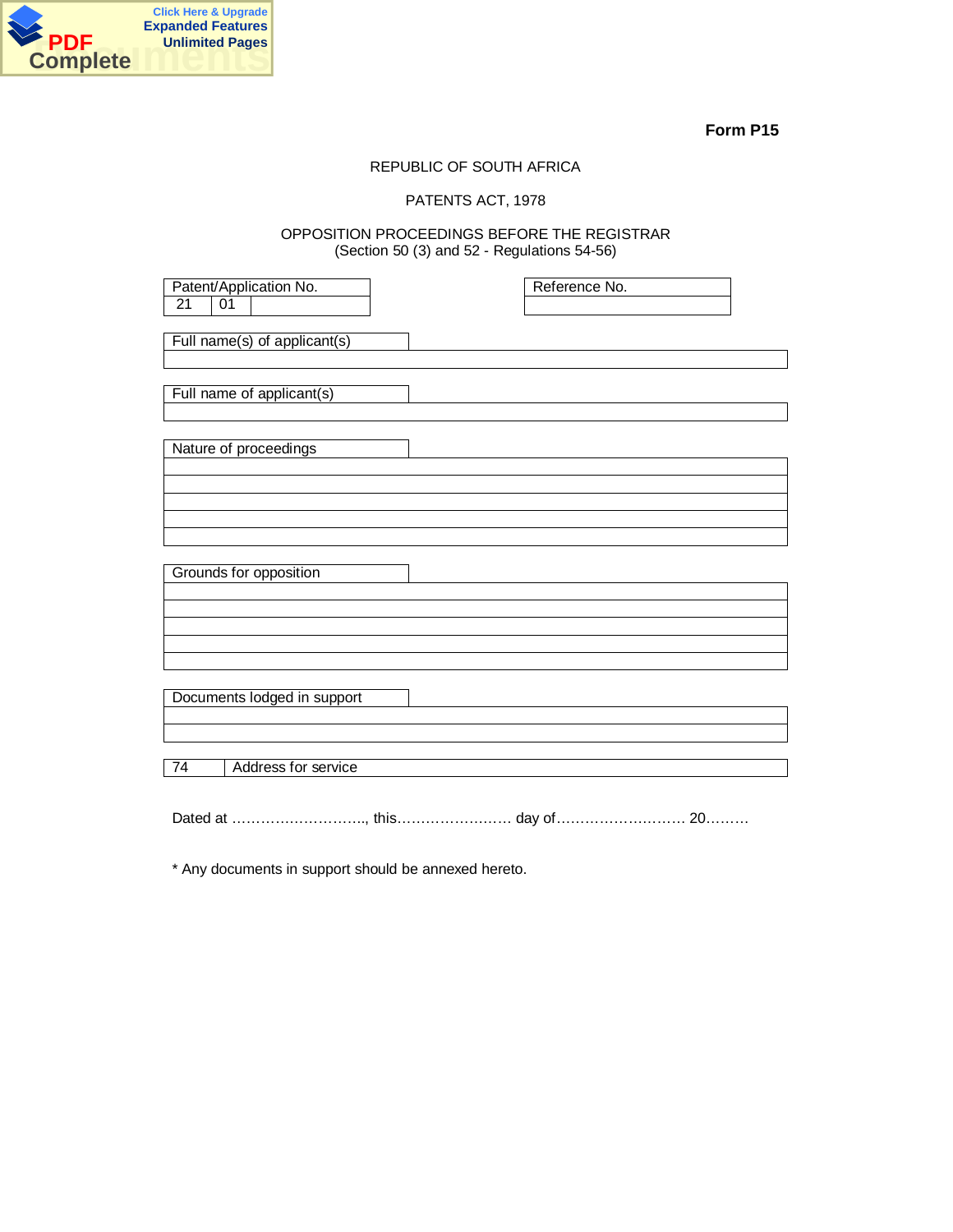

**Form P16** (To be lodged in duplicate)

## REPUBLIC OF SOUTH AFRICA

## PATENTS ACT, 1978

APPLICATION TO RECORD A TRANSACTION IN A PATENT APPLICATION OR A PATENT (Sections 10 (2) and 60 - Regulations 58-60, 62 and 64 (1))

> R7,50 Official date stamp

| Reference No.<br>Patent/Application No. |
|-----------------------------------------|
| 21<br>01                                |
|                                         |
| Full name(s) of applicant(s)            |
| 71                                      |
|                                         |
| Title of invention                      |
|                                         |
| $\overline{4}$                          |
|                                         |
| Section of act under which recording is |
| required                                |
|                                         |
| Nature of transaction                   |
|                                         |
|                                         |
|                                         |
|                                         |
| Documents lodged in support             |
|                                         |
|                                         |
| Address for service<br>74               |
|                                         |
|                                         |

Dated at ………………………., this…………………… day of……………………… 20………

……………………………. Signature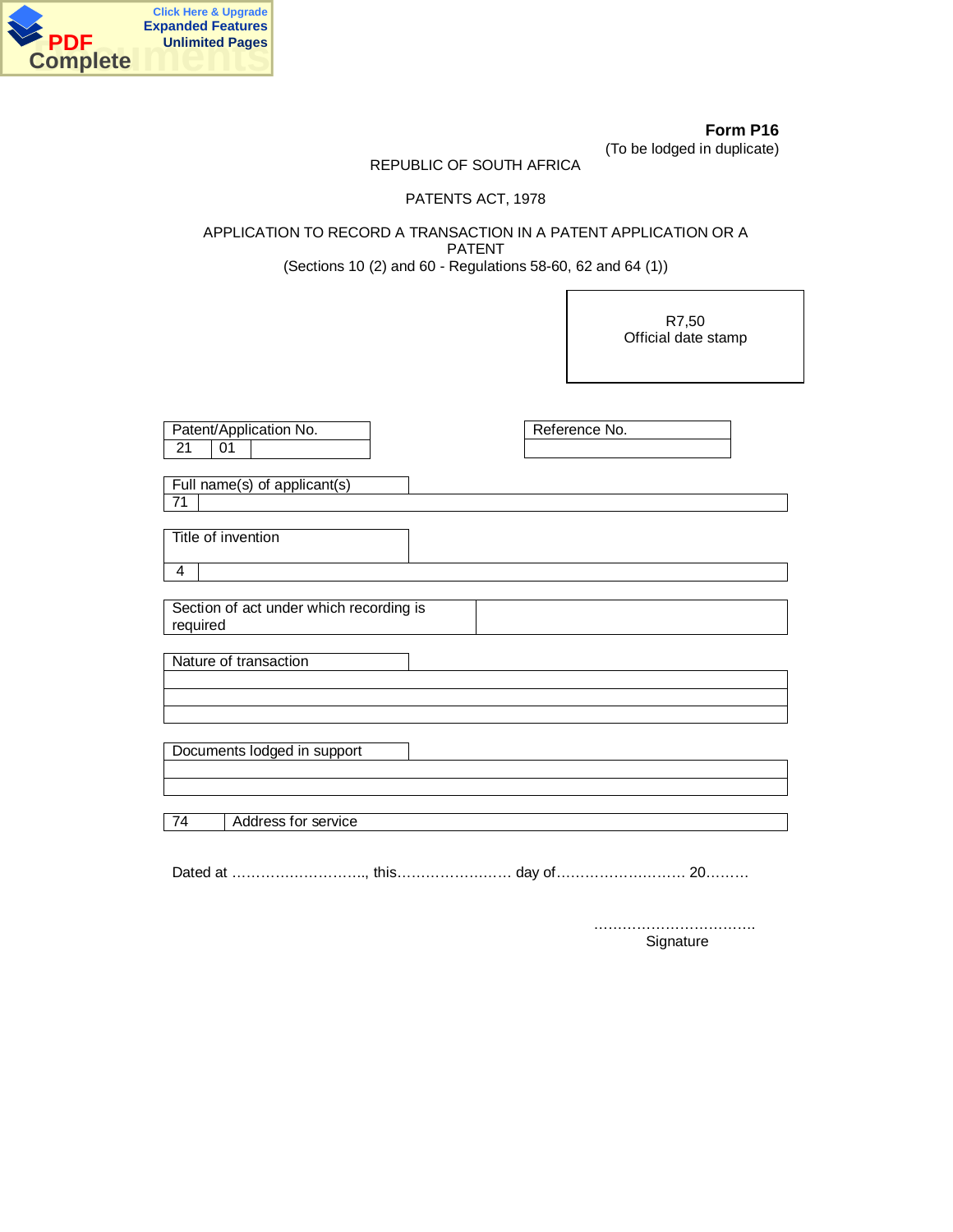

## REPUBLIC OF SOUTH AFRICA

## PATENTS ACT, 1978

## APPLICATION TO BE REGISTERED AS A PATENT AGENT OR A PATENT ATTORNEY (Section 20 - Regulation 70)

R25

Official date stamp

Full name of applicant:

Full business address of applicant:

Full residential address of applicant:

Date of birth of applicant:

Nationality of applicant:

Date of admission as an attorney:

Date of certificate by the board for the recognition of examinations in law:

Date of registration as a patent agent:

Date of certificate by the Patent Examination Board:

Registration sought as: Patent Agent, Patent Attorney:

I , the above applicant, hereby solomnly and sincerely declare that-

- (a) the information given herein is to the best of my knowledge and belief correct;<br>(b) I know of no reason or impediment why I should not be registered for the
- I know of no reason or impediment why I should not be registered for the office set out above and there are no disciplinary proceedings or enquiries pending against me by the South African Insitute of Intellectual Property Law or by any law society;
- (c) I undertake to uphold the dignity and reputation of the profession for which I seek to be registered and to discharge faithfully, diligently, honestly and with courtesy any duties which I may undertake on behalf of a client, without favour, fear or prejudice; and
- (d) I undertake that in my dealings as an officer of the Court of the Commissioner of Patents and with the Patent Office and adversaries I shall be faithful, diligent and honest and that I shall not countenance any attempts to mislead and bring into dispute my profession, the Court or the Patent Office.

Declared at........................ this................... day of .................................. 19................

.............................................................. **Signature**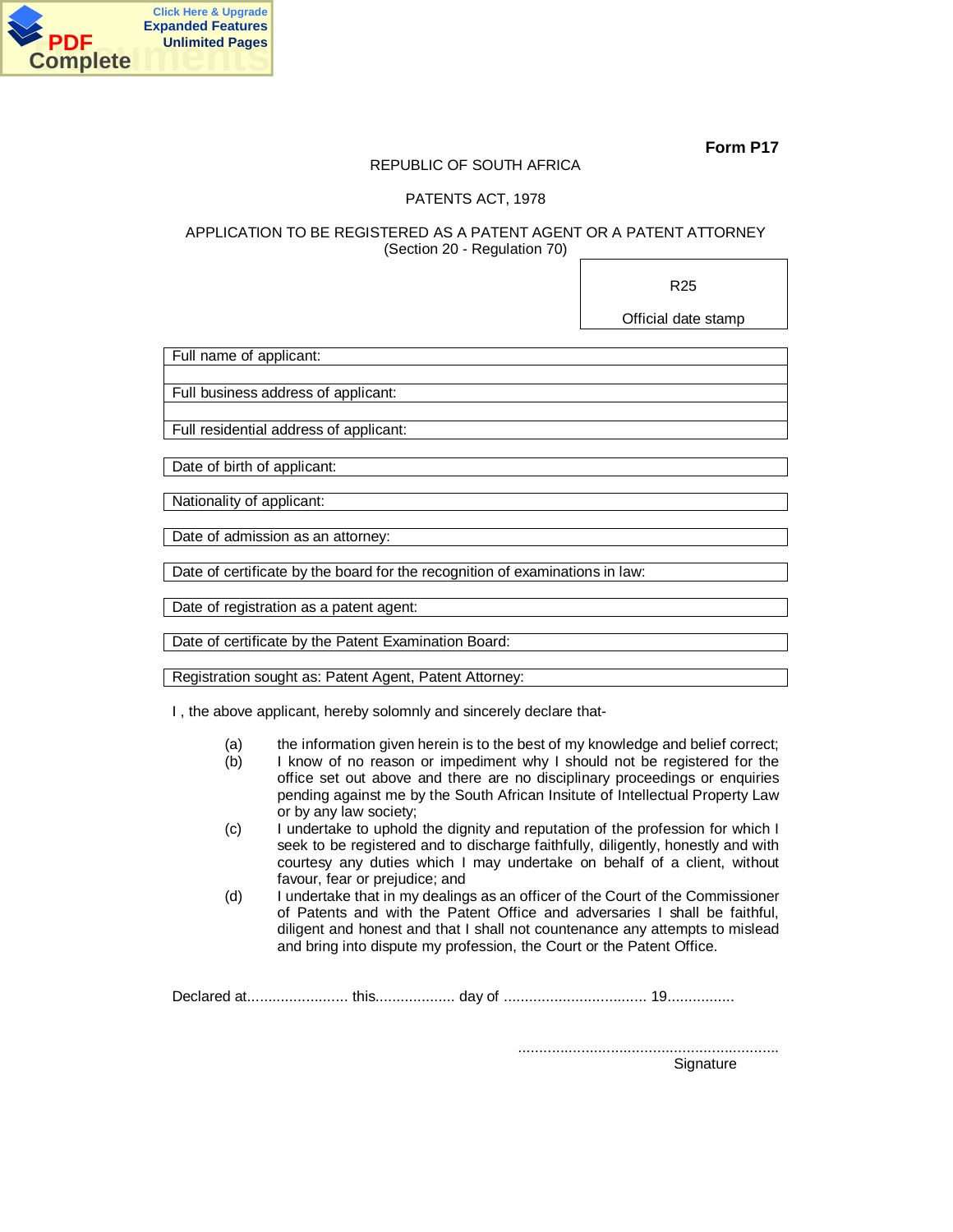

## REPUBLIC OF SOUTH AFRICA

## PATENTS ACT, 1978

## REQUEST FOR REMOVAL FROM THE REGISTER OF PATENT AGENTS AND PATENTS' ATTORNEYS

(Section 23 - Regulation 72)

R10

Official date stamp

| Full name of applicant:    |  |
|----------------------------|--|
|                            |  |
| Full address of applicant: |  |

Date of registration:

Registered as:

I, the above mentioned applicant, hereby request in terms of section 23 (1) (a) that my name be removed from the above register, and

| I hereby declare that no disciplinary enguiry or proceedings are pending against me by the<br>South African Institute of Intellectual Property Law or any law society and that the reasons |  |  |  |  |
|--------------------------------------------------------------------------------------------------------------------------------------------------------------------------------------------|--|--|--|--|
|                                                                                                                                                                                            |  |  |  |  |
|                                                                                                                                                                                            |  |  |  |  |
| Signature                                                                                                                                                                                  |  |  |  |  |
|                                                                                                                                                                                            |  |  |  |  |
| S.A. Institute of Intellectual Property Law                                                                                                                                                |  |  |  |  |
|                                                                                                                                                                                            |  |  |  |  |
| Law Society                                                                                                                                                                                |  |  |  |  |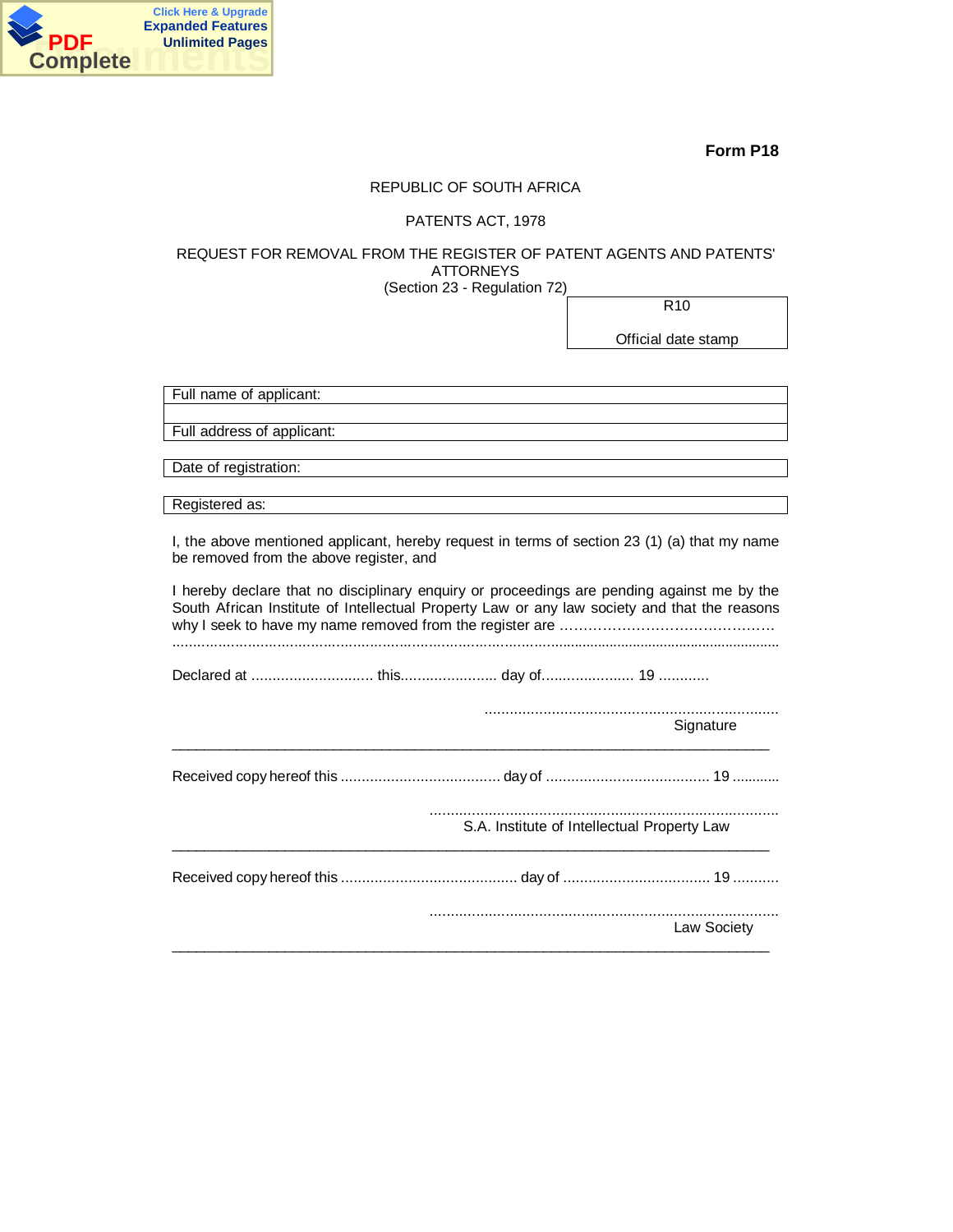

## REPUBLIC OF SOUTH AFRICA

## PATENTS ACT, 1978

## IN THE COURT OF THE COMMISSIONER OF PATENTS

NOTICE OF OPPOSITION (Regulation 82)

> R20 Official date stamp

| Full name of applicant              |    |    |            |  |  |
|-------------------------------------|----|----|------------|--|--|
|                                     |    |    |            |  |  |
|                                     |    |    |            |  |  |
| Full names of opposer               |    |    |            |  |  |
|                                     |    |    |            |  |  |
| Relevant application or Patent No.: | 21 | 01 |            |  |  |
|                                     |    |    |            |  |  |
| Section<br>Nature of proceedings    |    |    | Regulation |  |  |
|                                     |    |    |            |  |  |
| Relief sought                       |    |    |            |  |  |
|                                     |    |    |            |  |  |
|                                     |    |    |            |  |  |
| Grounds for opposition              |    |    |            |  |  |
|                                     |    |    |            |  |  |
|                                     |    |    |            |  |  |
|                                     |    |    |            |  |  |
|                                     |    |    |            |  |  |
|                                     |    |    |            |  |  |
|                                     |    |    |            |  |  |

Dated at……………………………… this…………………… day of…………… 20……..

 ………………………… Opposer or his agent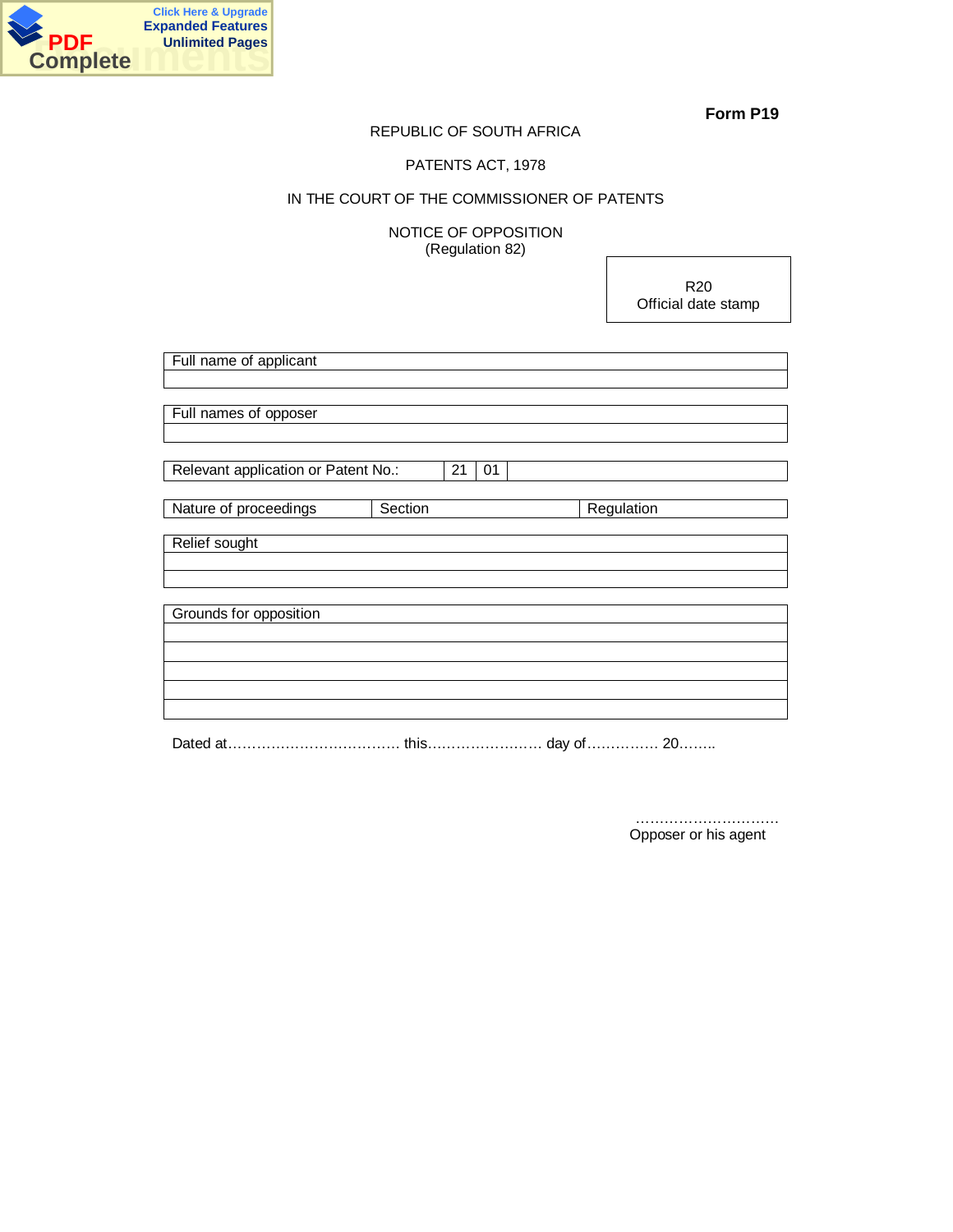

R20

## Application for revocation REPUBLIC OF SOUTH AFRICA PATENTS ACT, 1978 (Section 61 - Regulation 89) IN THE COURT OF THE COMMISSIONER OF PATENTS

|                        |    |    |  | Official date stamp |
|------------------------|----|----|--|---------------------|
|                        |    |    |  |                     |
| Full name of applicant |    |    |  |                     |
|                        |    |    |  |                     |
| Full names of patentee |    |    |  |                     |
|                        |    |    |  |                     |
|                        |    |    |  |                     |
| Patent No.:            | 21 | 01 |  |                     |
| Grounds for revocation |    |    |  |                     |
|                        |    |    |  |                     |
|                        |    |    |  |                     |
|                        |    |    |  |                     |
|                        |    |    |  |                     |
|                        |    |    |  |                     |
|                        |    |    |  |                     |
|                        |    |    |  |                     |

Dated at……………………………… this…………………… day of…………… 20……..

 ……………………………. Applicant or his agent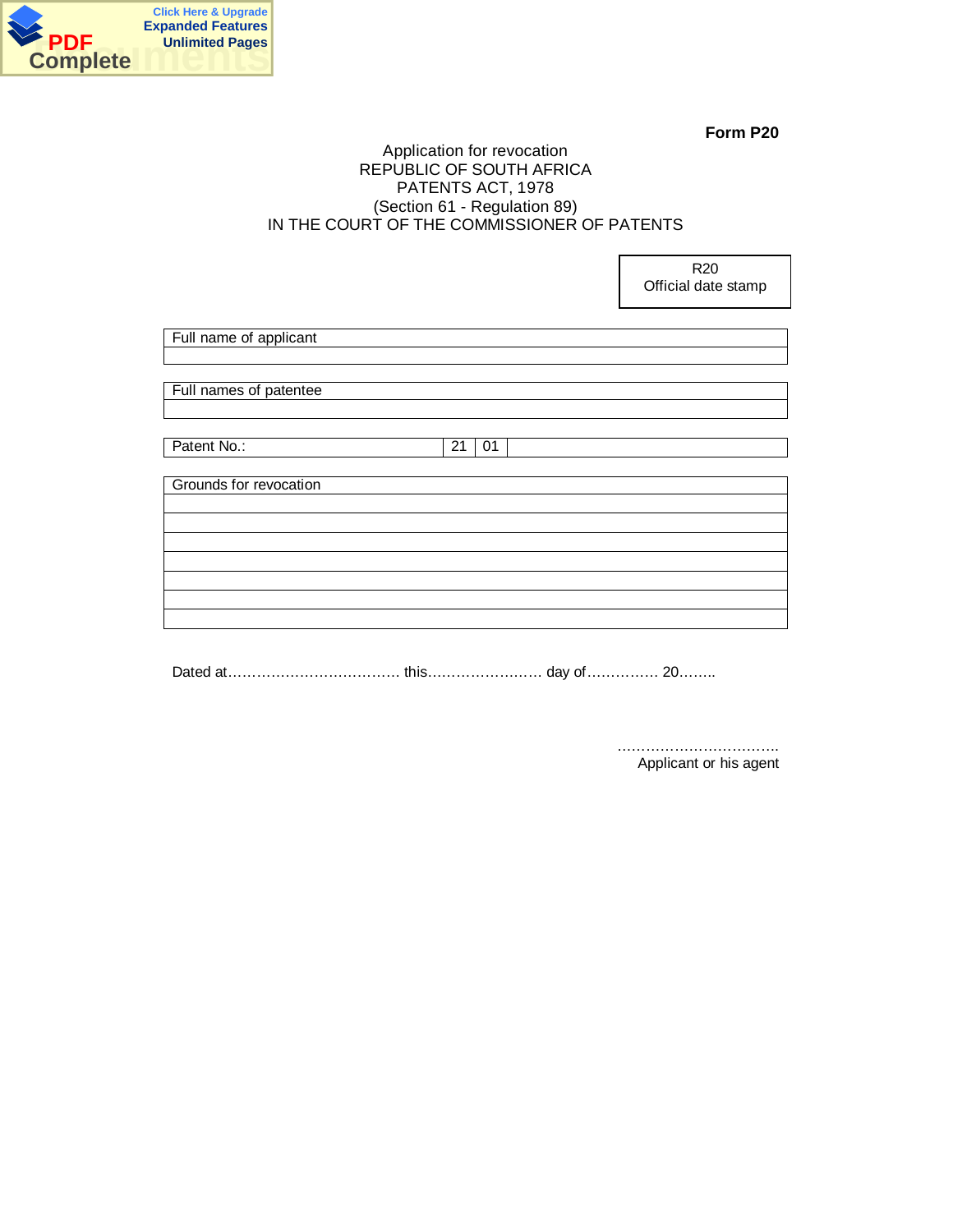

## REPUBLIC OF SOUTH AFRICA

## PATENTS ACT, 1978

## APPLICATION FOR THE VOLUNTARY SURRENDER OF A PATENT (Section 64 (1) - Regulation 67)

|            |                                                                                     |              | R <sub>20</sub><br>Official date stamp |
|------------|-------------------------------------------------------------------------------------|--------------|----------------------------------------|
|            |                                                                                     |              |                                        |
| Patent No. |                                                                                     | Lodging date |                                        |
| 21         | 01                                                                                  | 22           |                                        |
|            |                                                                                     |              |                                        |
|            | Full name(s) of patentee(s)                                                         |              |                                        |
| 71         |                                                                                     |              |                                        |
|            |                                                                                     |              |                                        |
|            | Full address(es) of patentee(s)                                                     |              |                                        |
|            |                                                                                     |              |                                        |
|            |                                                                                     |              |                                        |
|            | Title of invention                                                                  |              |                                        |
| 54         |                                                                                     |              |                                        |
|            |                                                                                     |              |                                        |
|            |                                                                                     |              |                                        |
|            |                                                                                     |              |                                        |
|            |                                                                                     |              |                                        |
|            | hereby declare that-                                                                |              |                                        |
| 1.         | I/We am/are the patentee(s) mentioned above;                                        |              |                                        |
| 2.         | I/We hereby offer to surrender the above-mentioned patent;                          |              |                                        |
| 3.         | No action for infringement or proceedings for revocation of the patent are pending; |              |                                        |
|            | and                                                                                 |              |                                        |
| 4.         |                                                                                     |              |                                        |
|            |                                                                                     |              |                                        |
| 74         | Address for service                                                                 |              |                                        |
|            |                                                                                     |              |                                        |

Dated this…………………………………………………… day of………… 20…………

………………………..… Signature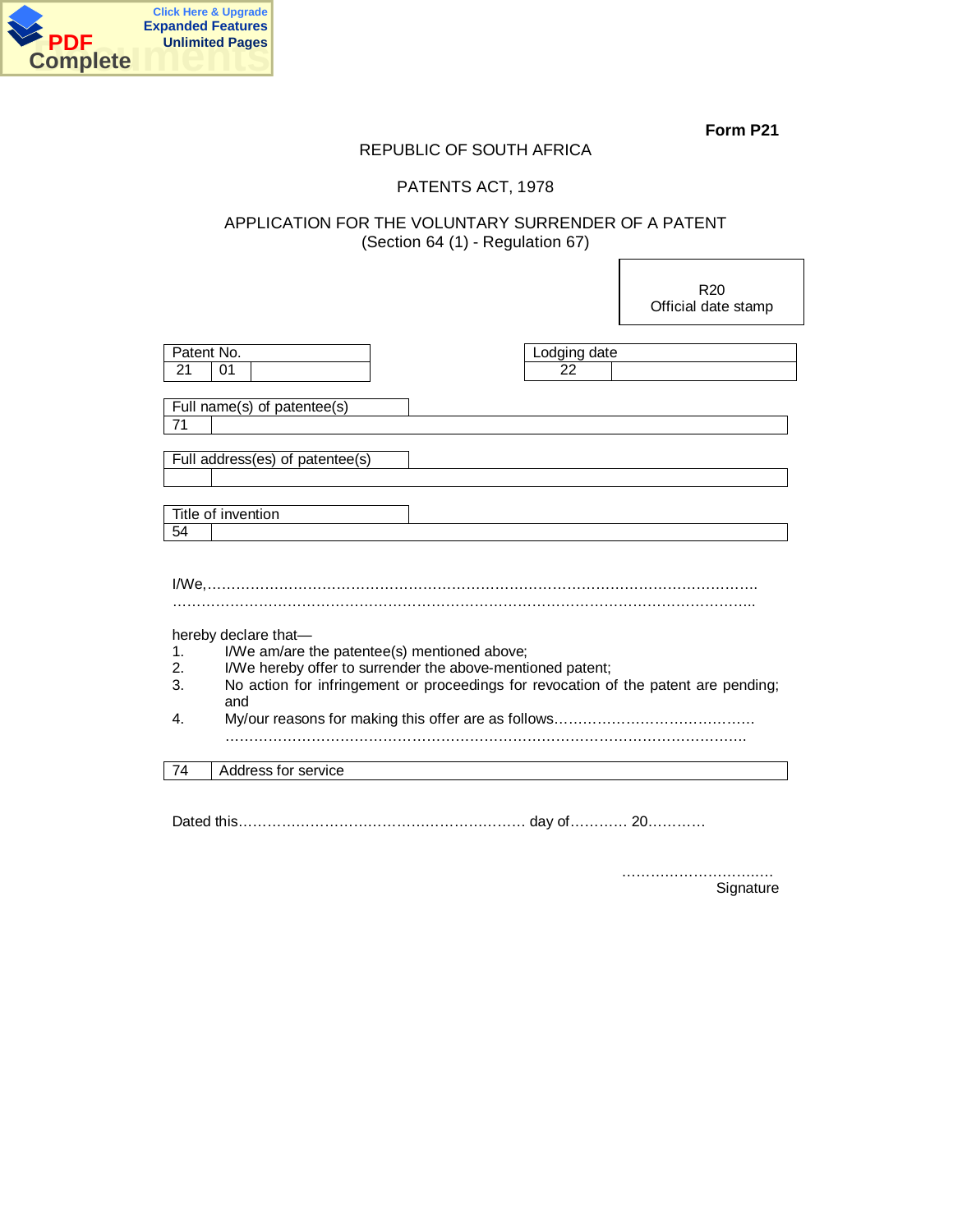

(To be lodged in duplicate)

## REPUBLIC OF SOUTH AFRICA

## PATENTS ACT, 1978

R10 Official date stamp

## APPLICATION FOR NOTICE OR FUTURE PROCEEDINGS (Regulation 95)

| Official Application No. |    |  | Lodging date | reference | Applicant's or agent's |  |
|--------------------------|----|--|--------------|-----------|------------------------|--|
| $\Omega$<br>▁▁▁▏         | 01 |  | ົດຕ<br>▵     |           |                        |  |

| $\overline{\phantom{0}}$<br>Full | name(s) of<br>anniic<br>111 S |
|----------------------------------|-------------------------------|
| $\overline{\phantom{a}}$         |                               |

You are hereby requested to give me/us notice of the action or proceedings indicated hereunder in respect of the above letters patents/patent application.

| 1<br>$\overline{2}$ . |
|-----------------------|
| 4.<br>5.              |
| 6.<br>7.<br>8.        |

Acceptance of complete specification.

Advertisement of the acceptance of the complete specification. 3. Extension of time.

Amendment of specification.

- 5. \* 6. \*
- 7. \* 8. \*

\* State matter(s) in respect of which notice is desired.

74 | Address for service

Dated this……………………… day of……………………….…… 20………………………….

……………………………………… Signature of applicant(s) or agent

(To be completed by applicant)

Patent/Application No.

Applicant's or agent's reference

Acknowledgement of receipt of application for notice of proceedings

| Dateo | Mficial date stamp ک |
|-------|----------------------|
|       |                      |
|       |                      |
|       | Registrar of Patent  |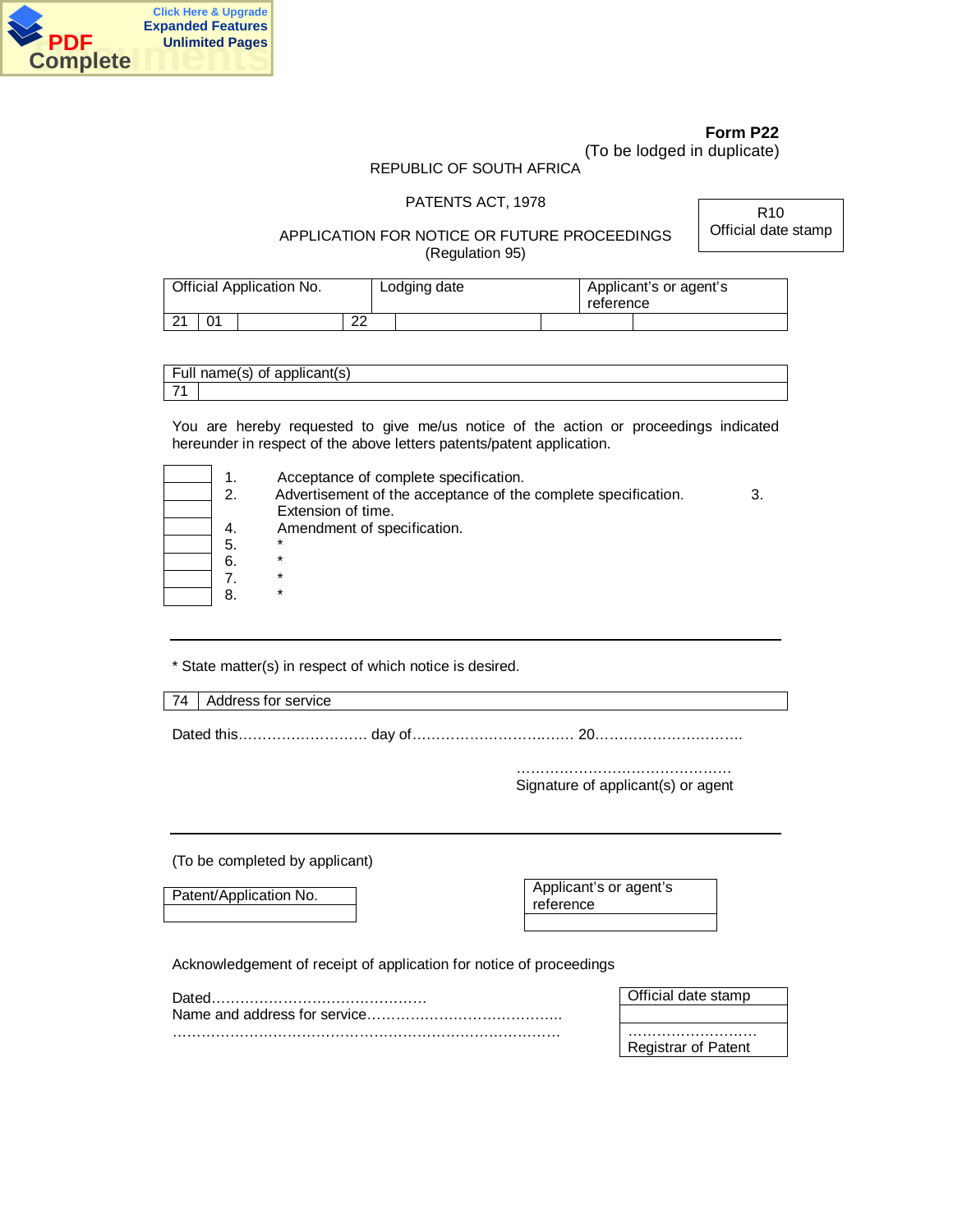

**Form P23** (To be completed in duplicate)

## BUDAPEST TREATY ON THE INTERNATIONAL RECOGNITION OF THE DEPOSIT OF MICROORGANISMS FOR THE PURPOSES OF PATENT PROCEDURE

## REQUEST<sup>1</sup> FOR THE FURNISHING OF SAMPLES OF DEPOSITED MICROORGANISMS [pursuant to Rule 11.3 (a)]

To:

NAME AND ADDRESS OF INTERNATIONAL DEPOSITARY AUTHORITY

THE UNDERSIGNED HEREBY REQUESTS THE FURNISHING OF A SAMPLE OF THE MICROORGANISM IDENTIFIED HEREUNDER, IN ACCORDANCE WITH THE RULE 11.3(a) OF THE REGULATIONS UNDER THE BUDAPEST TREATY

| I. IDENTIFICATION OF THE MICROORGANISM |                                                                  |            |  |  |  |
|----------------------------------------|------------------------------------------------------------------|------------|--|--|--|
|                                        | Accession number of the deposit:                                 |            |  |  |  |
|                                        | II. PATENT APPLICATION OR PATENT REFERRING TO THE MICROORGANISM  |            |  |  |  |
| $\Box^2$                               | filed on<br>Patent application No.<br>Filed by (name, address):  |            |  |  |  |
| $\Box^2$                               | International Application (PCT) No.<br>Filed by (name, address): | filed on   |  |  |  |
| $\vert$   2                            | Patent 3 No.<br>Granted to (name, address):                      | granted on |  |  |  |

- 1 The request must be sent to the competent industrial property office which, in conformity with its own applicable procedure, will either transmit it directly to the international depository authority or send it back to the certified party for transmission to the international depository authority.
- 2 Mark with a cross the applicable box
- 3 Reference to a "patent" shall be construed as reference to patents for inventions, investors' certificates, utility certificates, utility models, patents or certificates of addition, investors' certificates of addition, and utility certificates of addition

| III.<br><b>REQUEST FOR INFORMATION</b>                                                                                                        |              |  |  |  |
|-----------------------------------------------------------------------------------------------------------------------------------------------|--------------|--|--|--|
| The undersigned:                                                                                                                              |              |  |  |  |
| $\Box^2$ requests                                                                                                                             |              |  |  |  |
| $\Box^2$ does not request                                                                                                                     |              |  |  |  |
| an indication of the conditions which the international depositary authority employs for the<br>cultivation and storage of the microorganism. |              |  |  |  |
| IV.<br><b>CERTIFIED PARTY</b>                                                                                                                 |              |  |  |  |
| Name:                                                                                                                                         | Signature 4: |  |  |  |
| Address:                                                                                                                                      |              |  |  |  |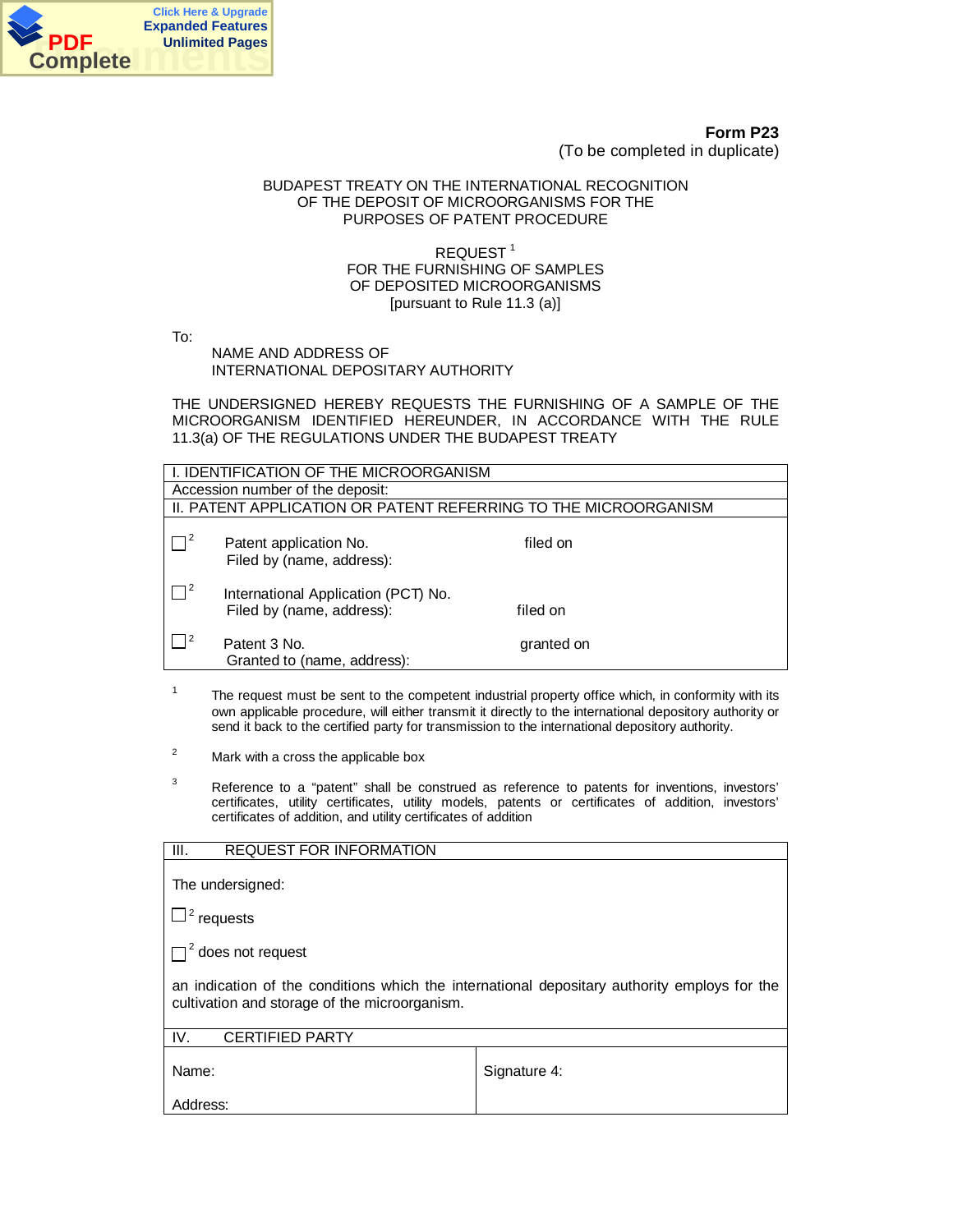

Date:

- 2 Mark with a cross the applicable box
- 4 Where the signature is required on behalf of a legal entity, the typewritten name(s) of the natural person(s) signing on behalf of the legal entity should accompany the signature(s)

| <b>CERTIFICATION</b>                                                                                                                                                                                                                                                                                                                                                              |                                                                                                                                                                                                                                                                                                                                               |  |  |  |  |
|-----------------------------------------------------------------------------------------------------------------------------------------------------------------------------------------------------------------------------------------------------------------------------------------------------------------------------------------------------------------------------------|-----------------------------------------------------------------------------------------------------------------------------------------------------------------------------------------------------------------------------------------------------------------------------------------------------------------------------------------------|--|--|--|--|
| It is hereby certified that:                                                                                                                                                                                                                                                                                                                                                      |                                                                                                                                                                                                                                                                                                                                               |  |  |  |  |
| $(1)$ $\Box^2$<br>use thereof                                                                                                                                                                                                                                                                                                                                                     | the patent application specified under II above, referring to the deposit of the<br>microorganism identified under I above, has been filed with this Office for the<br>grant of a patent and its subject matter involves the said microorganism or the                                                                                        |  |  |  |  |
| $\Box^2$<br>use thereof                                                                                                                                                                                                                                                                                                                                                           | The international application specified under II above, designates for the grant of<br>a patent the State party to the Patent Cooperation Treaty (PCT) for which this<br>office is the 'designated Office' within the meaning of the said Treaty, and the<br>subject of that international application involves the said microorganism or the |  |  |  |  |
| $\Box$ <sup>2</sup>                                                                                                                                                                                                                                                                                                                                                               | the patent specified under II above, referring to the deposit of the microorganism<br>identified under I above, has been granted by this Office and its subject matter<br>involves the said microorganism or the use thereof                                                                                                                  |  |  |  |  |
| (2) $\Box$ <sup>2</sup> publication for the purpose of patent procedure has been effected                                                                                                                                                                                                                                                                                         |                                                                                                                                                                                                                                                                                                                                               |  |  |  |  |
| 5<br>by this office                                                                                                                                                                                                                                                                                                                                                               |                                                                                                                                                                                                                                                                                                                                               |  |  |  |  |
| by the International Bureau of the World Intellectual Property Organization as<br>an international publication under the Patent Cooperation Treaty (PCT)                                                                                                                                                                                                                          |                                                                                                                                                                                                                                                                                                                                               |  |  |  |  |
| $\mathbf{2}$                                                                                                                                                                                                                                                                                                                                                                      | the certified party has a right to a sample before the publication in accordance with                                                                                                                                                                                                                                                         |  |  |  |  |
| (3)<br>or                                                                                                                                                                                                                                                                                                                                                                         | The certified party has a right to a sample of the microorganism identified under I<br>above under the law governing patent procedure before this Office is satisfied that<br>the conditions, if any, prescribed by the said law have actually been fulfilled                                                                                 |  |  |  |  |
| $\overline{2}$<br>the certified party has affixed his signature on a form before this Office and, as a<br>consequence of the signature of the said form, the conditions for furnishing a<br>sample of the microorganism identified under I above to the certified party are<br>deemed to be fulfilled in accordance with the law governing patent procedure<br>before this Office |                                                                                                                                                                                                                                                                                                                                               |  |  |  |  |
| The Registrar of Patents<br>South African Patent Office<br>Zanza Building                                                                                                                                                                                                                                                                                                         | Signature <sup>4</sup> :                                                                                                                                                                                                                                                                                                                      |  |  |  |  |
| 116 Proes Street<br>Pretoria<br>South Africa                                                                                                                                                                                                                                                                                                                                      | Date:                                                                                                                                                                                                                                                                                                                                         |  |  |  |  |

- 2 Mark with a cross the applicable box
- 5 If only one box applies, mark with a cross that box; if both boxes apply, mark with a cross one of the two boxes (choose one).
- 6 Cite the application provision of the law, including any court decision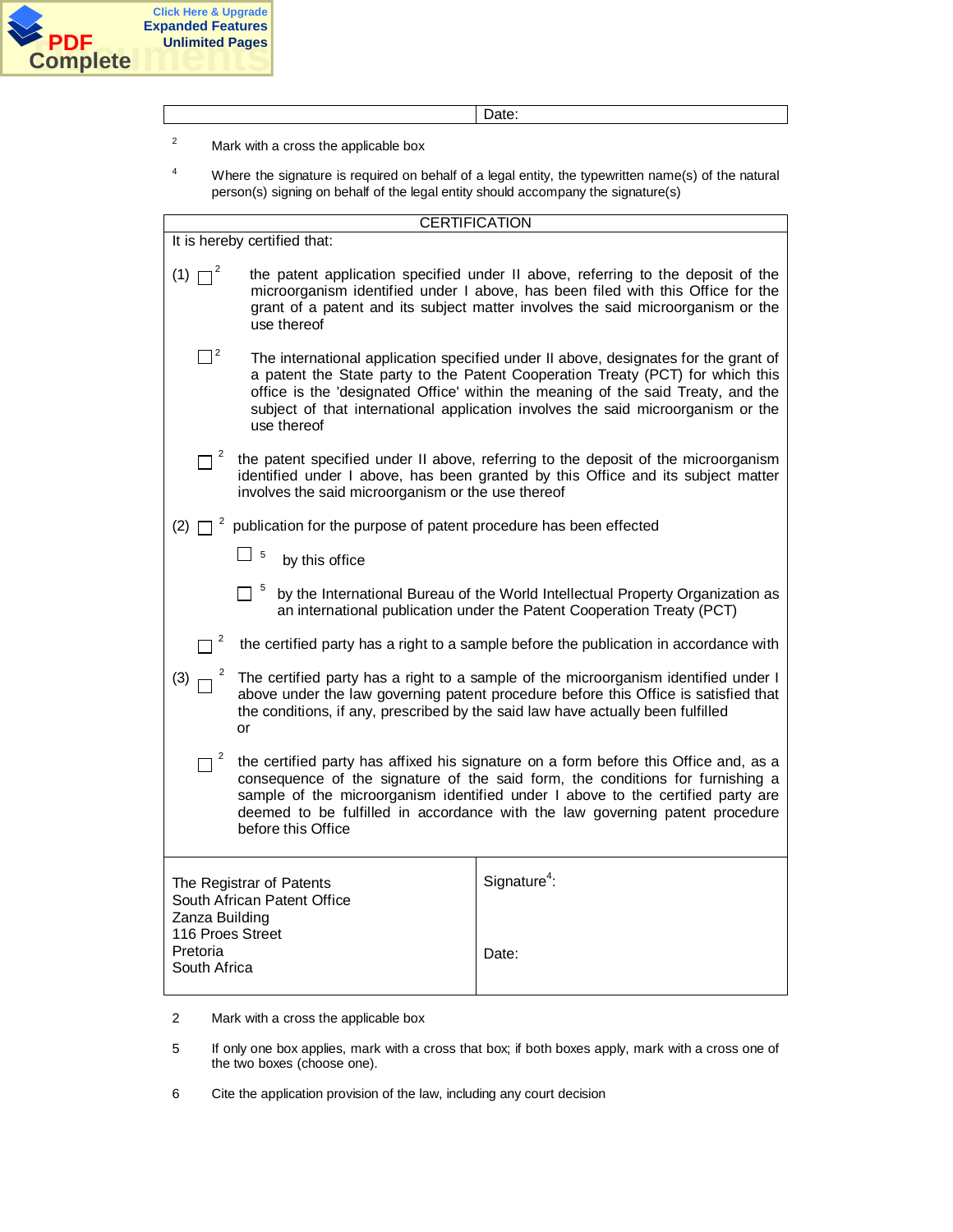

## REPUBLIC OF SOUTH AFRICA

## PATENTS ACT, 1978

## REQUEST FOR A CERTIFICATE FROM THE REGISTRAR AUTHORISING THE RELEASE OF A SAMPLE FROM A DEPOSITORY INSTITUTION (Section 32 (6) - Regulation 28A)

|     |                    | Official Patent/Application No.                                                  | Lodging Date | Reference                                                                                                                                                                                                                                                                                                                                                                                                                                                                                                                                                                                                                                                                                                                                   |
|-----|--------------------|----------------------------------------------------------------------------------|--------------|---------------------------------------------------------------------------------------------------------------------------------------------------------------------------------------------------------------------------------------------------------------------------------------------------------------------------------------------------------------------------------------------------------------------------------------------------------------------------------------------------------------------------------------------------------------------------------------------------------------------------------------------------------------------------------------------------------------------------------------------|
|     |                    |                                                                                  |              |                                                                                                                                                                                                                                                                                                                                                                                                                                                                                                                                                                                                                                                                                                                                             |
|     |                    | Full name(s) of patentee(s)/applicant(s)                                         |              |                                                                                                                                                                                                                                                                                                                                                                                                                                                                                                                                                                                                                                                                                                                                             |
|     |                    | Full name of requesting party(ies)                                               |              |                                                                                                                                                                                                                                                                                                                                                                                                                                                                                                                                                                                                                                                                                                                                             |
|     |                    |                                                                                  |              |                                                                                                                                                                                                                                                                                                                                                                                                                                                                                                                                                                                                                                                                                                                                             |
|     |                    | Address for service of requesting party(ies)                                     |              |                                                                                                                                                                                                                                                                                                                                                                                                                                                                                                                                                                                                                                                                                                                                             |
|     |                    |                                                                                  |              |                                                                                                                                                                                                                                                                                                                                                                                                                                                                                                                                                                                                                                                                                                                                             |
|     | Title of invention |                                                                                  |              |                                                                                                                                                                                                                                                                                                                                                                                                                                                                                                                                                                                                                                                                                                                                             |
|     |                    |                                                                                  |              |                                                                                                                                                                                                                                                                                                                                                                                                                                                                                                                                                                                                                                                                                                                                             |
|     |                    |                                                                                  |              |                                                                                                                                                                                                                                                                                                                                                                                                                                                                                                                                                                                                                                                                                                                                             |
| (a) | 1.                 | hereby declare that-<br>I/We am/are the requesting party(ies) mentioned above or |              |                                                                                                                                                                                                                                                                                                                                                                                                                                                                                                                                                                                                                                                                                                                                             |
|     |                    | requesting party(ies);                                                           |              | I/We have been authorised by the requesting party(ies) to make this declaration                                                                                                                                                                                                                                                                                                                                                                                                                                                                                                                                                                                                                                                             |
|     | 2.                 |                                                                                  |              | of the complete specification of Patent/Application No. ; and                                                                                                                                                                                                                                                                                                                                                                                                                                                                                                                                                                                                                                                                               |
| (b) |                    |                                                                                  |              | hereby undertake vis-à-vis the patent(s)/applicant(s), that if a sample of the said micro-<br>organism is furnished to me/us, not to make the deposited culture or any culture<br>derived therefrom available to any third party until the patent application has been<br>abandoned or has lapsed or until the patent ceases to have effect by way of expiration,<br>revocation, voluntary surrender, or lapsing without the possibility of renewal in<br>accordance with section 46 of the Act; provided that this undertaking shall not prevent<br>me/us from depositing with an international depositary authority a derived culture or the<br>culture itself necessary for the purpose of complying with section 32 (6) of the Act; and |
| (c) |                    | forwarded to me/us.                                                              |              | accordingly request that the attached Form P23 be certified by the Registrar and                                                                                                                                                                                                                                                                                                                                                                                                                                                                                                                                                                                                                                                            |
|     |                    | Signature of requesting party(ies)                                               |              | Received<br>Official date stamp<br><b>Registrar of Patents</b>                                                                                                                                                                                                                                                                                                                                                                                                                                                                                                                                                                                                                                                                              |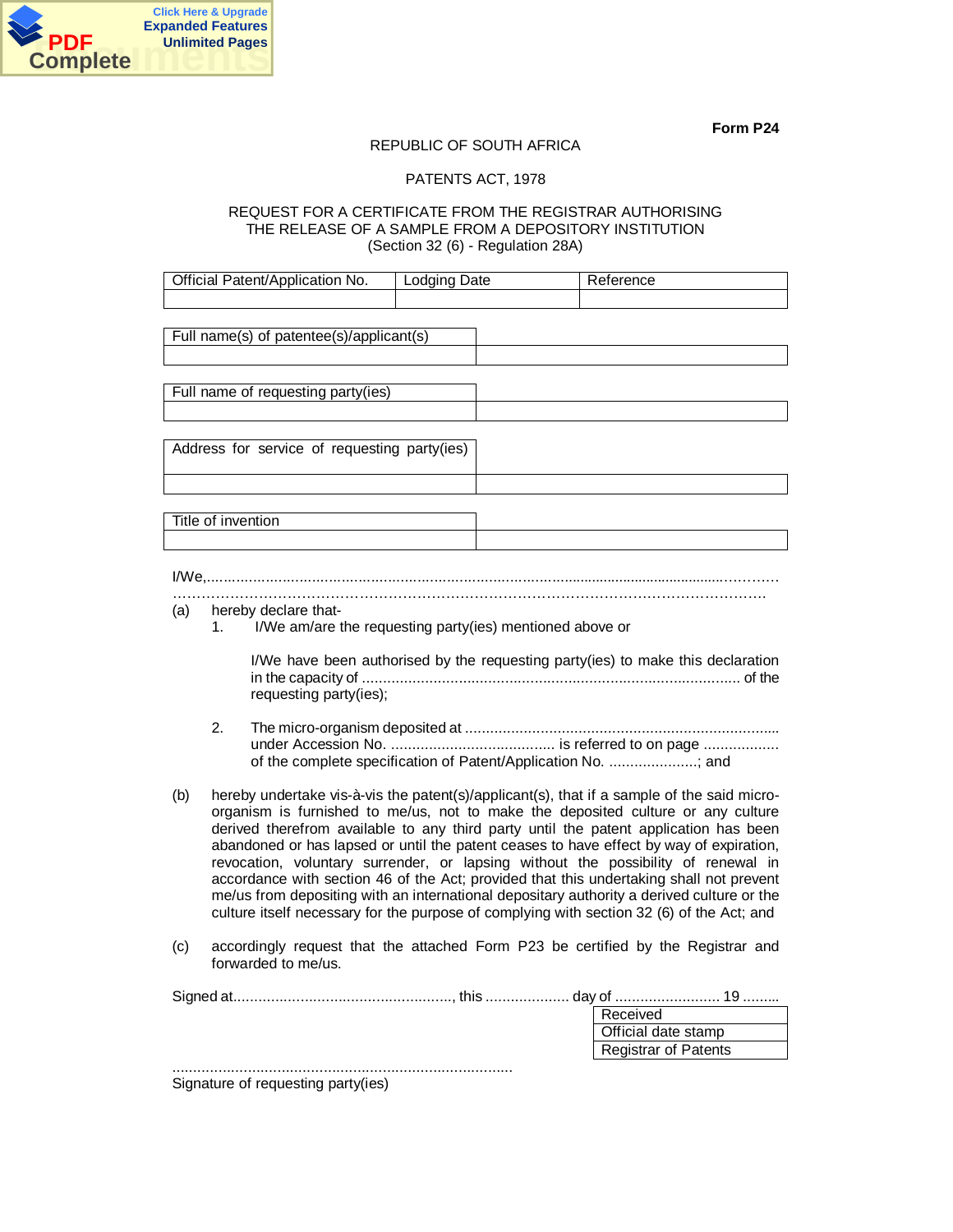

## ENTRY OF INTERNATIONAL APPLICATION UNDER THE PATENT COOPERATION **TREATY** INTO SOUTH AFRICAN NATIONAL PHASE AND ACKNOWLEDGEMENT OF RECEIPT (Section 42E (1) - Regulation 67B)

(i)

Official Date Stamps

The processing under the Patents Act, 1978 of the undermentioned international application designation South Africa is hereby requested on the basis of this form filed in duplicate. (ii) (iii)

| Official Application No. |  |  |  |  |
|--------------------------|--|--|--|--|
| 21   01                  |  |  |  |  |

Applicant's or Agent's Reference

| International Application No.      | International Filing Date | <b>Priority Date</b> |  |  |  |  |
|------------------------------------|---------------------------|----------------------|--|--|--|--|
| PCT/                               |                           |                      |  |  |  |  |
| (iv                                |                           |                      |  |  |  |  |
| 71<br>Full Namo(c) of Annlicant(c) |                           |                      |  |  |  |  |

| $\ I\ $ in the extracted study of Applications |  |
|------------------------------------------------|--|
|                                                |  |
| Address(es) of Applicant(s)                    |  |
|                                                |  |

| Title of invention |  |
|--------------------|--|
|--------------------|--|

The applicant has claimed priority (if any) as set out in the abovementioned international application

(vi)

This application is for a patent of addition to patent application No.

 $21 \mid 01$ 

(vii)

The above mentioned international application was filed in English or has been published under the Patent Cooperation Treaty in English

(viii)

This application is accompanied by:

| Translation of the international application<br>Certified priority document(s) (state number) (ix)<br>2.<br>Translation(s) of the priority document(s) |  |
|--------------------------------------------------------------------------------------------------------------------------------------------------------|--|
|                                                                                                                                                        |  |
|                                                                                                                                                        |  |
| 3.<br>A copy of the Form P2 (particulars for the register)                                                                                             |  |
| 4.<br>A declaration and power of attorney on Form P3                                                                                                   |  |
| 5.                                                                                                                                                     |  |
| 6.                                                                                                                                                     |  |

74 | Address of Service:

Dated this ......................... day of .................................................................................

Signature of Applicant(s) or Agent

| <b>RECEIVED</b>            |  |
|----------------------------|--|
| Official date stamp        |  |
|                            |  |
| <b>Registrar of Patent</b> |  |

The duplicate will be returned to the applicant's address for service as proof of lodging but is not valid unless endorsed with official stamp.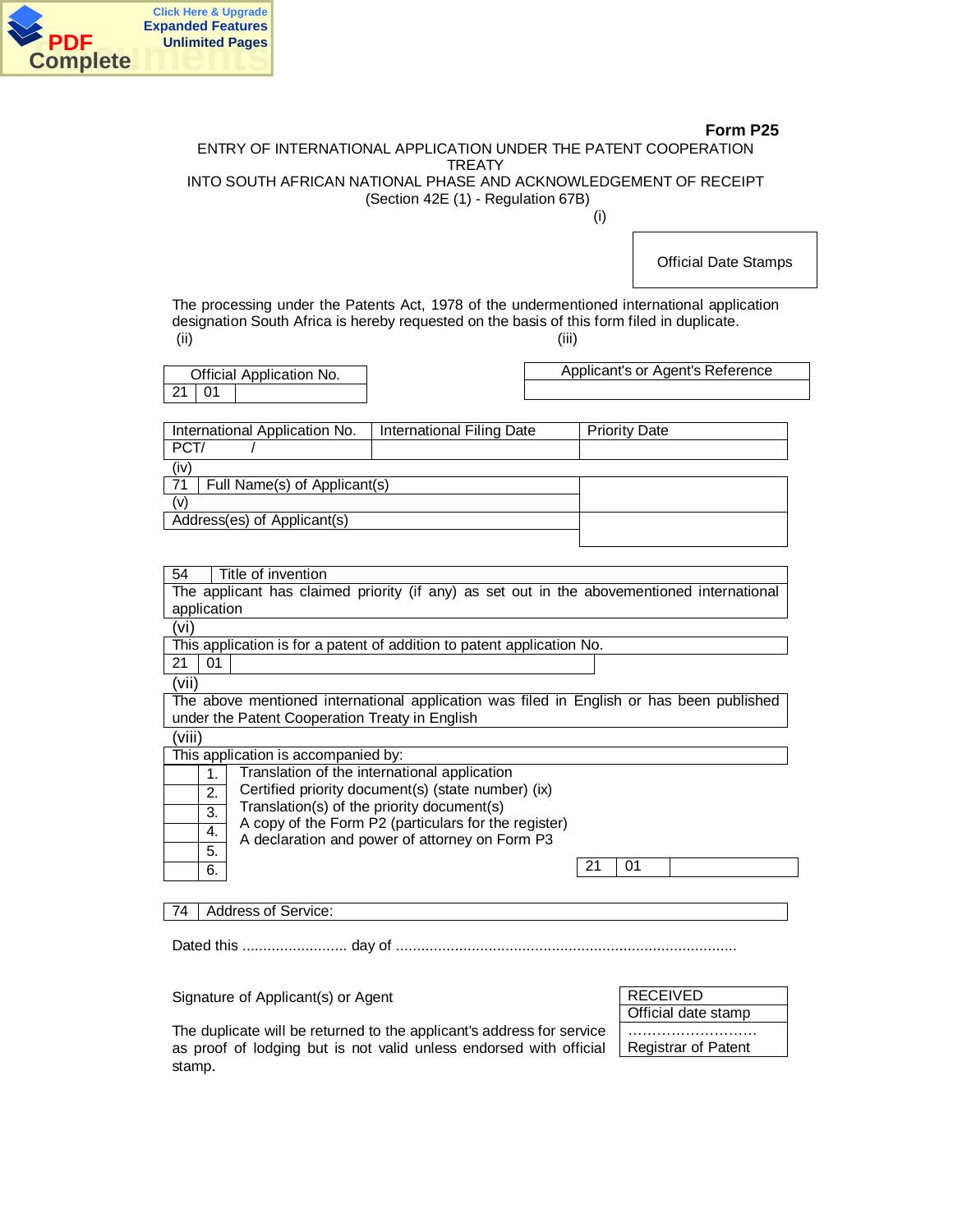

## **Schedule 3**

## **NUMERICAL REFERENCES USED ON PATENT DOCUMENTATION**

- (10) *Document identification*
	- (11) Number of the document.
	- \*(19) ICIREPAT country code, or other identification, of the country publishing the document.
- (20) *Domestic filing date*
	- (21) Number(s) assigned to the application(s).
	- (22) Date(s) of lodging application(s).
	- (23) Other date(s) of lodging including exhibition lodging date and date of lodging complete specification following provisional specification.
- (30) *Convention priority data*
	- (31) Number(s) assigned to priority application(s).
	- (32) Date(s) of lodging of priority application(s).
	- (33) Country (countries) in which priority application(s) was (were) lodged.
- (40) *Date(s) of making available to the public*
	- \* (41) Date of making available to the public for inspection, or copying on request, an unexamined document on which no grant of patent has taken place on or before the said date.
	- \* (42) Date of making available to the public for inspection, or copying on request, an examined document on which no grant of patent has taken place on or before the said date.
	- \* (43) Date of publication by printing or similar process of an unexamined document on which no grant of patent has taken place on or before the said date.
	- \* (44) Date of publication by printing or similar process of an examined document on which no grant of patent has taken place on or before the said date.
	- \* (45) Date of publication by printing or similar process of a document on which grant of patent has taken place on or before the said date.
	- (46) Date of publication by printing or similar process of the claim(s) only of a document.
	- \* (47) Date of making available to the public by viewing or copying on request, a document on which grant of patent has taken place on or before the said date.
- $\overline{\phantom{a}}$  , and the set of the set of the set of the set of the set of the set of the set of the set of the set of the set of the set of the set of the set of the set of the set of the set of the set of the set of the s \* Minimum data element for documents only, the minimum date requirement being met by indicating the date of making available to the public the document concerned
- (50) *Technical information*
	- (51) International patent classification.
	- (52) Domestic or national classification.
	- (53) Universal decimal classification.
	- (54) Title of the invention.
	- (55) Keywords.
	- (56) List of prior art documents, if separate from descriptive text.
	- (57) Abstract or claim.
	- (58) Field of search.
- (60) *Reference(s) to other legally related domestic document(s)*
	- (61) Related by addition(s).
	- (62) Related by division(s).
	- (63) Related by continuation(s).
	- (64) Related by reissue(s).
- (70) Identification of parties concerned with the document
	- \* (71) Name(s) of applicant(s).
		- (72) Name(s) of inventor(s) if known to be such.
		- $*(73)$  Name(s) of grantee(s).
		- (74) Name(s) of attorney(s) or agent(s).
		- \* (75) Name(s) of inventor(s) who is/are also applicant(s).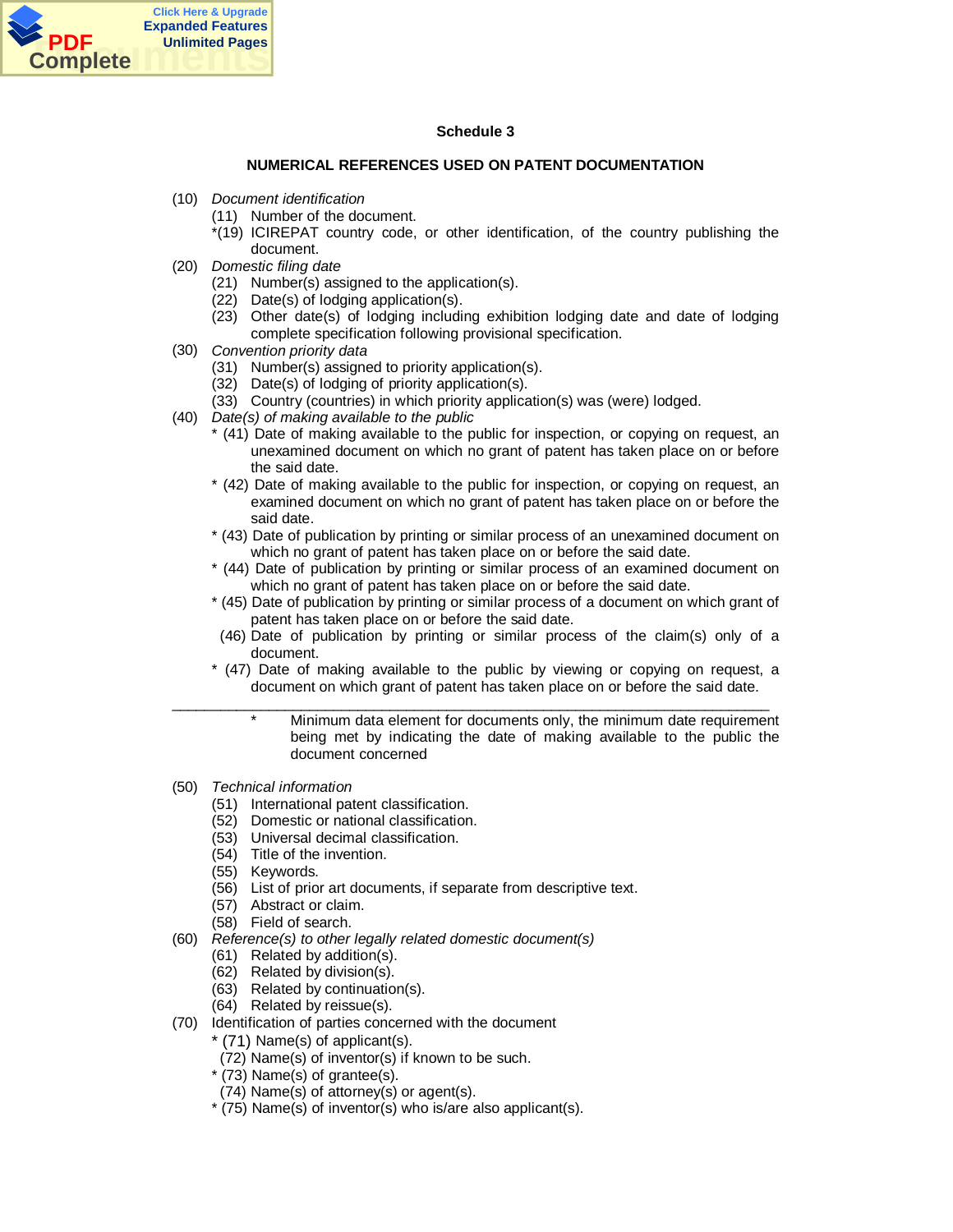

\* (76) Name(s) of inventor(s) who is/are also applicant(s) and grantee(s).

 $\overline{\phantom{a}}$  ,  $\overline{\phantom{a}}$  ,  $\overline{\phantom{a}}$  ,  $\overline{\phantom{a}}$  ,  $\overline{\phantom{a}}$  ,  $\overline{\phantom{a}}$  ,  $\overline{\phantom{a}}$  ,  $\overline{\phantom{a}}$  ,  $\overline{\phantom{a}}$  ,  $\overline{\phantom{a}}$  ,  $\overline{\phantom{a}}$  ,  $\overline{\phantom{a}}$  ,  $\overline{\phantom{a}}$  ,  $\overline{\phantom{a}}$  ,  $\overline{\phantom{a}}$  ,  $\overline{\phantom{a}}$ 

\* For documents on which grant has taken place on or before the date of making available to the public, and journal entries relating thereto, the minimum data requirement is met by indicating the grantee, and for other documents by indicating the applicant(s)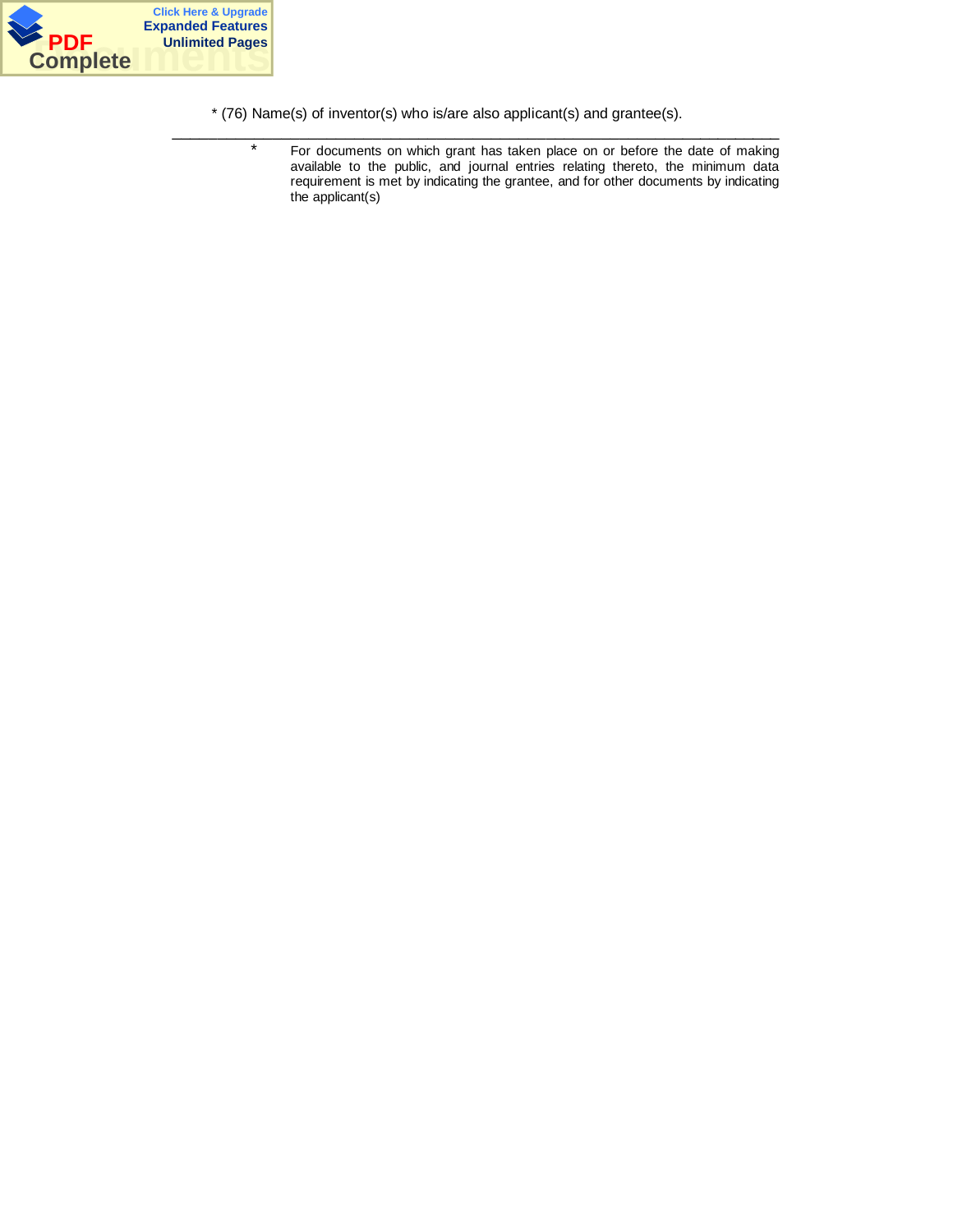

# **SCHEDULE 4**

## **PART I**

# **INTERNATIONAL ABBREVIATIONS OF CONVENTION COUNTRIES**

| Albania                                 | AL        | Laos                      | LA                     |
|-----------------------------------------|-----------|---------------------------|------------------------|
| Algeria                                 | DZ        | Latvia                    | LV                     |
| Argentina                               | <b>AR</b> | Lebanon                   | LB                     |
| Armenia                                 | AM        | Lesotho                   | <b>LS</b>              |
| Australia                               | AU        | Liberia                   | <b>LR</b>              |
| Austria                                 | AT        | Libya                     | LY                     |
| Azerbaijan                              | AZ        | Liechtenstein             | $\mathsf{L}\mathsf{L}$ |
| <b>Bahamas</b>                          | <b>BS</b> | Lithuania                 | LT                     |
| <b>Bahrain</b>                          | <b>BH</b> | Luxembourg                | LU                     |
| Bangladesh                              | <b>BD</b> |                           |                        |
| Macedonia (former Yugoslav Republic of) |           |                           | МK                     |
| <b>Barbados</b>                         | ВB        | Madagascar                | MG                     |
| <b>Belarus</b>                          | BY        | Malawi                    | <b>MW</b>              |
| <b>Belgium</b>                          | ВE        | Malaysia                  | <b>MY</b>              |
| <b>Benin</b>                            | <b>BJ</b> | Mali                      | ML                     |
| Bolivia                                 | BO        | Malta                     | МT                     |
| Bosnia and Herzegovina                  | BA        | Mauritania                | <b>MR</b>              |
| <b>Botswana</b>                         | <b>BW</b> | <b>Mauritius</b>          | <b>MU</b>              |
| Brazil                                  | <b>BR</b> | Mexico                    | МX                     |
| <b>Bulgaria</b>                         | BG        | Moldova (Republic of)     | <b>MD</b>              |
| <b>Burkina Faso</b>                     | <b>BF</b> | Monaco                    | <b>MC</b>              |
| Burundi                                 | BI        | Mongolia                  | <b>MN</b>              |
| Cambodia                                | KH        | Morocco                   | МA                     |
| Cameroon                                | <b>CM</b> | Mozambique                | MZ                     |
| Canada                                  | CA        | Netherlands               | <b>NL</b>              |
| Central African Republic                | <b>CF</b> | New Zealand               | ΝZ                     |
| Chad                                    | TD        | Nicaragua                 | NI                     |
| Chile                                   | <b>CL</b> | Niger                     | <b>NE</b>              |
| China                                   | <b>CN</b> | Nigeria                   | <b>NG</b>              |
| Columbia                                | CO        | Norway                    | <b>NO</b>              |
| Congo                                   | CG        | Panama                    | PA                     |
| Congo (Democratic Republic of)          |           |                           | <b>CD</b>              |
| Paraguay                                | PY        |                           |                        |
| Costa Rica                              | <b>CR</b> | Peru                      | PE                     |
| Côte d'Ivoire                           | CI        | Philippines               | <b>PH</b>              |
| Croatia                                 | <b>HR</b> | Poland                    | PL                     |
| Cuba                                    | CU        | Portugal                  | PT                     |
| Cyprus                                  | <b>CY</b> | Romania                   | <b>RO</b>              |
| <b>Czech Republic</b>                   | CZ        | <b>Russian Federation</b> | RU                     |
| Denmark                                 | DK        | Rwanda                    | RW                     |
| Dominican Republic                      | DO        | Saint Kitts and Nevis     | KN                     |
| Egypt                                   | EG        | Saint Lucia               | LC                     |
| El Salvador                             | <b>SV</b> |                           |                        |
| Saint Vincent & the Grenadines          |           |                           | VC                     |
| <b>Equatorial Guinea</b>                | GQ        | San Marino                | <b>SM</b>              |
| Estonia                                 | EE        | Sao Tome and Principe     | <b>ST</b>              |
| Finland                                 | FI.       | Senegal                   | SN                     |
| France                                  | FR        | Sierra Leone              | <b>SL</b>              |
|                                         |           |                           |                        |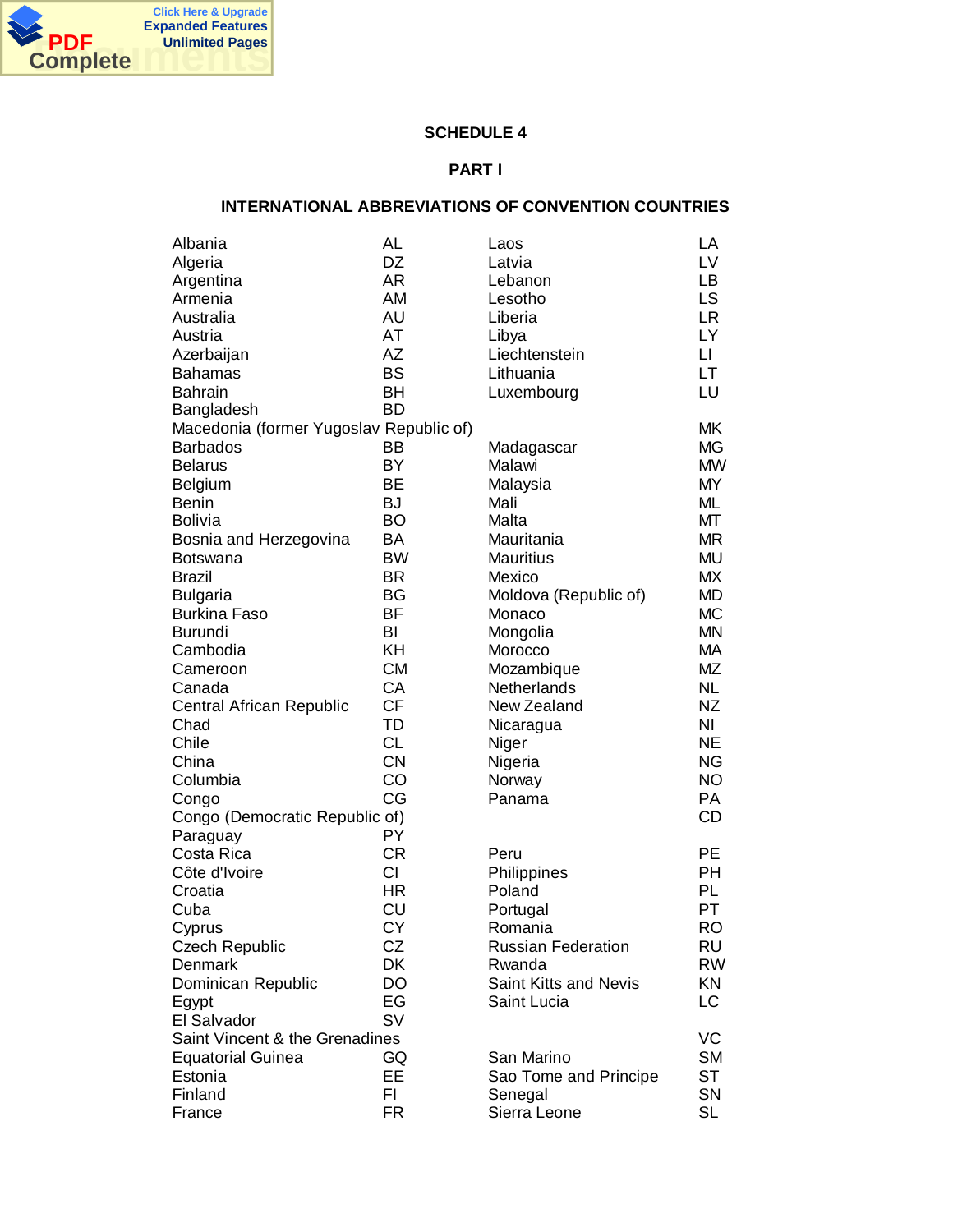

| Gabon                                   | GА        | Singapore                       | SG        |
|-----------------------------------------|-----------|---------------------------------|-----------|
| Gambia                                  | <b>GM</b> | Slovakia                        | <b>SK</b> |
| Georgia                                 | <b>GE</b> | Slovenia                        | SI        |
| Germany                                 | DE        | South Africa                    | ZA        |
| Ghana                                   | GH        | Spain                           | <b>ES</b> |
| Greece                                  | <b>GR</b> | Sri Lanka                       | LK        |
| Grenada                                 | GD        | Sudan                           | <b>SD</b> |
| Guatemala                               | GT        | Suriname                        | <b>SR</b> |
| Guinea                                  | <b>GN</b> | Swaziland                       | <b>SZ</b> |
| Guinea-Bissau                           | <b>GW</b> | Sweden                          | <b>SE</b> |
| Guyana                                  | GY        | Switzerland                     | <b>CH</b> |
| Haiti                                   | <b>HT</b> | Syria                           | <b>SY</b> |
| <b>Holy See</b>                         | VA        | Tajikistan                      | TJ        |
| Honduras                                | <b>HN</b> |                                 |           |
| Tanzania (United Republic of)           |           |                                 | TZ        |
| Hungary                                 | HU        | Togo                            | TG        |
| Iceland                                 | IS        | <b>Trinidad and Tobago</b>      | <b>TT</b> |
| India                                   | IN        | Tunisia                         | <b>TN</b> |
| Indonesia                               | ID        | Turkey                          | <b>TR</b> |
| Iran                                    | IR        | Uganda                          | UG        |
| Iraq                                    | IQ        | Ukraine                         | <b>UA</b> |
| Ireland                                 | IE        | <b>United Arab Emirates</b>     | AE        |
| Israel                                  | IL        | <b>United Kingdom</b>           | <b>GB</b> |
| Italy                                   | ΙT        | <b>United States of America</b> | US        |
| Japan                                   | <b>JP</b> | Uruguay                         | UY        |
| Jordan                                  | <b>JO</b> | <b>Uzbekistan</b>               | UZ        |
| Kazakhstan                              | ΚZ        | Venezuela                       | VE        |
| Kenya                                   | <b>KE</b> | Vietnam                         | <b>VN</b> |
| Korea (Democratic People's Republic of) |           |                                 | KP        |
| Yugoslavia                              | YU        |                                 |           |
| Korea (Republic of)                     | <b>KR</b> | Zambia                          | ΖM        |
| Kyrgystan                               | KG        | Zimbabwe                        | ZW        |
|                                         |           |                                 |           |

## **PART II**

# **INTERNATIONAL ABBREVIATIONS OF CONVENTION COUNTRIES**

| AL        | Albania                 | LA  | Laos                  |
|-----------|-------------------------|-----|-----------------------|
| DZ        | Algeria                 | LV  | Latvia                |
| AR.       | Argentina               | LВ  | Lebanon               |
| AM        | Armenia                 | LS  | Lesotho               |
| AU        | Australia               | LR. | Liberia               |
| AT        | Austria                 | LY  | Libya                 |
| AZ        | Azerbaijan              | LI  | Liechtenstein         |
| <b>BS</b> | <b>Bahamas</b>          | LT  | Lithuania             |
| <b>BH</b> | <b>Bahrain</b>          | LU  | Luxembourg            |
| BD        | Bangladesh              | МK  | Macedonia (former     |
|           |                         |     | Yugoslav Rebublic of) |
| BB        | <b>Barbados</b>         | MG  | Madagascar            |
| BY        | <b>Belarus</b>          | MW  | Malawi                |
| BE        | <b>Belgium</b>          | ΜY  | Malasia               |
| BJ        | Benin                   | ML  | Mali                  |
| BO        | <b>Bolivia</b>          | МT  | Malta                 |
| BA        | Bosnia and Hertzegovina | MR. | Mauritania            |
| BW        | Botswana                | MU  | <b>Mauritius</b>      |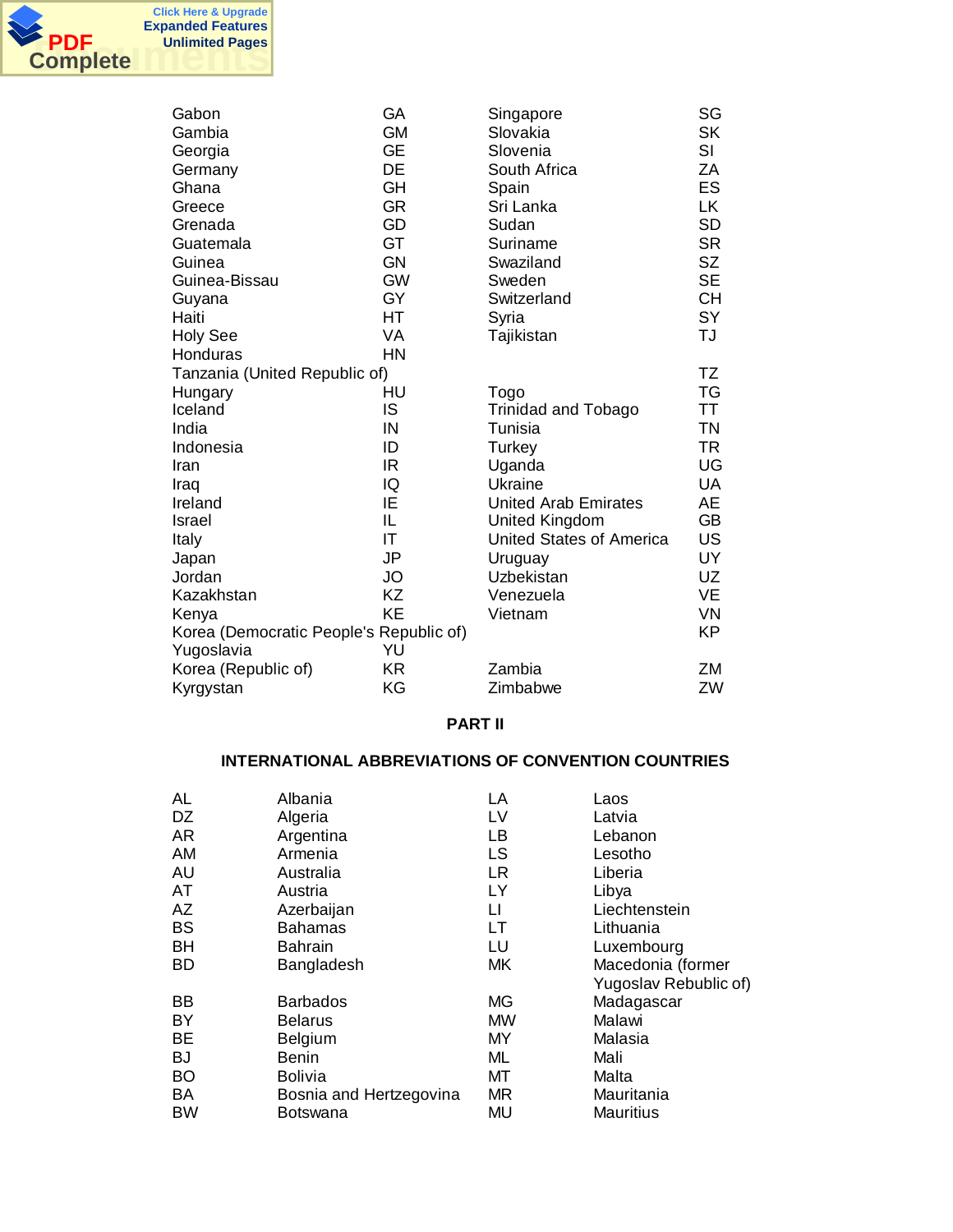

| BR<br>BG<br>BF<br>BI<br>KH<br><b>CM</b><br>CA<br><b>CF</b><br>TD<br><b>CL</b><br><b>CN</b><br>CO<br>CG<br>CD | <b>Brazil</b><br><b>Bulgaria</b><br><b>Burkina Faso</b><br><b>Burundi</b><br>Cambodia<br>Cameroon<br>Canada<br><b>Central African Empire</b><br>Chad<br>Chile<br>China<br>Columbia<br>Congo<br>Congo (Democratic Republic of) | <b>MX</b><br><b>MD</b><br><b>MC</b><br><b>MN</b><br>МA<br>MZ<br><b>NL</b><br>ΝZ<br>NI<br><b>NE</b><br><b>NG</b><br><b>NO</b><br><b>PA</b> | Mexico<br>Moldova (Republic of)<br>Monaco<br>Mongolia<br>Morocco<br>Mozambique<br>Netherlands<br>New Zealand<br>Nicaragua<br>Niger<br>Nigeria<br>Norway<br>Panama |
|--------------------------------------------------------------------------------------------------------------|-------------------------------------------------------------------------------------------------------------------------------------------------------------------------------------------------------------------------------|-------------------------------------------------------------------------------------------------------------------------------------------|-------------------------------------------------------------------------------------------------------------------------------------------------------------------|
| PY                                                                                                           | Paraguay                                                                                                                                                                                                                      |                                                                                                                                           |                                                                                                                                                                   |
| <b>CR</b><br>CI                                                                                              | Costa Rica<br>Côte d; Ivoire                                                                                                                                                                                                  | PЕ<br>PH                                                                                                                                  | Peru<br>Philippines                                                                                                                                               |
| <b>HR</b>                                                                                                    | Croatia                                                                                                                                                                                                                       | PL                                                                                                                                        | Poland                                                                                                                                                            |
| CU                                                                                                           | Cuba                                                                                                                                                                                                                          | PT                                                                                                                                        | Portugal                                                                                                                                                          |
| <b>CY</b>                                                                                                    | Cyprus                                                                                                                                                                                                                        | <b>RO</b>                                                                                                                                 | Romania                                                                                                                                                           |
| CZ                                                                                                           | <b>Czech Republic</b>                                                                                                                                                                                                         | RU                                                                                                                                        | <b>Russian Federation</b>                                                                                                                                         |
| DK                                                                                                           | Denmark                                                                                                                                                                                                                       | <b>RW</b>                                                                                                                                 | Rwanda                                                                                                                                                            |
| DO                                                                                                           | Dominican Republic                                                                                                                                                                                                            | KN                                                                                                                                        | Saint Kitts and Nevis                                                                                                                                             |
| EG                                                                                                           | Egypt                                                                                                                                                                                                                         | LC                                                                                                                                        | Saint Lucia                                                                                                                                                       |
| SV                                                                                                           | <b>EL Salvador</b>                                                                                                                                                                                                            |                                                                                                                                           |                                                                                                                                                                   |
| VC                                                                                                           | Saint Vincent & the Grenadines                                                                                                                                                                                                | <b>SM</b>                                                                                                                                 | San Marino                                                                                                                                                        |
| GQ<br>EE                                                                                                     | <b>Equatorial Guinea</b><br>Estonia                                                                                                                                                                                           | ST                                                                                                                                        |                                                                                                                                                                   |
| FI                                                                                                           | Finland                                                                                                                                                                                                                       | SN                                                                                                                                        | Sao Tome and Principe<br>Senegal                                                                                                                                  |
| <b>FR</b>                                                                                                    | France                                                                                                                                                                                                                        | <b>SL</b>                                                                                                                                 | Sierre Leone                                                                                                                                                      |
| GA                                                                                                           | Gabon                                                                                                                                                                                                                         | SG                                                                                                                                        | Singapore                                                                                                                                                         |
| <b>GM</b>                                                                                                    | Gambia                                                                                                                                                                                                                        | <b>SK</b>                                                                                                                                 | Slovakia                                                                                                                                                          |
| <b>GE</b>                                                                                                    | Georgia                                                                                                                                                                                                                       | SI                                                                                                                                        | Slovenia                                                                                                                                                          |
| DE                                                                                                           | Germany                                                                                                                                                                                                                       | ZA                                                                                                                                        | South Africa                                                                                                                                                      |
| GH                                                                                                           | Ghana                                                                                                                                                                                                                         | ES                                                                                                                                        | Spain                                                                                                                                                             |
| <b>GR</b>                                                                                                    | Greece                                                                                                                                                                                                                        | LK                                                                                                                                        | Sri Lanke                                                                                                                                                         |
| GD                                                                                                           | Grenada                                                                                                                                                                                                                       | <b>SD</b>                                                                                                                                 | Sudan                                                                                                                                                             |
| GT                                                                                                           | Guatemala                                                                                                                                                                                                                     | <b>SR</b>                                                                                                                                 | Surinam                                                                                                                                                           |
| <b>GN</b>                                                                                                    | Guinea                                                                                                                                                                                                                        | SZ                                                                                                                                        | Swaziland                                                                                                                                                         |
| <b>GW</b>                                                                                                    | Guinea-Bissau                                                                                                                                                                                                                 | <b>SE</b>                                                                                                                                 | Sweden                                                                                                                                                            |
| GY                                                                                                           | Guyana                                                                                                                                                                                                                        | <b>CH</b>                                                                                                                                 | Switzerland                                                                                                                                                       |
| НT                                                                                                           | Haiti                                                                                                                                                                                                                         | <b>SY</b>                                                                                                                                 | Syria                                                                                                                                                             |
| VA                                                                                                           | <b>Holy See</b>                                                                                                                                                                                                               | TJ                                                                                                                                        | Tajikistan                                                                                                                                                        |
| HN                                                                                                           | Honduras                                                                                                                                                                                                                      | TZ                                                                                                                                        | Tansania                                                                                                                                                          |
| HU                                                                                                           | Hungary                                                                                                                                                                                                                       | TG                                                                                                                                        | Togo                                                                                                                                                              |
| <b>IS</b>                                                                                                    | Iceland                                                                                                                                                                                                                       | TT.                                                                                                                                       | <b>Trinidad and Tobago</b>                                                                                                                                        |
| IN                                                                                                           | India                                                                                                                                                                                                                         | TN                                                                                                                                        | Tunisia                                                                                                                                                           |
| ID                                                                                                           | Indonesia                                                                                                                                                                                                                     | TR                                                                                                                                        | Turkey                                                                                                                                                            |
| IR                                                                                                           | Iran (Islamic Republic of)                                                                                                                                                                                                    | TM                                                                                                                                        | Turkmenistan                                                                                                                                                      |
| IQ                                                                                                           | Iraq                                                                                                                                                                                                                          | UG                                                                                                                                        | Uganda                                                                                                                                                            |
| IE                                                                                                           | Ireland                                                                                                                                                                                                                       | UK                                                                                                                                        | Ukraine                                                                                                                                                           |
| IL                                                                                                           | Israel                                                                                                                                                                                                                        | AE                                                                                                                                        | <b>United Arab Emirates</b>                                                                                                                                       |
| IT                                                                                                           | Italy                                                                                                                                                                                                                         | <b>GB</b>                                                                                                                                 | United Kingdom                                                                                                                                                    |
| JP                                                                                                           | Japan                                                                                                                                                                                                                         | US                                                                                                                                        | <b>United States of Amer</b>                                                                                                                                      |
| <b>JO</b>                                                                                                    | Jordan                                                                                                                                                                                                                        | UY                                                                                                                                        | Uruguay                                                                                                                                                           |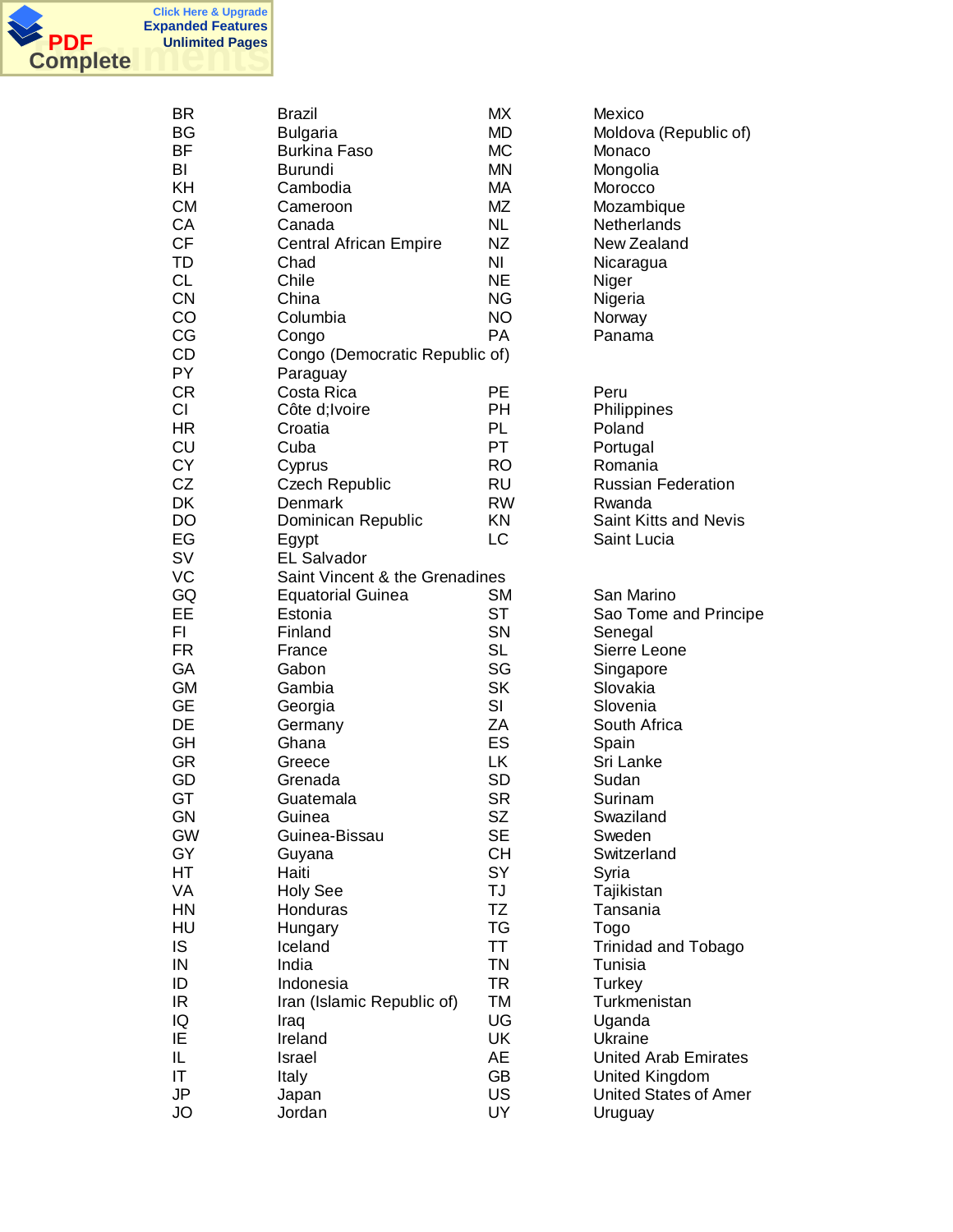

| KZ        | Kazakhstan                              | UZ | Uzbekistan |
|-----------|-----------------------------------------|----|------------|
| KE        | Kenya                                   | VF | Venezuela  |
| KP        | Korea (Democratic People's Republic of) |    |            |
| <b>VN</b> | Vietnam                                 |    |            |
| KR.       | Korea (Republic of)                     | YU | Yugoslavia |
| ΚG        | Kyrgyzstan                              | ZM | Zambia     |
| ZW        | Zimbabwe                                |    |            |

# **PART III**

## **INTERNATIONAL ABBREVIATIONS OF REGIONAL RECEIVING OFFICES**

- AP ARIPO Patent (African Regional Industrial Property Organisation)
- EA Eurasian Patent (Eurasian Patent Convention)
- EP European Patent (European Patent Organisation)
- OA OAPI Patent (African Intellectual Property Organisation)